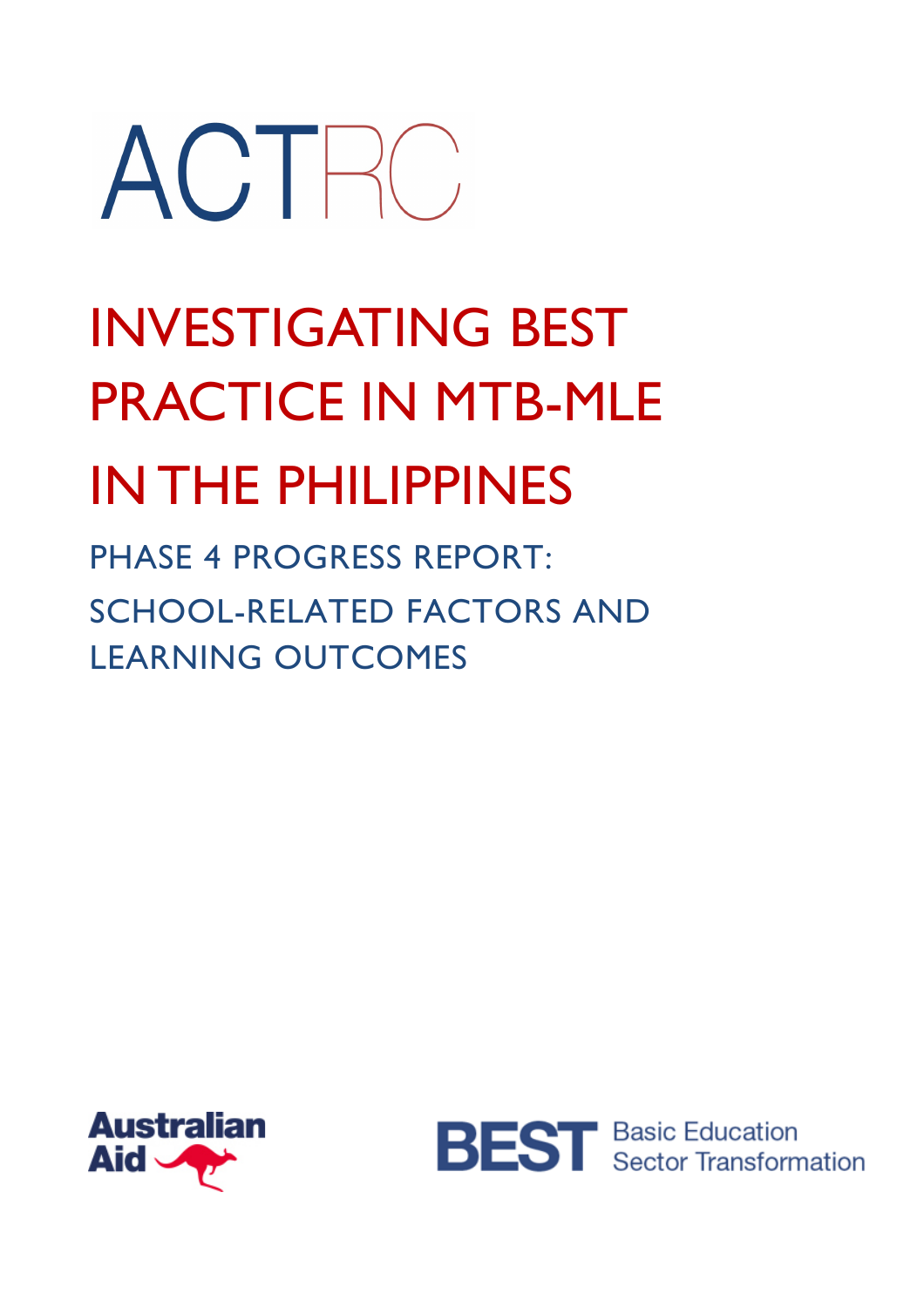This is the final report on the ACTRC MTB-MLE research funded by the Department of Foreign Affairs and Trade, Government of Australia.

This report was authored by: Lea Angela S. Pradilla, MM Romylyn A. Metila, PhD Alan B. Williams, PhD

Suggested citation for the report:

Pradilla, L. A., Metila, R., & Williams, A. (2017). *Investigating best practice in Mother Tongue-Based Multilingual Education (MTB-MLE) in the Philippines, Phase 4 progress report: School-related factors and learning outcomes.* Report prepared for Australian Department of Foreign Affairs and Trade and Philippine Department of Education. Melbourne and Manila: Assessment, Curriculum and Technology Research Centre (ACTRC).

ACTRC is a partnership between the University of Melbourne and the University of the Philippines, supported by the Australian Government

© Assessment Curriculum and Technology Research Centre (ACTRC), 2017

UP Campus, Diliman 1101, Quezon City P: 632-8064680 E: info@actrc.org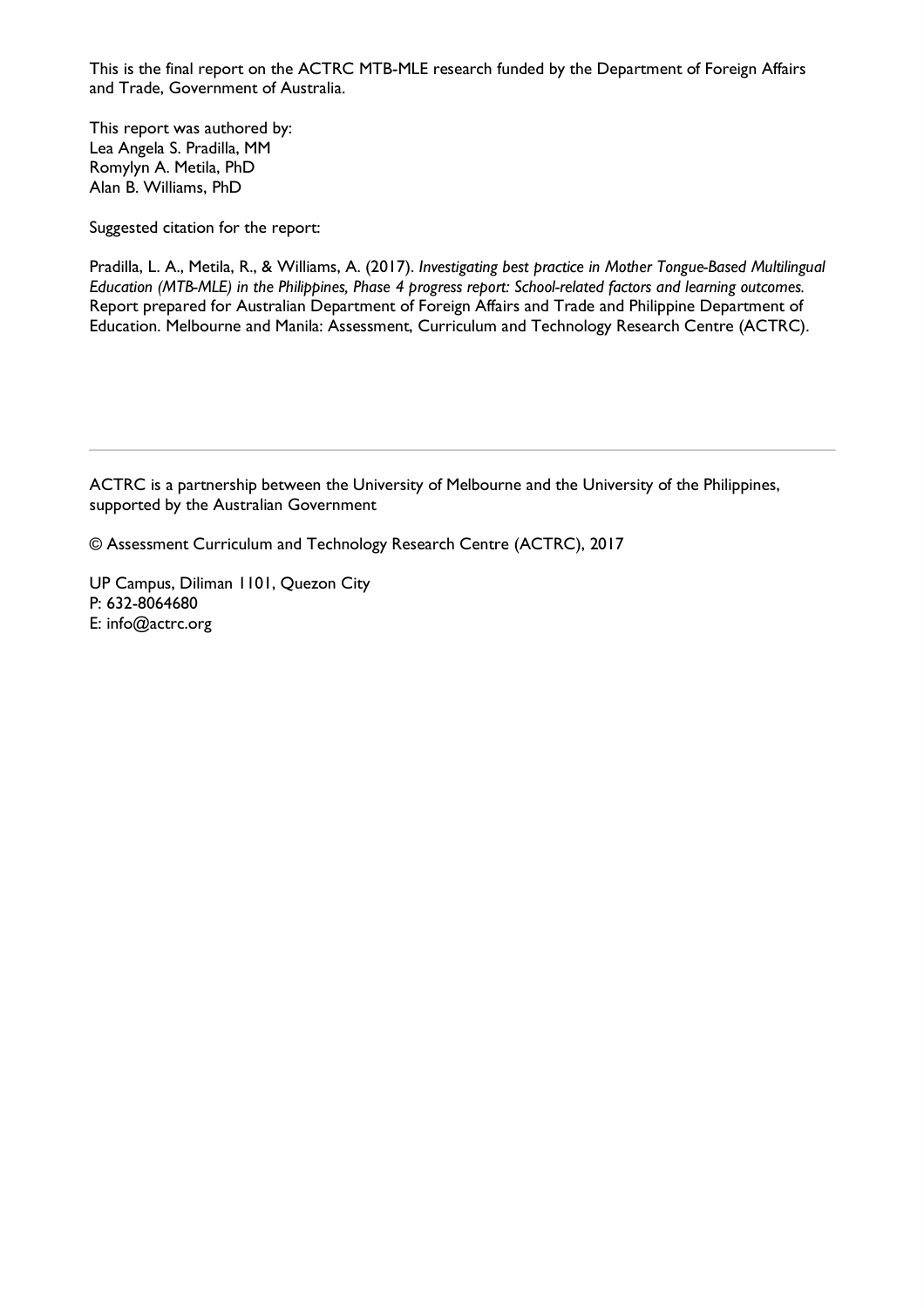# **ACKNOWLEDGEMENT**

The MTB-MLE research team extends their gratitude to the Department of Education (DepEd) Central Office and its bureaus, DepEd National Capital Region Office, DepEd Region X Office, school administrators, teachers, and students who participated in the fourth phase of the study.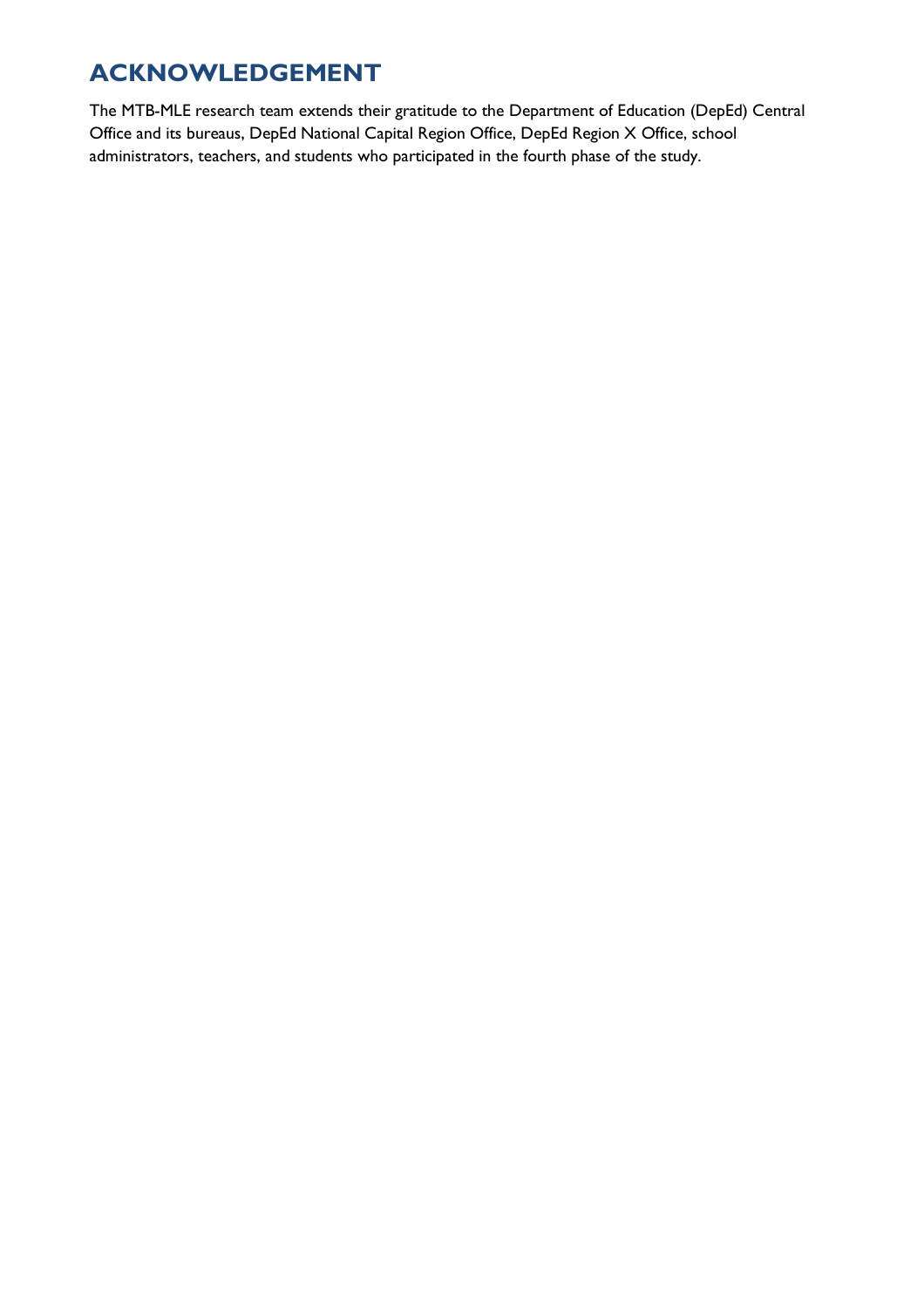# **EXECUTIVE SUMMARY**

The Philippines commenced its implementation of the mother tongue-based multilingual education (MTB-MLE) program as part of its comprehensive K to 12 education reform in 2012. Since program implementation, the Department of Education (DepEd) has supported research to determine how program implementation is taking place, to identify the good practices of schools for successful implementation, and to assess the effectiveness of the program through measuring student learning outcomes, among others. The previous phases (Phases 1 to 3) of the ACTRC MTB-MLE study looked at how schools and teachers implement MTB-MLE, and identified the best practices of teachers and schools in mother tongue (MT) teaching. Phase 4 of the study (as will be discussed in this report) focused on identifying factors that are associated with learning outcomes in literacy and mathematics. Data from earlier phases of the study helped establish the factors for consideration in this study.

This report discusses the school-related factors found to be associated with student learning outcomes in literacy and mathematics among 1,276 Grade 3 students in the National Capital Region and Lanao del Norte. Literacy and mathematics assessments in Meranao, Sinugbuanong Binisaya, and Tagalog were given to students towards the end of the school year in 2016. This cohort of Grade 3 students is the first to have undergone the complete K-3 in MTB-MLE national roll out.

The study is designed to answer the following questions:

- 1. What school-related factors are associated with a range of student learning outcomes in MTB-MLE across a sample of schools across the country?
- 2. Which factors have the greatest impact on learning outcomes?
- 3. Are there combinations of factors that have significant impact on student learning outcomes?

The factors explored in this study are as follows:

- 1. *Language used as medium of instruction* (MOI) refers to the language of instruction in the classroom. In this study, three languages used as MOI were chosen and reflected in the literacy and mathematics tests used: Meranao, Sinugbuanong Binisaya, and Tagalog.
- 2. *Match or mismatch between student MT and MOI* refers to the sameness of the MT of the student and the MOI used in the classroom. A match occurs when the MT of the student is also the language used as MOI in the classroom, while a mismatch occurs when MOI in the classroom is not the MT of the student.
- 3. *Training of teachers and school administrators* refers to DepEd-provided MTB-MLE professional development and school-based Learning Action Cell (LAC) sessions attended by MT teachers and school administrators in the past five years.
- 4. *Pupil-book ratio* refers to the number of Learner's Materials (LMs) in the MOI to which each student in a class has access.
- *5. Gender* refers to information on whether a student is a girl or a boy, as provided by the classroom teachers in the Student Background Questionnaire.

A mixed methods procedure was employed to gather quantitative data on learning outcomes and qualitative data on the school-related factors. Schools were chosen based on the language mapping data from DepEd. Classes given the assessments were selected based on varying degrees of heterogeneity in student MT. ACTRC standardized assessment tests for Grade 3 were used in this study. They were developed based on the Grade 3 curriculum, translated and culturally harmonized by academics who are native speakers of the languages of the tests to suit the contexts where the tests were administered. A Student Background Questionnaire was designed to gather student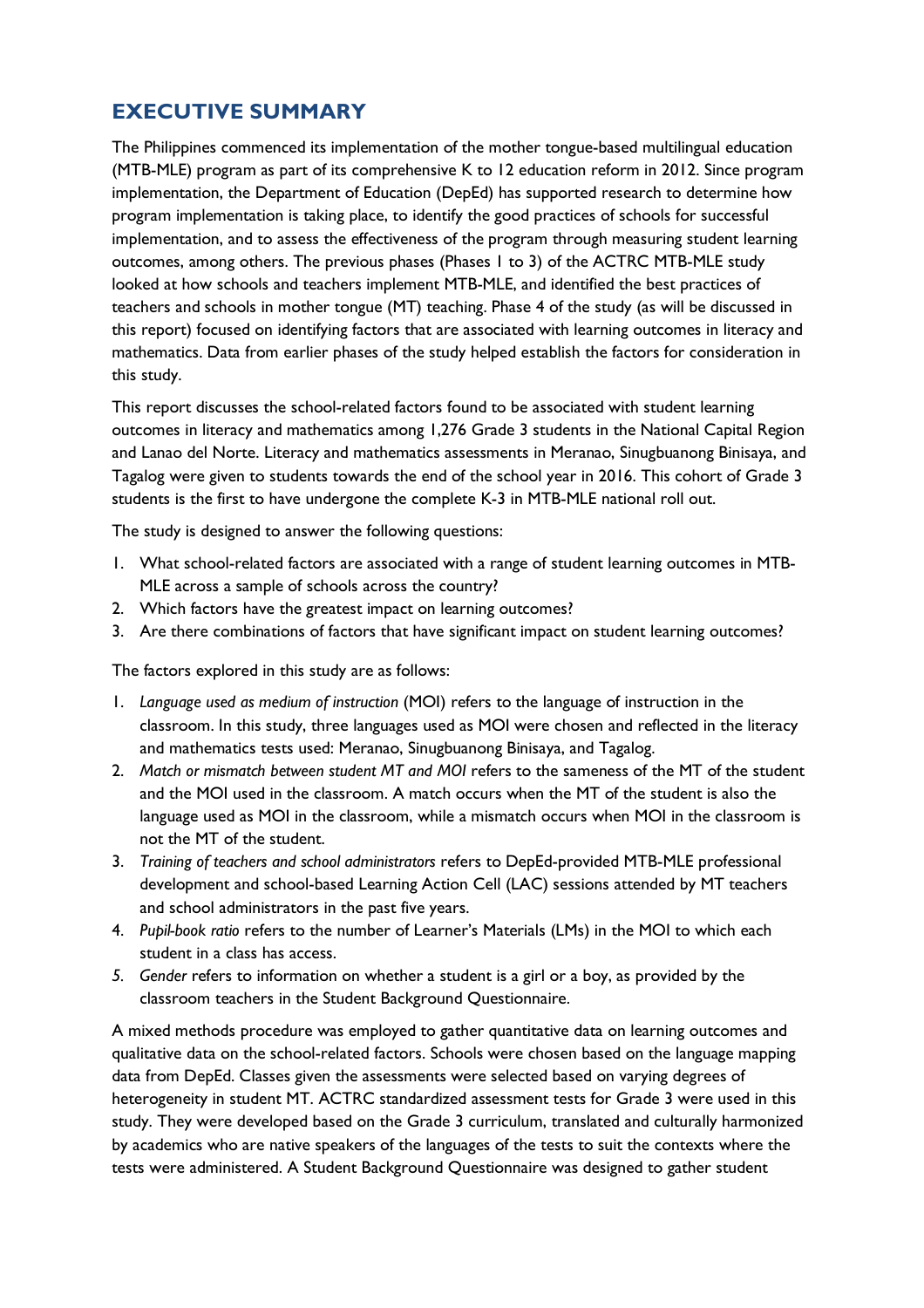demographic data. A Questionnaire for School Administrator was developed to collect information on some school-related factors associated with MTB-MLE learning outcomes.

Phase 4 analysis of variance (ANOVA) results reveal that students whose MTs are regional lingua francas (LFs), such as Tagalog and Sinugbuanong Binisaya, performed better in literacy than those whose MT is a small local language such as Meranao. In the mathematics test, the difference was not sufficient to infer that students who took the test in one language did better than counterparts in another language. Overall, a match or mismatch between student MT and MOI does not significantly affect performance either in literacy and mathematics. However, when results were analysed by language, students in matched conditions assessed in Meranao and Tagalog performed better in literacy than their mismatched counterparts. For Sinugbuanong Binisaya, students in both conditions performed at the same level in both literacy and mathematics. An opposite result occurs among mismatched students in Meranao who performed better in mathematics than the matched students. As for gender, girls achieved relatively better literacy scores than boys but no statistical difference was found in mathematics learning outcomes.

As to school-related factors, training contributed to teachers' MT teaching skills and to school administrators' understanding of the MTB-MLE rationale to make the program more relevant to students. Different combinations of factors were found to explain variability in literacy and mathematics scores in the different languages.

Recommendations in this report are made in relation to policy development, planning and research in MTB-MLE.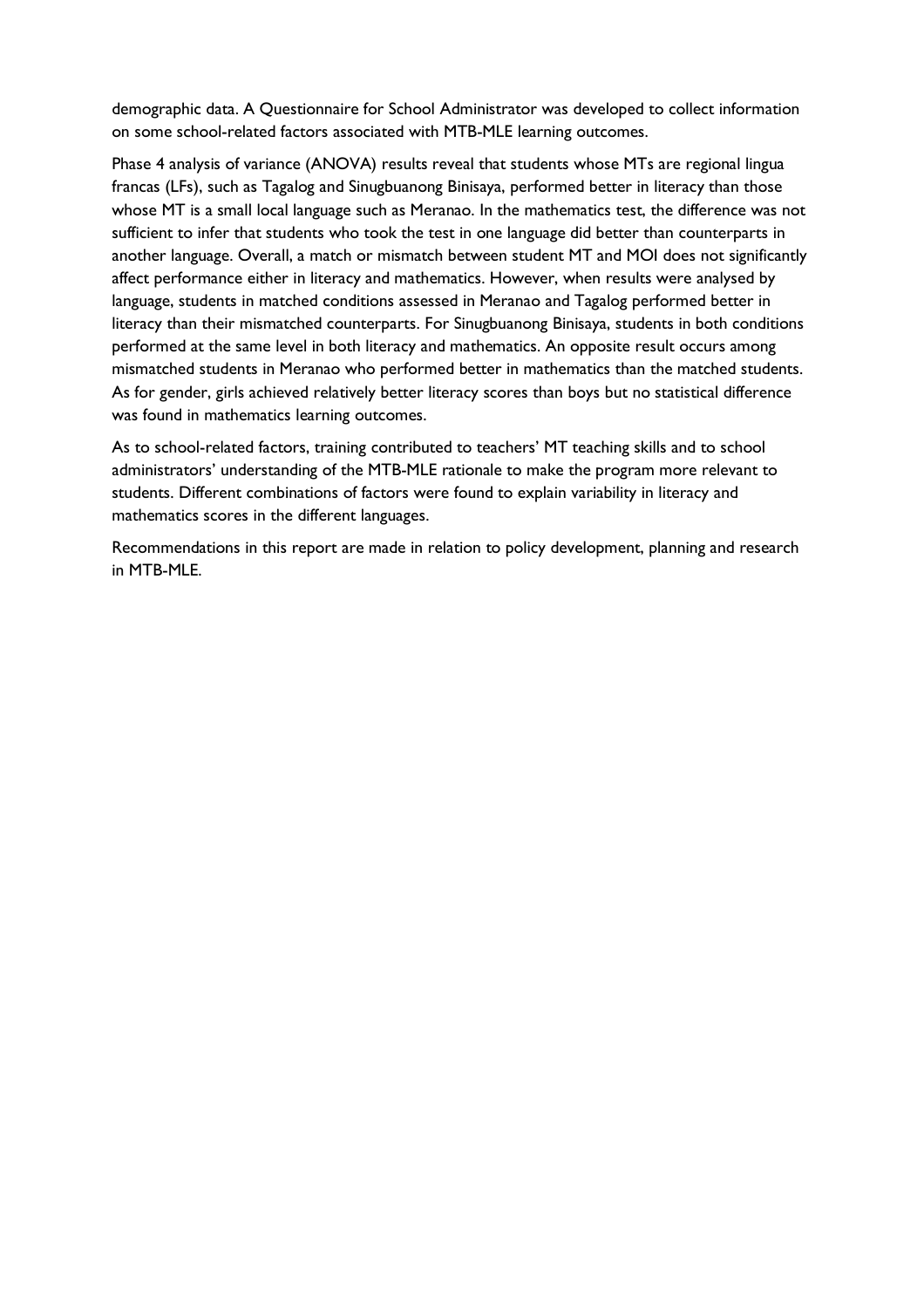# **TABLE OF CONTENTS**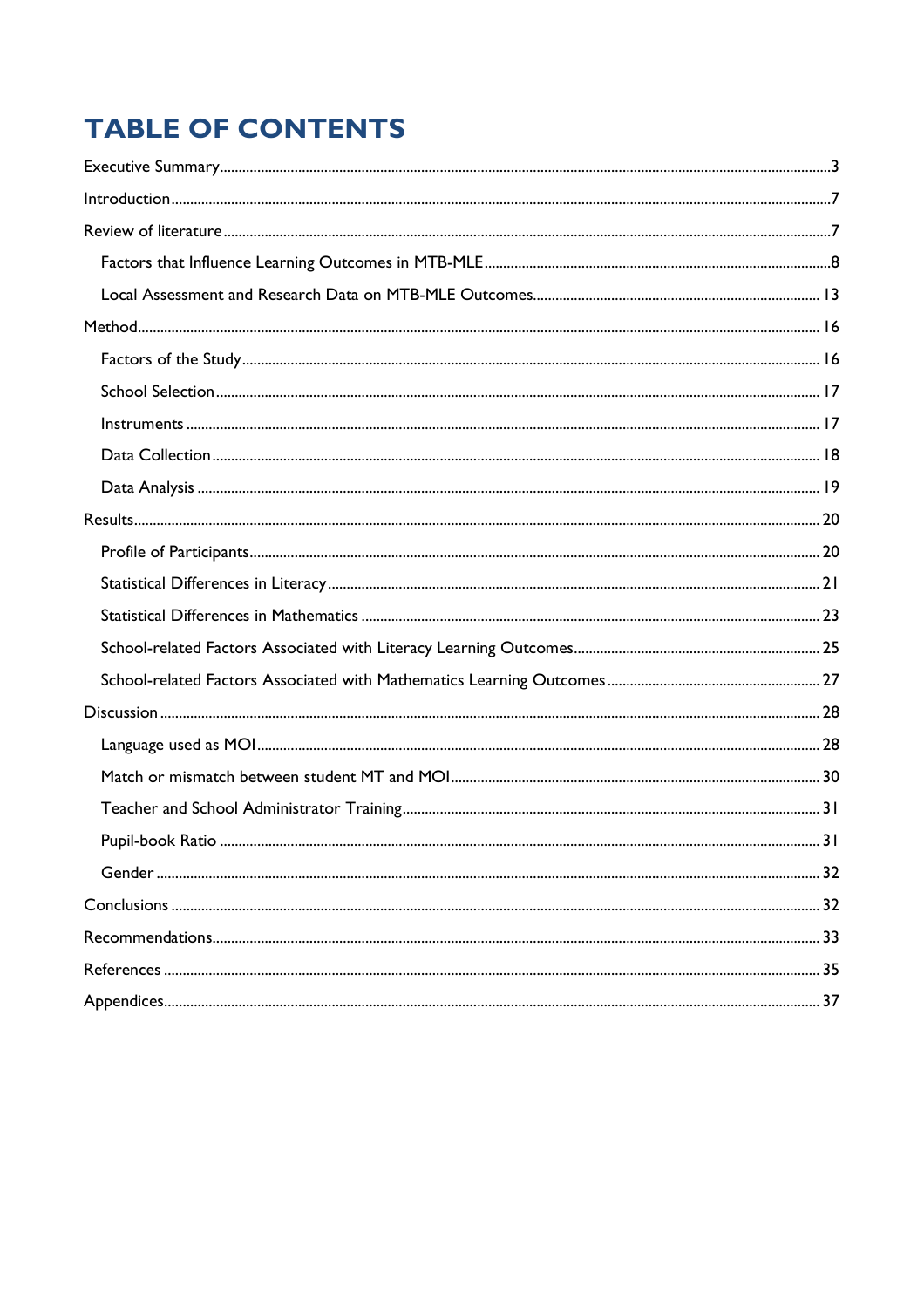# **LIST OF TABLES**

| Table 3 Number of students whose MT matched or did not match language used as MOI21               |  |
|---------------------------------------------------------------------------------------------------|--|
| Table 4 ANOVA Summary Table for Match/Mismatch and Language using Literacy Scores as Dependent    |  |
|                                                                                                   |  |
| Table 5 Simple Effects of Match/Mismatch Condition within Language in the Literacy Test 22        |  |
| Table 6 Simple Effects of Language within Match/Mismatch Condition in the Literacy Test 22        |  |
| Table 7 ANOVA Summary Table for Match/Mismatch and Language using Mathematics Scores as Dependent |  |
|                                                                                                   |  |
| Table 8 Simple Effects of Match/Mismatch Condition within Language in the Mathematics Test 24     |  |
| Table 9 Simple Effects of Language within Match/Mismatch Condition in the Mathematics Test 24     |  |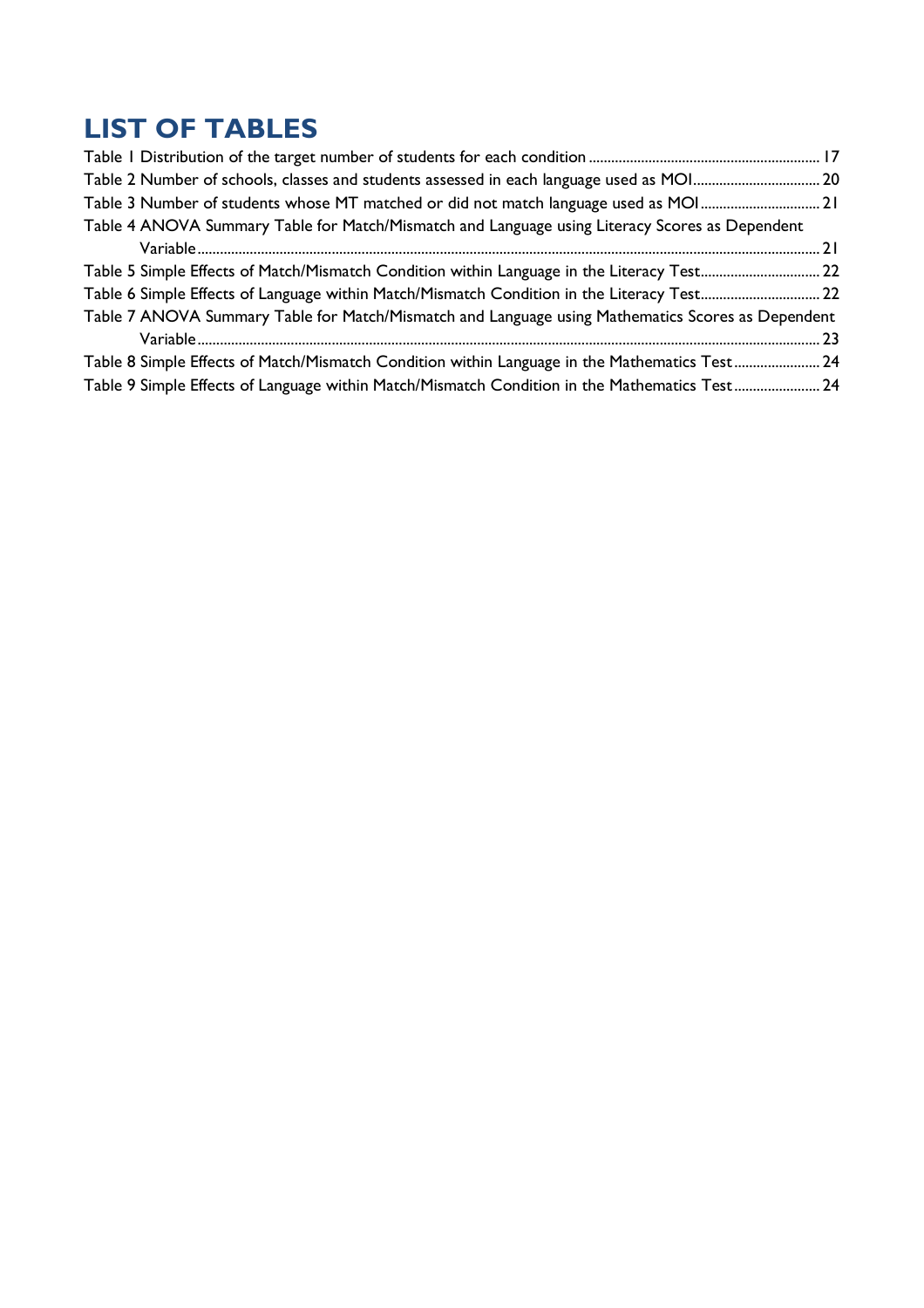# **INTRODUCTION**

The Philippines established the policy on Mother Tongue-Based Multilingual Education (MTB-MLE) in 2009, with implementation commencing in School Year (SY) 2012-2013 after a year of piloting. In 2013, the K to12 Program, which includes MTB-MLE was approved as Republic Act 10533, which provided legal status to MTB-MLE in the country.

As the program was implemented, the Department of Education (DepEd) has supported the conduct of studies designed to determine the general effectiveness of MTB-MLE. One such research is the Early Grades Reading Assessment (EGRA) Study which was conducted in 2014 and 2015 in selected regions in the country. The results of the 2015 Language Assessment for the Primary Grades (LAPG) also provided DepEd with data on the status of students' language skills across 19 mother tongues (MTs), Filipino, and English. While these studies used students' assessment data, other studies looked at what schools or teachers do to implement MTB-MLE. This was the focus of Phases 1 to 3 of the Assessment, Curriculum and Technology Research Centre (ACTRC) study on best practices in Philippine MTB-MLE.

In SY 2016-2017, it was five years since the program has been implemented, and the first cohort of students who received complete MTB-MLE Kindergarten to Grade 3 (K-3) education was at Grade 4. This was the most suitable time to conduct an assessment-based study on MTB-MLE for two reasons: the availability of a unique cohort  $-$  the first batch of students educated through complete K-3 MTB-MLE, and the timing  $-$  a period when the group has just completed MTB-MLE. Both cohort and timing give the study opportunities to provide feedback for the first years of nationwide MTB-MLE implementation in the Philippines, particularly by looking at patterns of learning outcomes for literacy and mathematics and determining any possible factors that may be associated with such variation.

In this phase of the study (Phase 4), the focus of investigation shifted to identifying factors that may be associated with different levels of student learning outcomes in literacy and mathematics. A sample of Grade 3 students whose entire schooling to the point of data collection was delivered through MTB-MLE was tested in selected medium of instruction (MOI) for literacy and mathematics skills using the ACTRC Grade 3 Literacy and Mathematics Tests. Data from earlier phases of the study were drawn upon to frame the factors for consideration in this analysis.

The study was undertaken to assist DepEd to understand how factors such as language used as MOI, matched and mismatched student MT and school MOI, teacher and school administrator training, pupil-book ratio, and gender might impact on the outcomes of MTB-MLE in the past five years of program implementation.

# **REVIEW OF LITERATURE**

Literature in this area presents several factors associated with variable outcomes in MTB-MLE. These have emerged from the documentation of MTB-MLE projects in Asia, Europe, and Africa, including large-scale implementation in Botswana and Kenya, and small-scale implementation of a single language in specific communities such as the Lubuagan municipality in Northern Luzon, Philippines. Factors reported as influencing outcomes in MTB-MLE are described along with the nature of the evidence associated with them. Factors that are relevant to the Philippine context are identified, empirical data for these are presented, and factors emerging from other studies of assessment of MTB-MLE outcomes in the Philippines are reported.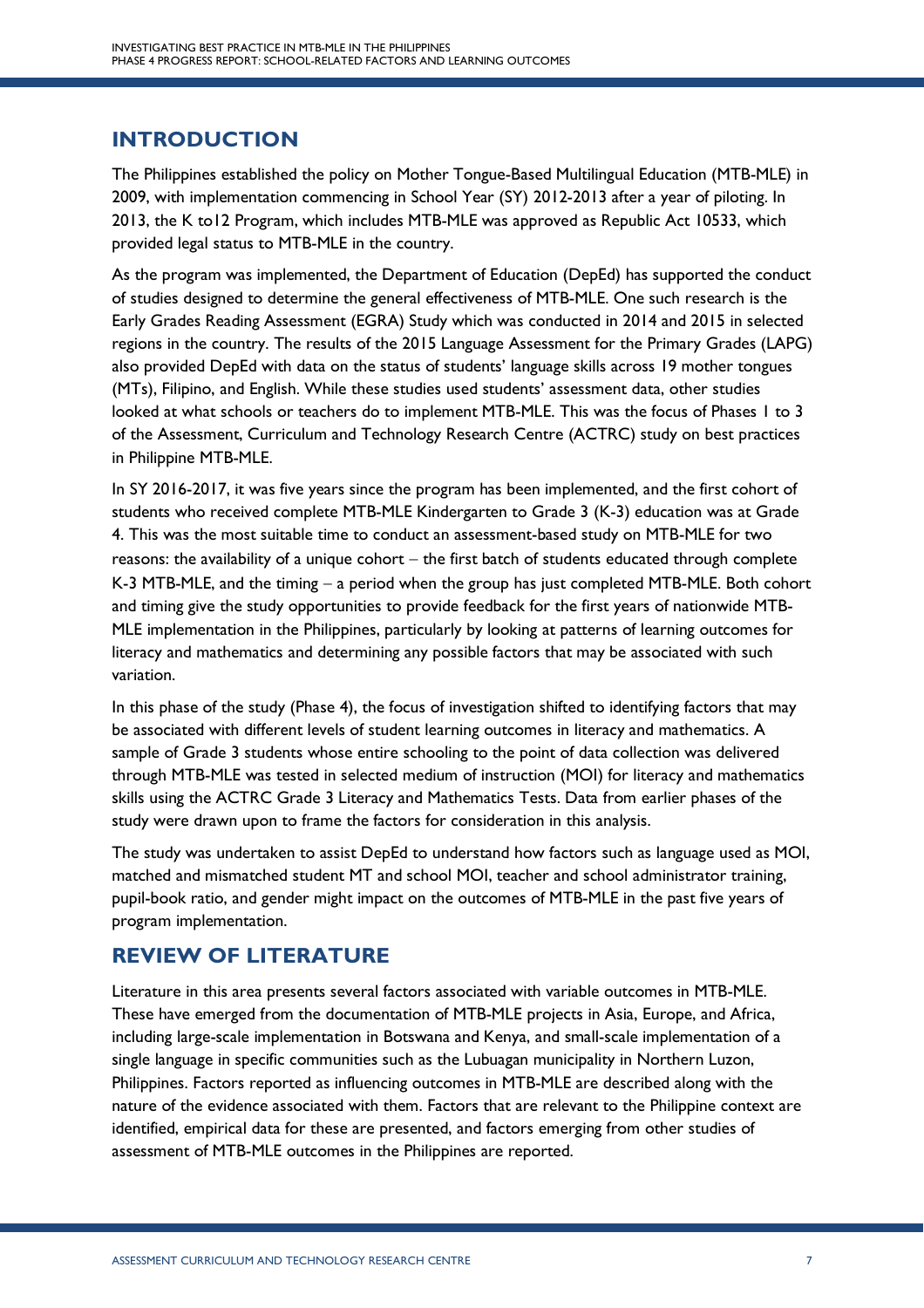# FACTORS THAT INFLUENCE LEARNING OUTCOMES IN MTB-MLE

Discussion on the variability of MTB-MLE outcomes is usually presented in reports or articles on pilot projects and case studies published by international agencies such as UNESCO. Generally, the factors associated with variable program outcomes can be classified into the dimensions of Language, Instruction, Materials, and Program, which have been used in the first three phases of this study. Before considering these four dimensions, it is worth looking at gender and the extent to which this is related to learning outcomes in MTB-MLE.

**Gender.** This factor refers to how female or male students perform relative to each other. Of interest is whether MTB-MLE has been beneficial to both genders. Girls have been of interest because according to Benson (2005), they have experienced the greatest effect of inappropriate use of MOI compared to other disadvantaged groups. However, the literature does not consistently show that boys perform better than girls. In an evaluation of a bilingual program in Guinea Bissau and Niger (Hovens, 2002), student performance showed that girls benefit more than boys when the instruction uses a language they understand. It was also found that girls perform better than boys even in the monolingual setting when the language they were familiar with was used for assessment. A longitudinal study of MT and non-MTB-MLE programs in Cambodia showed girls perform significantly better than boys on reading assessments (Benson & Wong, 2015). In the Philippines, girls also performed better than boys across all assessment languages in LAPG and EGRA. The above studies identified the use of a familiar MOI as the reason for girls' better learning outcomes relative to boys. These anomalous results clearly indicate the need to focus on both boys' and girls' learning in MTB-MLE contexts.

**Language.** Factors about Language refer to the MOI and the language subject in the MTB-MLE program. There can be several variations of an MTB-MLE program depending on the number of implemented MOI, whether one only or several (see Metila, Pradilla, & Williams, 2016). Local studies that made use of assessments such as the EGRA studies that reviewed MTB-MLE evaluation (Pouezevara, DeStefano, Cummiskey, & Pressley, 2014, 2015), the national EGRA baseline study (National Institute for Science and Mathematics Education Development (NISMED), 2016), and the results of the 2015 LAPG (SEAMEO Regional Center for Educational Innovation and Technology (SEAMEO INNOTECH), 2015), revealed that student learning outcomes often vary across different languages used in the same program. Other Language factors that create variable learning outcomes include but are not limited to: the status of the MOI as a local language (LL), LF, regional or national language, and the level of standardization of the MOI.

*Differential outcomes for different MOI.* Local MTB-MLE assessment studies in the past five years have shown varied results for different MTs. The MTB-MLE Evaluation study that used EGRA in 2014 and 2015 investigated Maguindanaon, Iloko, Hiligaynon, and Sinugbuanong Binisaya. Results for the 2014 study demonstrated different performances of students for each MT. Speakers of Sinugbuanong Binisaya achieved the highest scores generally, while Hiligaynon speakers had highest comprehension scores for Grade 1. Iloko speakers showed largest variance in terms of score distribution and displayed the biggest disparity in terms of the performance of boys and girls, with girls greatly outperforming the boys. Speakers of Maguindanaon performed equally well in listening comprehension as speakers of the other languages, but performance in other sub-tests yielded several zero scores and lowest scores among the four languages. For some of these languages, reading performance was said to have been possibly influenced by the nature of the MT. For Iloko, for instance, oral reading fluency decreased when students read stories. The agglutinative nature of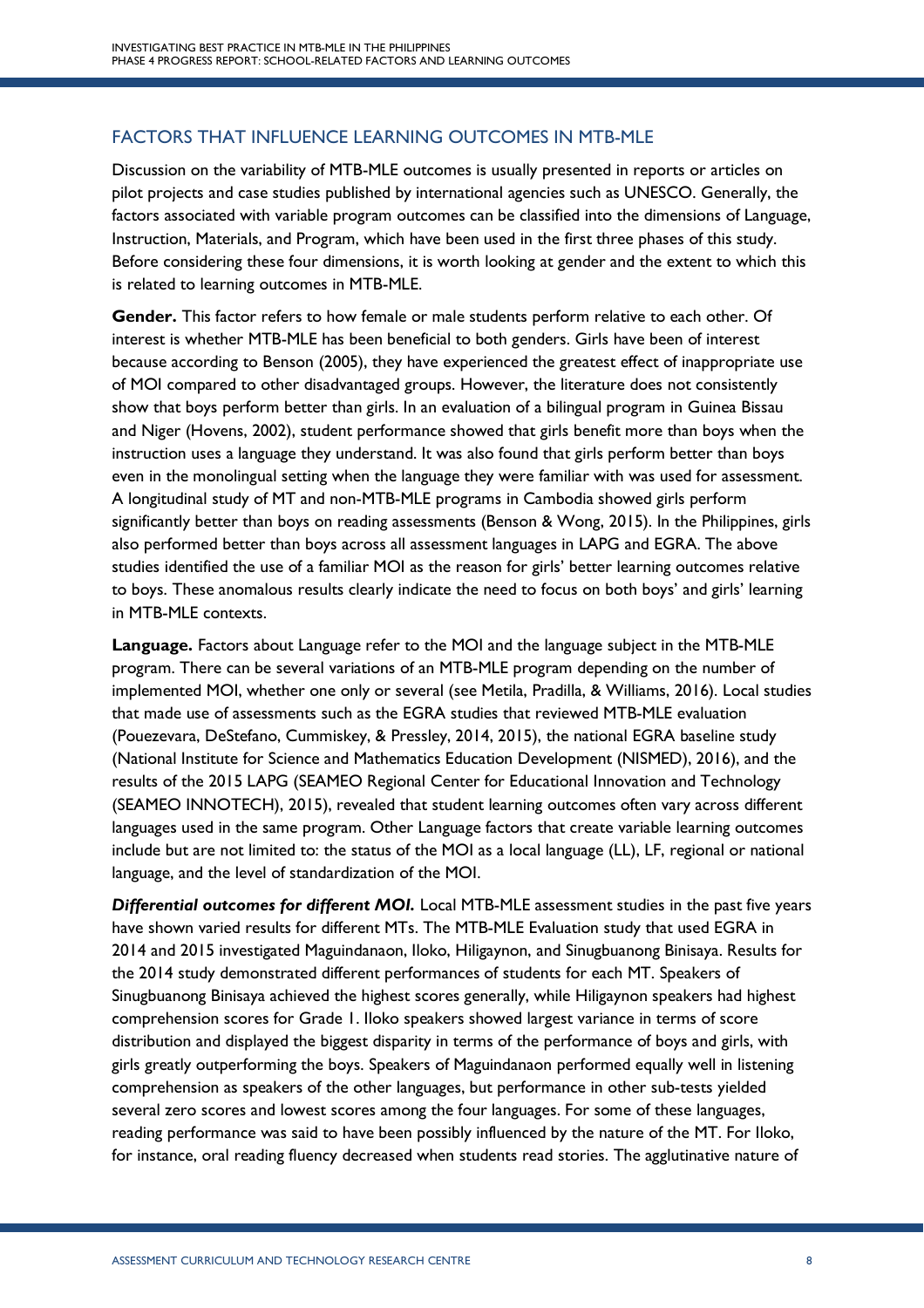Iloko was explained as a possible factor behind this result.1 Maguindanaon had the highest correlation among sub-tests and this was believed to be due to the characteristics of the language, among other possible factors.

For the 2015 EGRA Follow-On study, results also showed differential outcomes for the four MTs. Maguindanaon speakers showed the lowest performance among the MTs. A comparison with 2014 EGRA results showed that all the MTs had an increase in the proportion of students who met regional benchmarks except for Hiligaynon where decreases for both Grades 1 and 2 were demonstrated.

LAPG 2015 results also manifested variable outcomes among the 19 MTs and Filipino and English. The data mining conducted for LAPG 2015 looked into the configurations that can be observed in the language performance of learners with the same first language but located in different regions. In short, this looked into any variable student performance that can be traced to the status of the MT, whether it is an LL or LF. Generally, it was found that students performed better if their MT was a major language or an LF compared to students whose MTs were local (or minority) languages. The pattern was clear for Hiligaynon, Ilokano, Maguindanaon, Meranao, Surigaonon, and Waray but not for Chavacano, Sinugbuanong Bisaya, Tagalog, and Tausug. Factors other than the LF could have led to this performance as it was shown that there were also several other groups of students who performed well even if their MT was an LL in their regions.

*Use of MT MOI as assessment language.* Research shows that using the MOI as a language of assessment affects student learning outcomes. A meta-analysis of literacy studies in developing countries reveals that MOI choice influenced student learning outcomes (Kim, Boyle, Zuilkowski, & Nakamura, 2016), while results of local studies on bilingual students' mathematics skills (Bernardo & Calleja, 2005) found that use of the students' MT as language of assessment led to students' good performance. In Phase 2 of this study, the use of a language that was not the students' MT for assessments and academic contests was reported by schools as a challenge (Metila et al., 2016). These data suggest that an investigation of MTB-MLE outcomes in the Philippines may find some different patterns of outcomes for different MOIs used.

*Status of the MOI.* Research also shows that the status of the MOI, whether it is an LL or LF, appears to influence students' learning outcomes. In the literature, the MT which is assumed to be the LL in most cases, is believed to be the 'ideal' MOI choice because it is assumed to be the child's strongest language (Ball, 2011). For instance, an evaluation of a bilingual program in Africa reveals that the MT, when an LL rather than an LF, fosters faster cognitive development (Hovens, 2002). However, current research reveals that successful outcomes can be achieved not only for an LL MOI, but also for an LF MOI. This is demonstrated by a study in India that found that an LF can also yield satisfactory learning outcomes as long as it is familiar to children (Pflepsen, Benson, Chabbott, & van Ginkel, 2015; Nakamura, 2014). In the Philippines, LAPG 2015 data show a trend that students whose MTs were LFs performed better than those whose MTs were LLs (SEAMEO INNOTECH, 2015). This pattern deviates from the conventional MOI choice presented in MTB-MLE literature which overwhelmingly prefers MT or LL use (Ball, 2011; Malone, 2010). Currently, there are eight LFs and eleven LLs in the repertoire of official MTs for MTB-MLE. DepEd has also encouraged the use of LLs in areas where an LF co-exists with LLs (DepEd, 2013). Given the potential effect of MOI

 $\overline{a}$ 

<sup>1</sup> "This may be explained by the agglutinative nature of the language, which causes words to become much longer in context because of markers that signal tense, possession, or other context cues." (p. 55)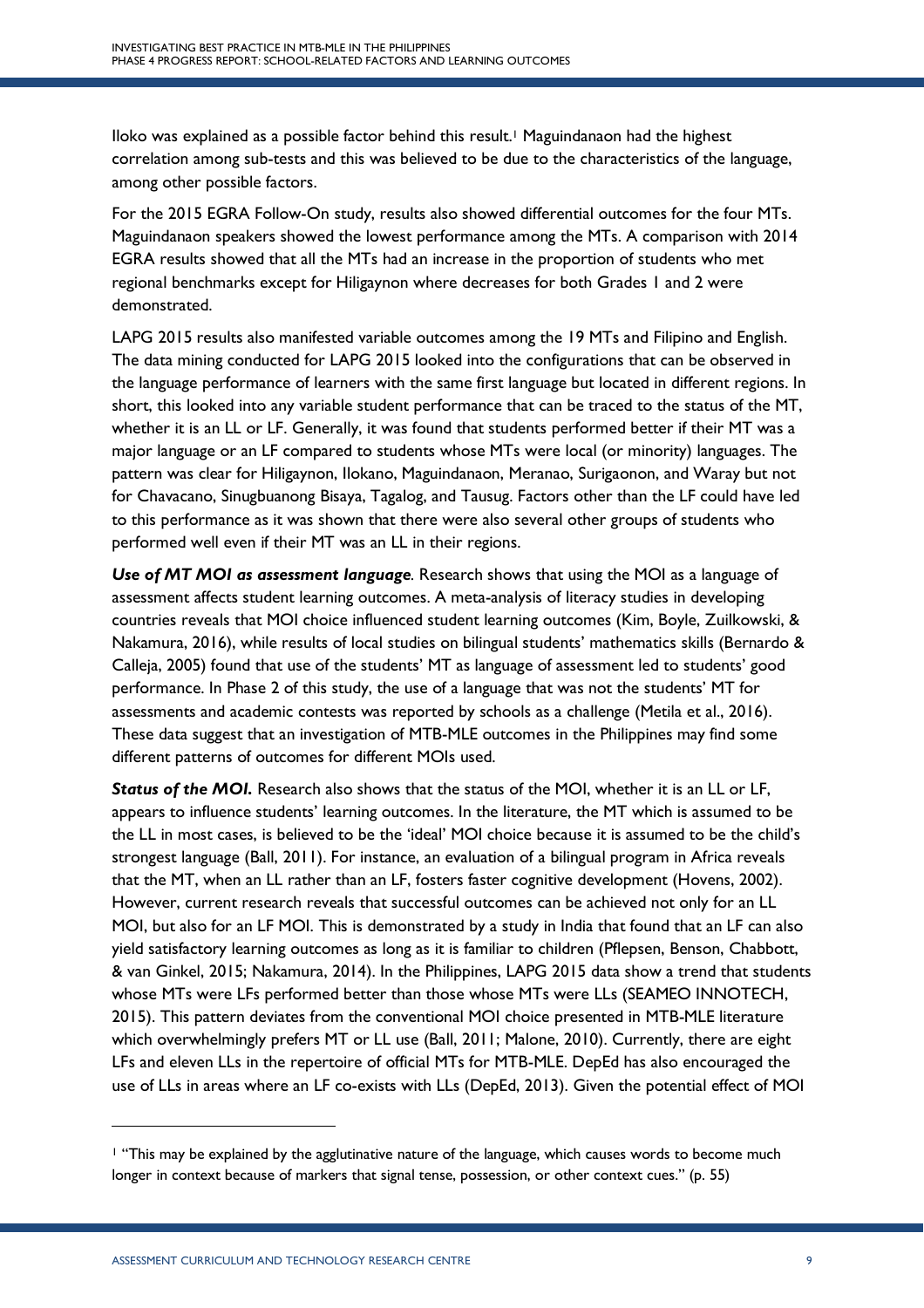status in producing different patterns of outcomes in MTB-MLE, it is worthwhile to investigate how MOI choices made by schools can affect the delivery of MTB-MLE.

**Instruction**. Studies on MTB-MLE have investigated learning outcomes in relation to pedagogic and content competence (Trudell, 2016), and teacher language proficiency (Pflepsen et al., 2015). For this study, the Instruction dimension involves the teacher's capacity to use the MOI, including his/her proficiency in the MOI and the target language. Recently, MTB-MLE researchers have emphasized the value of training on language proficiency for the MOI, arguing that instruction and explanation will not be deep and rich if teachers are restricted by their poor skills in the MOI (Kim et al., 2016). The teachers' language proficiency in the MOI and its possible influence on student learning outcomes has not been fully explored yet in Philippine MTB-MLE; there have been a few studies that looked at teacher confidence in their MT proficiency and teaching in the MT (Pouezevara et al., 2014, 2015; Metila et al., 2016). The second phase of this study (Metila et al., 2016) showed that teachers in linguistically diverse contexts (LDC) gave themselves a relatively high rating with regard to their proficiency in the MT MOI (.82), but still gave themselves a much lower evaluation (.62) for confidence in teaching in the MT. Since data were gathered in the initial years of program implementation, it was possible that the teachers' relatively low evaluation of their confidence was due to their perceived lack of experience in implementing the program. This contrasts with the findings for Index 1 for EGRA 2014 and EGRA Follow-On study (2015). The different results may be explained by the different samples and languages involved in the study, which indicate that program outcomes can vary depending on context and language.

For this phase, the focus is on student learning outcomes and not on investigating instruction (see reports on Phases 1-3). Due to the nature of this study, instructional factors are only indirectly discussed in relation to results about training and materials, which are two of the investigated factors in this study.

**Materials.** For MTB-MLE, the Materials dimension refers to the availability and reproduction of teaching and learning materials and the ways they are intended to be used. Specifically, factors about Materials refer to their availability or adequacy, quality, timely delivery and teacher training related to their use (Pflepsen et al., 2015; Kim et al., 2016). Among the factors mentioned, materials quality, timely delivery, and training are some of the factors that research has identified as influencing student learning outcomes.

*Availability and awareness of materials.* In the regression analysis for LAPG 2015 in the Philippines, the availability of MT textbooks was one of the strongest predictors for students' English overall performance, and "particular reading materials" like English textbooks and storybooks were a strong predictor of students' Filipino performance (SEAMEO INNOTECH, 2015). Findings for Index 2 of EGRA Evaluation of MTB-MLE (2014) which states that there was a wider distribution of materials in sampled schools appear consistent with the availability of materials found in the LAPG 2015 results. Such availability of materials seems to impact student performance in EGRA as well. A correlation of students' oral reading fluency and home- and school-related factors showed that students who had low assessment averages were those who did not have MT reading materials at home and did not read their MT books for math and/or reading. Conversely, students who had MT materials at home and who used their MT schoolbooks more often were more likely to belong in the top 25% of students in oral reading fluency (Pouezevara et al., 2014). The Follow-On study in 2015 which demonstrated general increase in the percent of students meeting benchmarks also showed an increase in the number of provided program materials.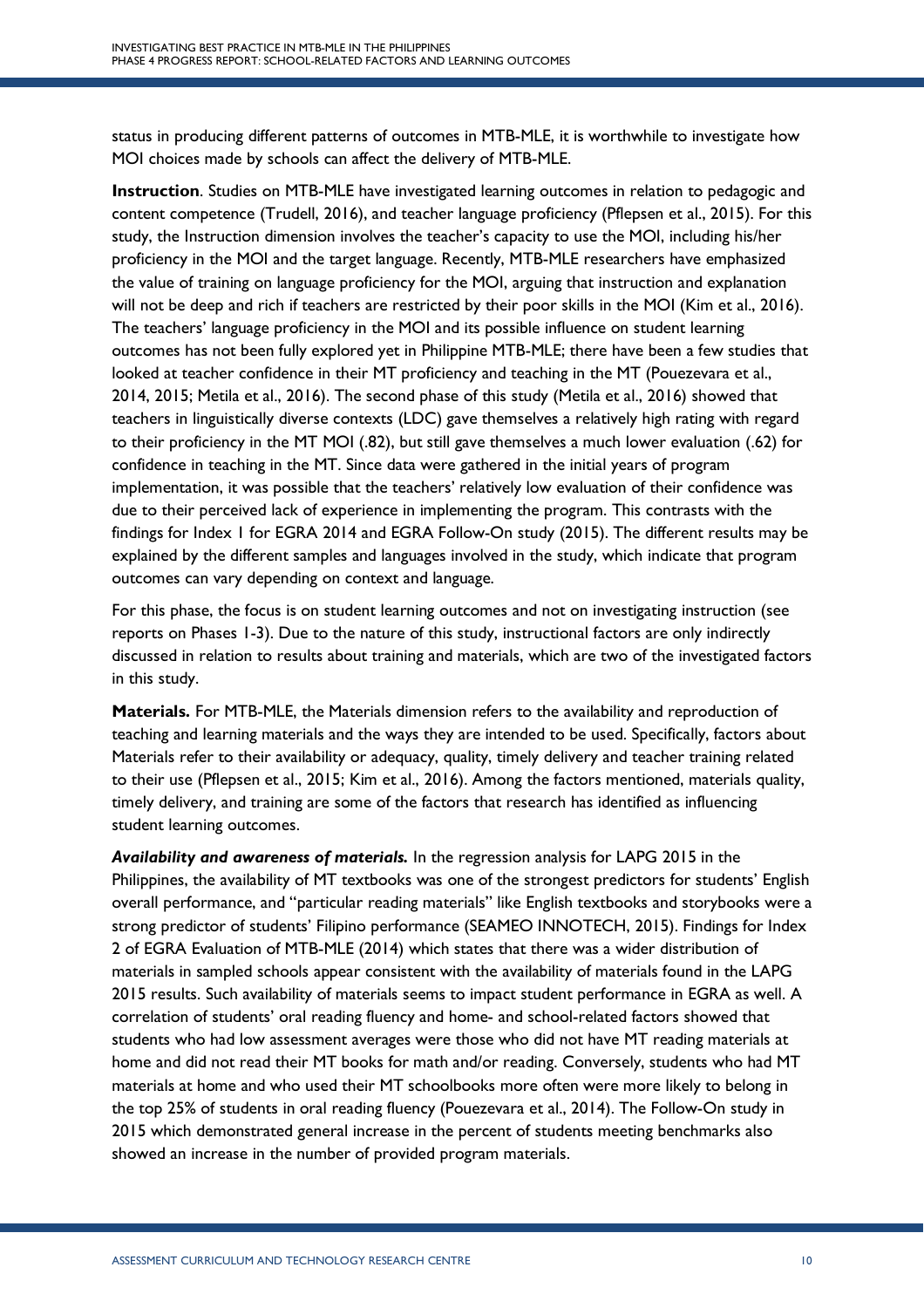*Delivery of materials.* Timely delivery of materials is also key as research shows that students in schools receiving books on time had higher student achievement (Kim et al., 2016). In the Philippines, this was an issue in early roll-out with incomplete and late materials deliveries reported in all the studied language contexts during Phase 1 of this study (Williams, Metila, Pradilla, & Digo, 2014).

*Training for materials use.* Research evidence also shows that better student outcomes are produced when materials supply is complemented by training on how they should be distributed and used (Kim et al., 2016).

Four years into the program, with initial materials delivery issues resolved, and major initiatives conducted for materials development in the national and local levels, and from DepEd and other non-government organizations (NGOs), it is worth seeing whether the range of available materials, specifically their availability, have an impact on student learning outcomes. EGRA and LAPG findings demonstrated that materials availability strongly predicted student performance in Filipino and English. Whether availability of MTB-MLE materials similarly predicts outcomes remains a question.

**Program.** Factors under this dimension relate to activities beyond classroom instruction, those concerned in the operational, organizational, and administrative processes for program implementation. Key program-related factors that have been identified in the literature include teacher recruitment, remuneration, and capacity development (Trudell, 2016; Pflepsen et al., 2015; Kim et al., 2016), curriculum-related factors such as choice of MOI, number of subjects, and time duration for each subject (Trudell, 2016; Pflepsen et al., 2015), leadership factors, stakeholder support, and others like infrastructure, costs, financing, scaling up, and sustainability (Trudell, 2016; Kim et al., 2016). These factors have been identified by experts as significant in MTB-MLE programs, but there is a dearth of empirical studies that demonstrate if these factors produce differential learning outcomes. Among the factors mentioned, researchers have investigated MOI choice (Nakamura, 2014), and teacher training as some of the factors that can produce variable student learning outcomes (Pflepsen et al., 2015).

*Language of instruction.* Program design involves the choice of language of instruction that can yield a match or mismatch between the student MT and the MOI in school. A match exists when the students' MT is the same as the MOI used in school, whereas a mismatch occurs when the two are different. Studies show that this match or mismatch is crucial since it can influence the effectiveness of an MTB-MLE program and consequently, student learning outcomes. The literature shows that a match is ideal since the language that should be used in teaching literacy and numeracy (UNESCO, 2016) should be the language that children know and comprehend (Hovens, 2002). In a review linking language policy to student learning outcomes of 21 African countries, it was found that using a language that is better known to learners results in enhanced learning compared to a language that is not well known to learners (Trudell, 2016). Data from the Southern and Eastern Africa Consortium for Monitoring and Educational Quality (SACMEQ) showed that a mismatch between student MT and school MOI can result in students being "negatively affected" when the MOI is unfamiliar to them (Kim et al., 2016) and such negative effect of mismatch is demonstrated by a decrease in test scores (UNESCO, 2016). In Iran, only 80% of Grade 4 students who took a test in the Farsi MOI but spoke a different MT reached basic reading comprehension level compared to 95% of Farsi speakers. In Honduras, 62% of Grade 6 students whose home language differed from the language of assessment learned reading basics, compared to 94% whose home language was also the language of the test (UNESCO, 2016). Given a mismatch, the similarity or differences of the MOI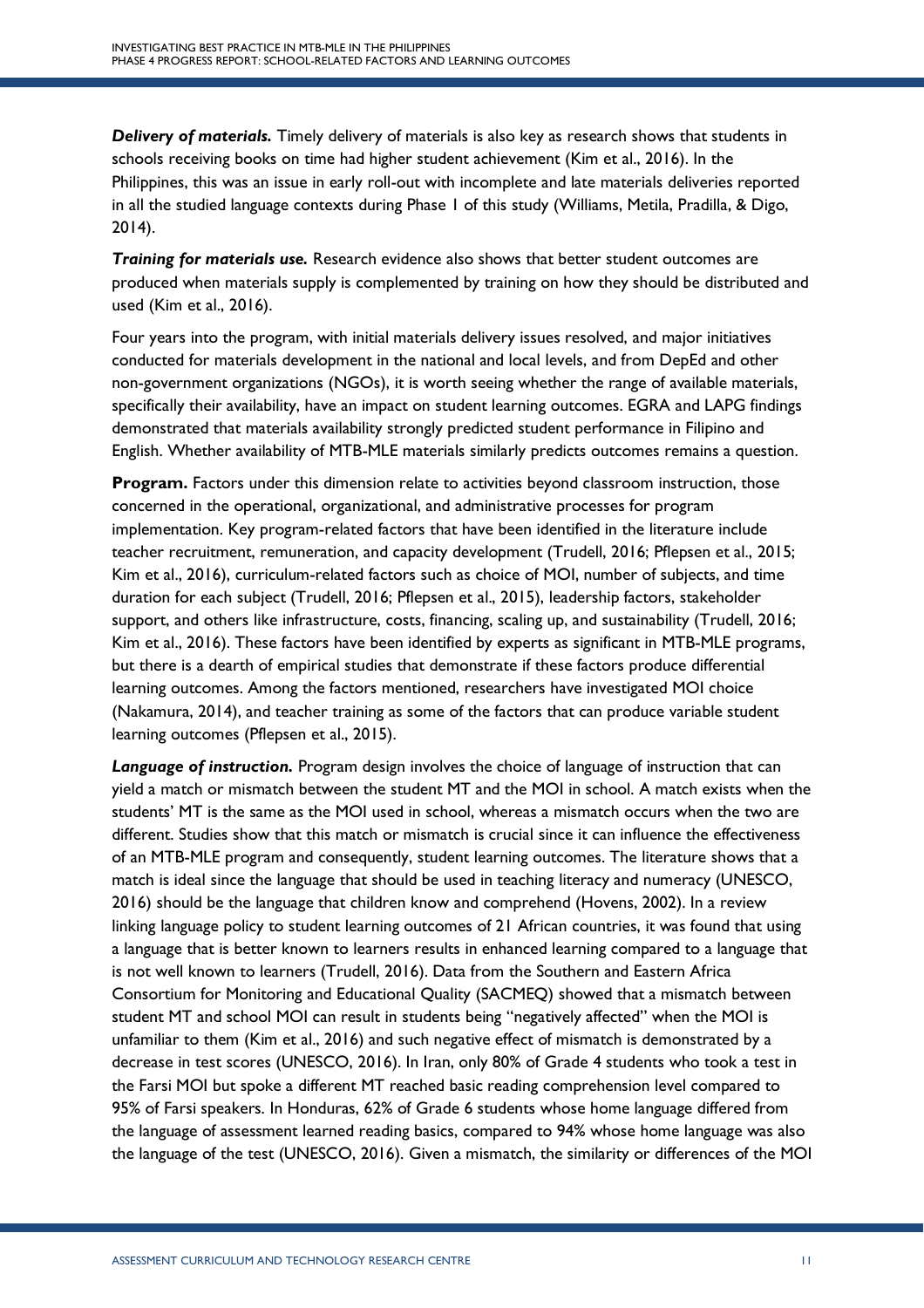and a child's MT could be small or great. Research shows that learning can still occur, but this is more likely when languages involved are similar or closely related (Kim et al., 2016).

In the Philippines, some schools have been documented to manifest mismatched student MT and MOI during the initial phases of this study. This conflict between MOI and language of assessment was also reported in the EGRA 2014 study where "Hiligaynon speakers" were ranked as the lowest performers but were later discovered to be non-MT speakers of the language for assessment which was Hiligaynon. In the same study, only 85% of sampled children for Iloko reported using the Iloko MT at home, and there was a report of one school where all sampled children were Kankanaey speakers but the school used Iloko MT and materials. In Phase 1, this particular challenge was observed in the small language context and LDC (Williams et al., 2014). Other related challenges are the accommodation of non-MT MOI speaking migrant students in the Tagalog context, and the mismatch between the students' MT and the language used in pedagogic materials. In Phase 2 of this study, 25% of schools in LDC used an LF, while 31% used at least one LL and one LF (Metila et al., 2016). The use of LF in the LDC implies a mismatch between the school's MOI and some students' MT that does not happen to be the LF MOI. The language diversity in the country makes it highly likely to have instances of mismatches where the MOI chosen is an LF. The literature has shown that an LF MOI can be an acceptable and effective option for students as long as it is a language that is familiar to them (Nakamura, 2014). This being the case, the effect that a mismatch has on student learning outcomes is worth exploring in order to inform decision-making regarding MOI choice and program design. Data from such investigation can enlighten school administrators and teachers on the effects that a chosen MT can have on students.

*Teacher and school administrator training.* This factor refers to other training-related aspects, such as content, quality, language used, materials and design, which the literature identifies to be potentially influencing student learning outcomes. MTB-MLE literature usually discusses training with reference to teachers as participants. Any training offered especially for school administrators is rare, if mentioned at all. One of the recent developments in local DepEd-organized MTB-MLE training is the attendance and involvement of school administrators.

Training is credited to have improved literacy instructional practices of primary grade teachers in the Philippines (Clark-Chiarelli & Louge, 2016) and Yemen (Kim et al., 2016). In Malawi and Kenya, training teachers in the use of scripted lessons designed to help teachers in executing reading lessons were deemed helpful as well (Kim et al., 2016). Discussions in the literature point out that MTB-MLE training content should not only develop pedagogical competence but also teachers' proficiency in the MOI in order to help them provide instruction in the MOI. In terms of training content, the literature proposes the inclusion of teaching in multiple languages (UNESCO, 2016), children's linguistic and cultural background, language development, and the use of pedagogical strategies and diagnostic assessment tools (UNESCO, 2016).

In the early stages of Philippine MTB-MLE implementation, some reported training challenges were the limited number of training participants in the Small language and Tagalog contexts, and the inadequate support for MT teaching that training provided in the Tagalog context (Williams et al., 2014). In Phase 3 of this study (Metila, Pradilla, & Williams, 2017), it was found that school administrators who underwent training contribute to the success of the program and they are able to plan and support MTB-MLE activities.

Since the program started, various professional development initiatives of DepEd and NGOs have taken place. Currently, MTB-MLE is supported by various training initiatives such as the Early Language, Literacy, and Numeracy (ELLN) training that uses pre-recorded videos of lectures that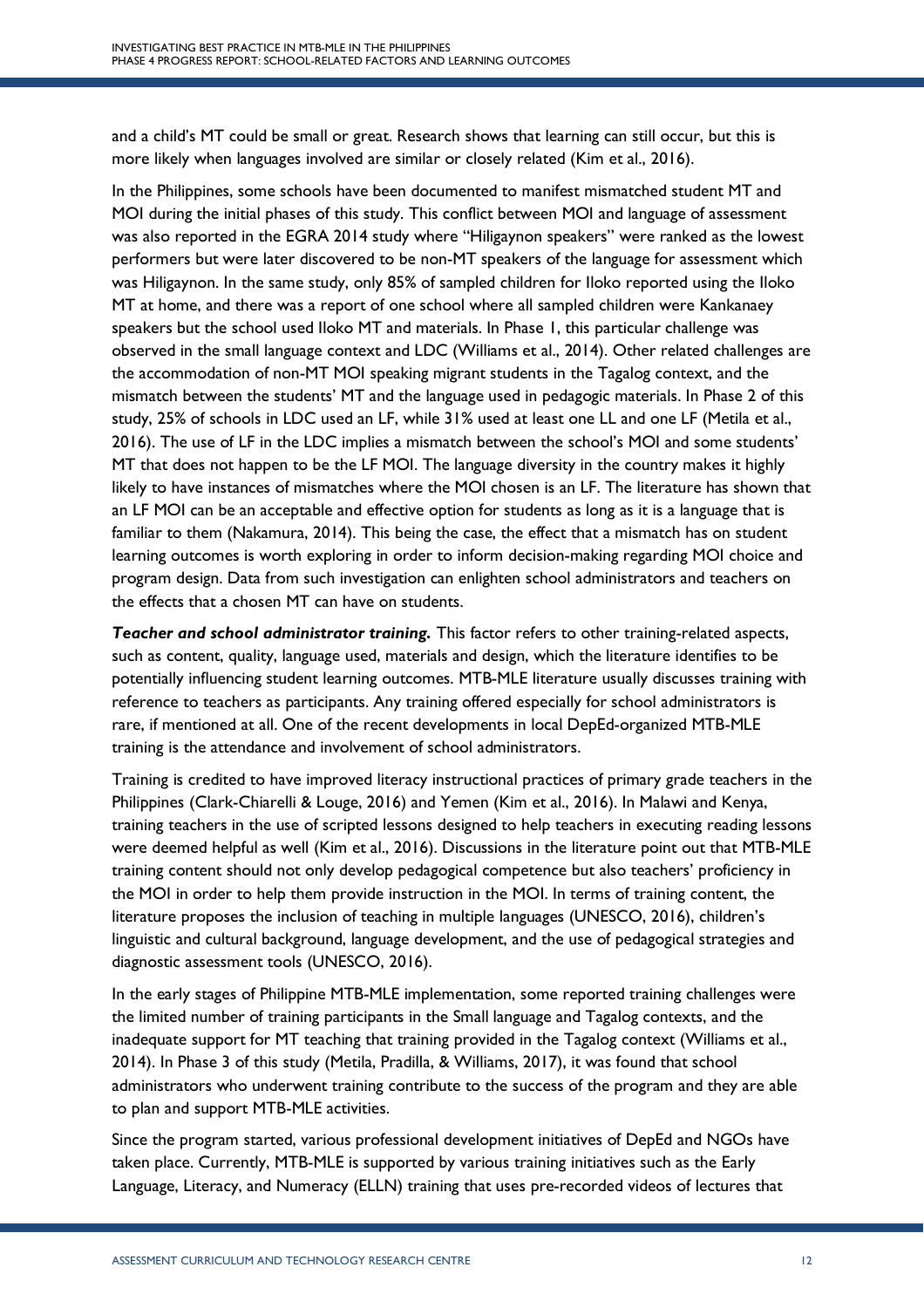teachers can view and study with the aid of prepared modules, and the Basa Pilipinas (Read Philippines) project of DepEd and USAID which aims to teach one million Filipino children how to read through an intervention providing teacher training and materials. The ELLN training also involves the participation of school administrators to improve their mentoring skills and knowledge on early literacy and numeracy (DepEd, 2015). With these major developments, it is timely to investigate possible association of MTB-MLE training with student learning outcomes.

To summarize, in terms of Program dimensions, results show that Language-related factors such as the language of assessment and instruction, and language status, as shown by the strong pattern between LFs and better performance in LAPG, can be related to student learning outcomes. In terms of program design, it has been observed among students who performed poorly in EGRA that there is a mismatch between their MT and the MOI in school (Pouezevara et al., 2014). Finally, findings in terms of student gender show that girls performed better relative to boys in literacy results, but there is no significant difference in their mathematics performance (NISMED, 2016).

The literature has presented various MTB-MLE factors that produce variable student learning outcomes. The complexity of the factors, and the varying and differential outcomes, make it difficult to identify the robust associations of these factors with learning outcomes. For this study, the factors for study are: the choice of MOI, assessment language, the possible difference between an LL and LF, the presence or availability of resources, teacher training, program design, specifically the match or mismatch between the student MT and the MOI in school, and student gender. The next part of this review presents how these factors figure in some national assessment results of learning outcomes in MTB-MLE.

# LOCAL ASSESSMENT AND RESEARCH DATA ON MTB-MLE OUTCOMES

Some major assessments in the Philippines have produced data on MTB-MLE outcomes. In this section, we report the results of these assessments: EGRA, EGMA, and LAPG and identify the links between their results and some of the factors we have identified in the preceding discussion as relevant in the local context.

**Early Grades Reading Assessment**. This is an international literacy test that evaluates several reading domains: book and print knowledge, letter name knowledge, letter sound knowledge, initial sound discrimination, familiar word reading, non-word reading, oral reading fluency, oral reading comprehension, listening comprehension, and dictation. It has become the standard tool for baseline reading assessments, with over 100 countries using it for baseline collection, instructional target, system-wide diagnostic of reading difficulties, or evaluation of reading program (Gove & Wetterberg, 2011). EGRA generally uses the MOI (Trudell, 2016) and is orally administered by trained staff. EGRA has been administered to Grades 1 and 2 students in the Philippines to evaluate MTB-MLE effectiveness in 2014 and 2015 in four MTs: Hiligaynon, Iloko, Maguindanaon, and Sinugbuanong Binisaya (Pouezevara et al., 2014, 2015). In 2014, EGRA administration was funded by USAID and implemented by RTI International and EdData II. In 2015, Basa Pilipinas' Education Development Center (EDC) and DepEd joined in the implementation.

EGRA was also used for gathering national baseline data from Grade 1 pupils in SY 2015-2016. For the national baseline data, EGRA was adapted and contextualized using five languages: Bikol, Chavacano, Iloko, Sinugbuanong Binisaya, and Waray. Assessment was funded by USAID and implemented by EDC. Generally, national baseline EGRA results showed that there was much room for improving Grade 1 students' reading performance, considering the proposed EGRA benchmarks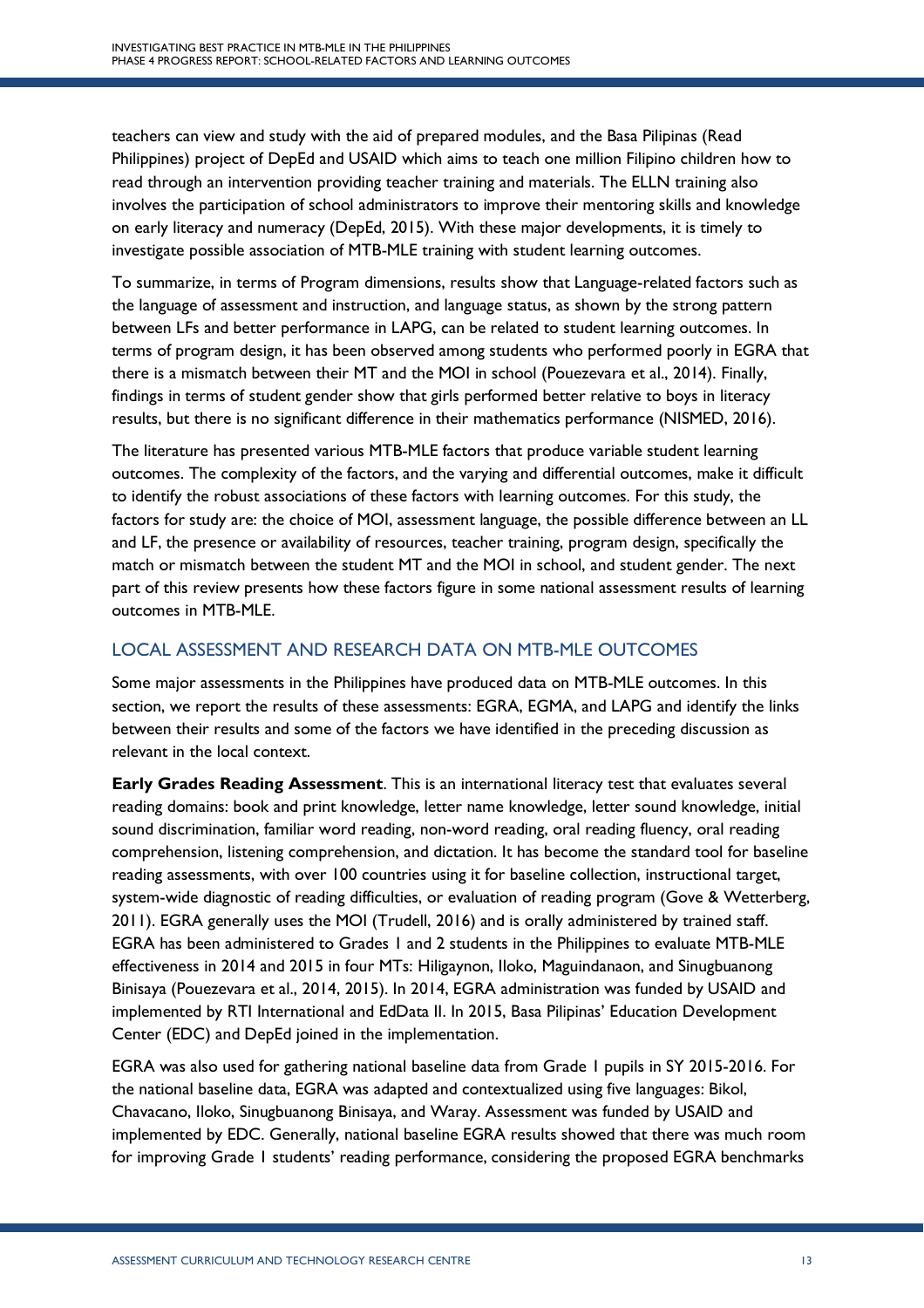set by some regions<sup>2</sup> and the goals of the K to 12 curriculum that every student should be a reader and writer at the end of Grade 1.

**Early Grades Math Assessment** (**EGMA)**. This assessment is an adapted international test designed to measure students' primary numeracy and mathematics skills, particularly oral and rational counting, number identification and discrimination, missing number, addition level 1 and 2, subtraction level 1 and 2, word problems, and geometric pattern completion and geometric visualization. EGMA is an individually administered oral test. International standards and guidelines were followed in adapting the EGMA test administered to Grade 1 students in the Cordillera Autonomous Region, CARAGA, Regions V, VI, VIII, IX, and Autonomous Region in Muslim Mindanao at the beginning of SY 2015-2016. EGMA administration in the Philippines in SY 2015-2016 was funded by USAID and implemented by RTI International to measure the numeracy competencies of Grades 1 to 3 students in selected MTs over time. Results were intended to help in monitoring MTB-MLE implementation and numeracy programs in the early years.

**Language Assessment in the Primary Grades** (**LAPG)**. This test is mainly a language assessment tool designed by DepEd National Educational Testing and Research Center to test domains such as: listening comprehension, vocabulary, reading comprehension, book and print knowledge, spelling, and grammar. LAPG was used to measure student language skills after a complete K-3 in MTB-MLE and was also the first system assessment that used English, Filipino, and the 19 official MTs, two of which are also used for this current study, Meranao and Sinugbuanong Binisaya. In 2015, LAPG was administered by public school teachers to 2,340,691 Grade 3 students all over the country to establish baseline data for Filipino and English and for correlating data with other system assessments such as EGRA and EGMA (DepEd, 2014).

**Results.** Overall, EGRA, EGMA, and LAPG results showed that considering the goals of MTB-MLE in particular and the K to 12 in general, student performance is not satisfactory in terms of literacy and mathematics skills. Data on the MTs that are involved in this study are presented when they are available.

*Literacy assessment results.* EGRA and LAPG assessment results are presented in this section. Note that the EGRA sample for investigating MTB-MLE evaluation was composed of Grades 1 and 2 students, while the national EGRA baseline study was composed of Grade 1 students. In contrast, LAPG is administered to Grade 3 students.

The two-year EGRA results for MTB-MLE evaluation (2014 and 2015) showed a big percentage of reported mismatches between the MOI and students' actual MTs, which reached 85% for Iloko. For the Follow-On study (2015), Hiligaynon speakers turned out to be the lowest performers in oral fluency (57%) but were discovered not to speak Hiligaynon, thus revealing problems of clearly identifying whether students' MTs are actually matched or mismatched to the MOI of the classroom. Sex-aggregated scores for these domains showed that girls always performed better than boys, with seven of the nine domains registering statistically significant differences.

For the national baseline assessment, EGRA scores for Sinugbuanong Binisaya, showed that speakers achieved 1.62 for book and print knowledge (out of a maximum score of 5), 16.90 for letter name knowledge (for a maximum of 100 correct letters per minute), 13.33 for letter sound knowledge

 <sup>2</sup> These benchmarks are results of the benchmarking workshop organized by USAID's EdData II Project and Basa Pilipinas project on August 27, 2014.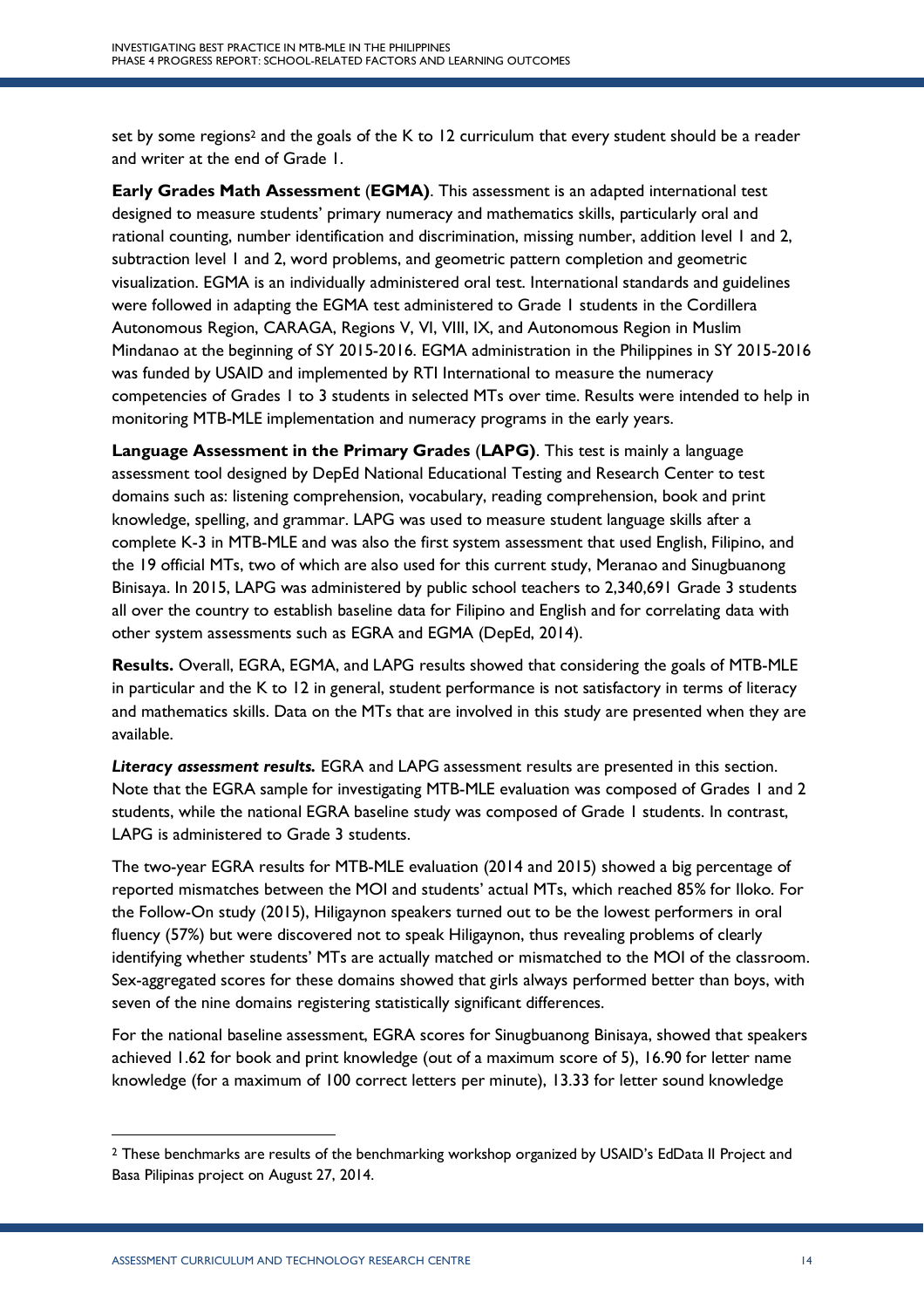(for a maximum of 100 correct sounds per minute), 5.70 for initial sound discrimination (out of maximum score of 10), 8.07 for familiar word reading (out of a maximum score of 20), 5.05 for nonword reading (out of a maximum score of 20), 7.98 for oral reading fluency (compared to a regional benchmark of 45), 30.21% for oral reading comprehension (compared to a regional benchmark of 80%), and 2.62 for listening comprehension<sup>3</sup>. The most striking results in terms of literacy are in oral reading fluency and oral reading comprehension skills. Oral reading fluency measured through correct words per minute was 7.90 (compared to the proposed regional benchmark of 45). Oral reading comprehension was 30.21% (compared to a proposed regional benchmark of 80%). That is, more than half of the students could not even read a single word and answer a single question.

In comparison with other assessed MTs, EGRA results for Sinugbuanong Binisaya are second to the lowest for both reading comprehension and fluency where Bikol ranked as highest among all five tested MTs. Sinugbuanong Binisaya demonstrated the highest performance for dictation (4.38), while its rank for the other domains is variable.

LAPG results for the languages used in this study reveal the following Overall Test Mean Percentage Score (MPS): 68.19 for Sinugbuanong Binisaya, 70.19 for Filipino, and 71.9 for Meranao<sup>4</sup>. For the reading comprehension domain, Sinugbuanong Binisaya got 56.66, Meranao 64.88, and Filipino 67.79. In terms of gender, females outperformed males for all languages. LAPG results also showed performance trends in terms of whether the students' MT is an LL or LF, showing favorable results for MTs which are LFs such as Hiligaynon, Iloko, Maguindanao, Meranao, Surigaonon, and Waray (SEAMEO INNOTECH, 2015). Results also demonstrated that materials like English textbooks and storybooks were strong predictors for student performance in English (SEAMEO INNOTECH, 2015).

*Mathematics skills assessment.* Sinugbuanong Binisaya is also one of the EGMA languages. Results show that a significant number of Sinugbuanong Binisaya speaking-students used English in counting in the different mathematics subtasks except in geometric pattern completion and geometric visualization. This language preference is an interesting point of inquiry as it may be indicative of the degree of standardization of Sinugbuanong Binisaya. This language got the highest percentage of zero scores in oral counting (0.31%), rational counting (0.31%), number discrimination (21.41%), and missing number (25.68%) subtasks. Sex-aggregated data show that there was no gender difference in the performance of girls and boys in all subtasks.

In all the assessments mentioned above, results of learning outcomes demonstrated differences from language to language, with some weak and strong patterns traced to the status of the MOI as an LF or LL (SEAMEO INNOTECH, 2015). These results suggest that languages function as sub-programs of a national program like MTB-MLE. This is one aspect of the program that is explored in our discussion of results.

In light of the presented findings, it is worth investigating different mother tongues to see the extent to which the same or different factors emerge as being related to differences in learning outcomes,

<sup>&</sup>lt;sup>3</sup> There was no mention of the number of questions asked for this sub-test, but a sample test in the National Baseline Report prepared by NISMED (2016) featured three questions.

<sup>4</sup> The language is spelled variably in the literature. It is also spelled as Maranao and Maranaw. For this study, the spelling Merenao is used.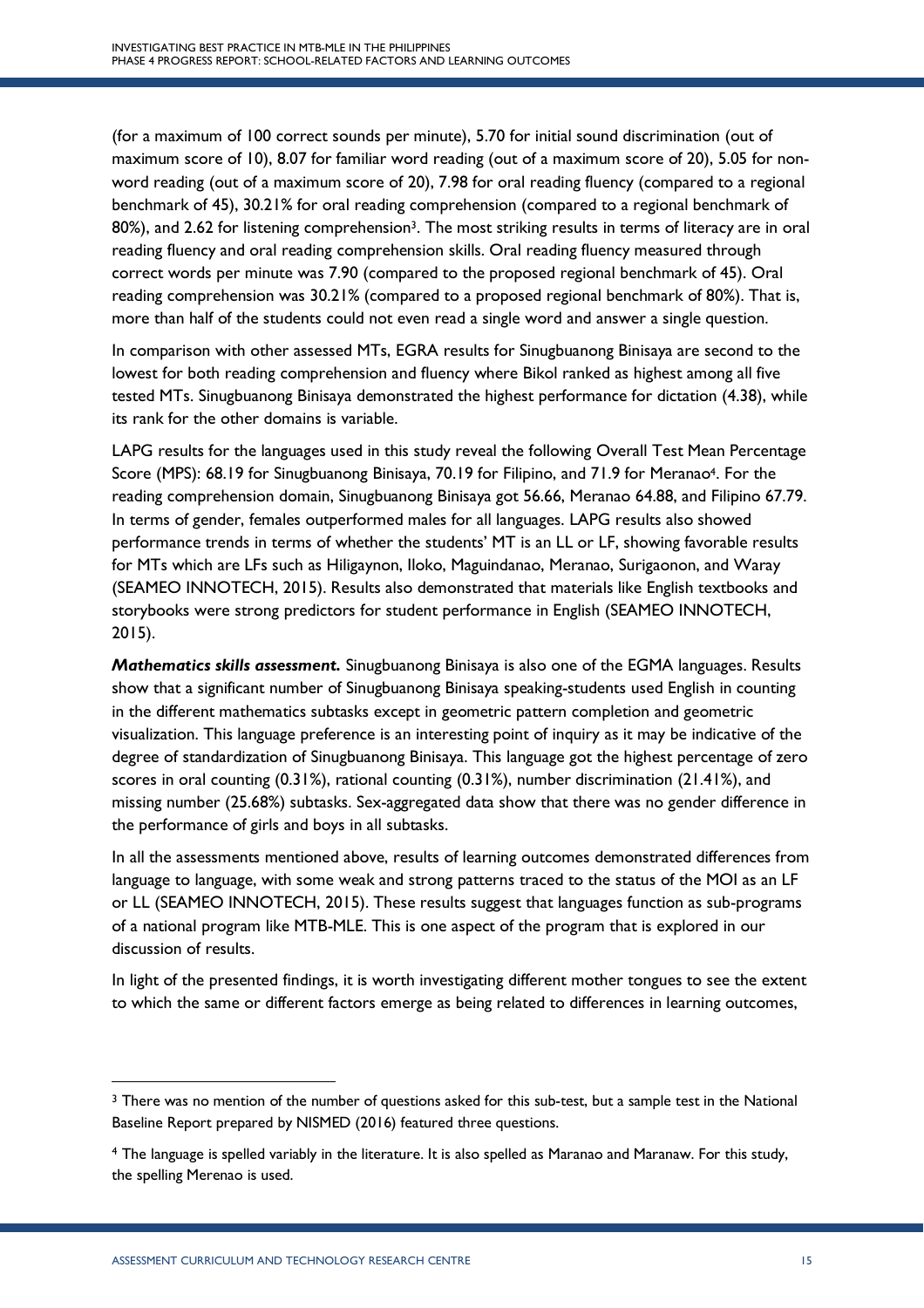and to compare the strength of associations. The next section presents how these factors were captured in the design and literacy and mathematics assessments for this study.

# **METHOD**

In this phase of the study, mixed methods were employed to identify the school-related factors associated with different learning outcomes. A quantitative method was employed in collecting assessment data from a sample of Grade 3 students. Literacy and mathematics assessment tools in the MT were given to Grade 3 students to measure their learning. An analysis of variance was conducted to determine significant differences between language conditions. The qualitative method included obtaining information on school-related factors that could be associated with learning outcomes. Questionnaires were filled out by students, teachers and school administrators to provide demographic and school data. The assessment scores and school data were analysed using regression techniques to identify the school-related factors that were associated with different learning outcomes.

This phase of the study aimed to answer the following questions:

- 1. What school-related factors are associated with a range of student learning outcomes in MTB-MLE across a large sample of schools across the country?
- 2. Which factors have the greatest impact on learning outcomes?
- 3. Are there combinations of factors that have significant impact on student learning outcomes?

# FACTORS OF THE STUDY

**Language used as MOI.** Three languages used as MOI were chosen as languages of the literacy and mathematics tests used in the study: Meranao, Sinugbuanong Binisaya, and Tagalog. Meranao is a small language (local minority language) in Region X that is spoken by 776,000 people in the Philippines (Lewis, Simons, & Fennig, 2016). Sinugbuanong Binisaya, a large language (a local major language in Cebu province and an LF in some provinces in Visayas and Mindanao), has 15.8 million speakers in the Philippines (Lewis et al., 2016). Tagalog, the linguistic base of Filipino, is spoken by 21.5 million speakers in the Philippines (Lewis et al., 2016) with different varieties spoken in the National Capital Region (NCR), Region IV (CALABARZON) and Central Luzon. These three languages are used as MT MOIs in linguistically diverse schools and communities – Tagalog in NCR, and Meranao and Sinugbuanong Binisaya in Lanao del Norte.

**Match or mismatch between student MT and MOI.** The language used as MOI in class was the language of the assessments taken by the students for this study. A match between student MT and MOI occurs when the MT of the student is also the language used as MOI in the classroom and the language used in the assessments, while a mismatch occurs when MOI in the classroom is not the same as student MT.

Table 1 presents the target number of students for each condition, taking into account the MOI and match or mismatch in student MT and MOI.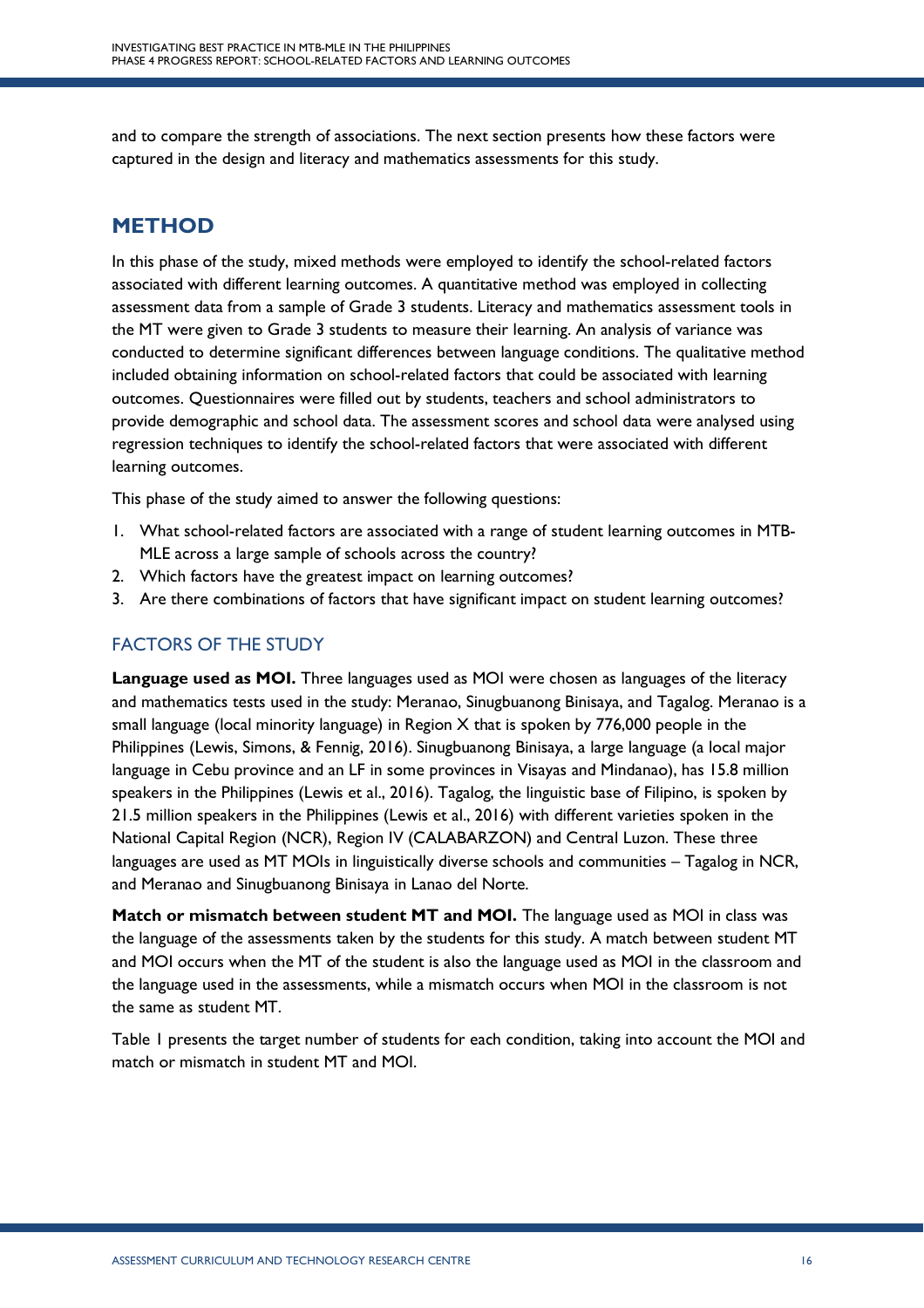| Match or mismatch      |         | Language used as MOI |         |
|------------------------|---------|----------------------|---------|
| between student MT and | Meranao | Sinugbuanong         | Tagalog |
| MOI                    |         | <b>Binisaya</b>      |         |
| Match between student  | 200     | 200                  | 200     |
| MT and MOI             |         |                      |         |
| Mismatch between       | 200     | 200                  | 200     |
| student MT and MOI     |         |                      |         |
| Total                  | 400     | 400                  | 400     |
|                        |         |                      |         |

#### Table 1 Distribution of the target number of students for each condition

**Training.** In this study, training refers to MTB-MLE DepEd-provided professional development and school-based Learning Action Cell (LAC) sessions attended by MT teachers and school administrators. The number of training sessions attended by teachers and school administrators in the past five years was obtained for each school.

**Pupil-book ratio.** This refers to the number of Learner's Materials (LMs) in the MOI that each student in class has. This includes LMs in the following subjects: MTB-MLE, Araling Panlipunan, MAPEH, Edukasyon sa Pagpapakatao, Math and Science. A 1:1 pupil-book ratio indicates that each student in class has one LM written in the MOI for all subject areas mentioned thus, six LMs for each student.

**Gender.** This refers to information on whether a student is a girl or a boy. The classroom teachers provided this information in the Student Background Questionnaire.

# SCHOOL SELECTION

DepEd regions with sufficient number of schools using the three MTs as MOI in Grade 3 were identified. To ensure that different types of schools were included in the sample, school size and location were also considered. Tagalog MOI was used in all schools in the National Capital Region (NCR) while Sinugbuanong Binisaya and Meranao were used as MOI in Lanao del Norte schools. Using the language mapping data from DepEd Learner's Information System (LIS), schools with a good number of students whose MT match or do not match the MOI were shortlisted. Copies of School Form 1 of the Learner's Profile were then requested from the schools to verify the information in the LIS and to gather data specifically on students whose MT do not match the MOI. Classes were selected based on varying degrees of heterogeneity in match between student MT and MOI. Reasons for disqualification were: mismatch in the reported MOI as recorded in the LIS and actual MOI used in the classroom based on interview with teachers, and anomalies in the number of students speaking a particular MT as a result of interview with school administrators and teachers. Contingent classes were also identified to replace the originally chosen class if it was disqualified for assessment. Once schools were verified to meet the necessary requirements for testing, assessment teams went to each school to conduct testing of the selected Grade 3 classes in SY 2015-2016. In cases where there were absences, no replacement students were added to complete the target numbers.

# INSTRUMENTS

To measure student learning in literacy and mathematics against the national curriculum at the Grade 3 level, standardized assessment tests in the MT MOI were used. Grade 3 paper and pencil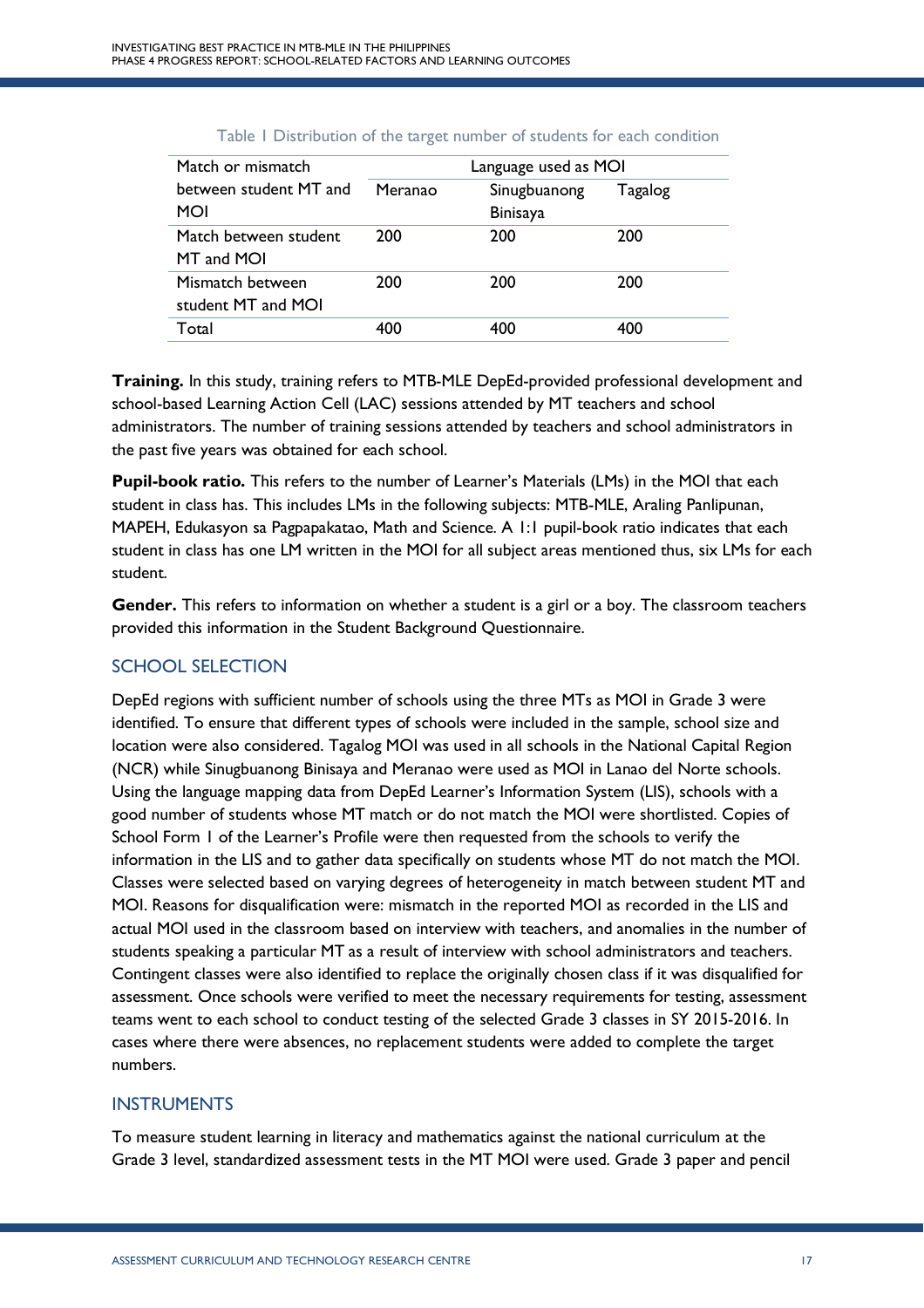tests aligned with the K to 12 curriculum were developed by ACTRC for the MTs covered in this study.

Since 2013, ACTRC has developed a range of Kindergarten to Grade 2 literacy and mathematics assessment tools in Meranao, Maguindanaon, Sinugbuanong Binisaya, and Tagalog through its research project, Longitudinal Study of Learning Achievement of Students in the Autonomous Region of Muslim Mindanao. The tests were developed to assess student learning based on the grade level standards in literacy and mathematics as indicated in the national curriculum. The tests were translated and culturally harmonised in the different MTs to ensure that the items are understood by and relevant to the students. The Grade 3 tests used for this study underwent the same process.

Appendix A presents a comparison of the ACTRC, EGRA, EGMA, and LAPG assessment tools.

**ACTRC Grade 3 tests.** The Grade 3 tests are multiple choice paper and pencil tests administered to the whole class. Each test is composed of 54 items and students were given 40 minutes to answer each test. The literacy test has the following domains: vocabulary, grammar, reading comprehension of narrative and expository texts, and study skills. The domains covered by the mathematics test are: number and number sense, geometry, patterns and algebra, measurement, and statistics and probability.

The core versions of the tests were in English. These were then translated into three languages: Meranao, Sinugbuanong Binisaya, and Tagalog by academics who are native speakers of the languages. The translated versions were then harmonized by Grade 3 MT teachers to suit the contexts where the tests will be administered.

**Student Background Questionnaire.** This questionnaire was designed to gather student demographic data particularly on the factors namely gender and student MT. This also contained information on the name, grade and section, and date of birth of the student. The students provided the first two information and then the classroom teacher completed the rest of the form. The questionnaire was in English.

**Questionnaire for School Administrator.** This questionnaire was developed to collect information on some school-related factors associated with MTB-MLE learning outcomes. It elicited the following: school profile, roles of languages used in the community, availability of MT materials, and training attended by school administrators and K-3 teachers. These school-related factors were found to be significant in MTB-MLE implementation in the previous phases of the study. The questionnaire was in English and accomplished by the school administrator.

# DATA COLLECTION

To ensure standardized test administration in the different assessment sites, guidelines were observed for the selection of test administrators, test monitors and test venue for the pilot and research phases.

**Test administrators and test monitors.** Test administrators were native speakers of the test language that they administered. They were also educators with experience in testing and in dealing with students. There was one assigned test administrator for each class assessed. Test monitors were ACTRC staff members or representatives. They served as the contact persons for test administration concerns, fieldwork logistics, and arrangements with DepEd. There was one test monitor assigned for each school.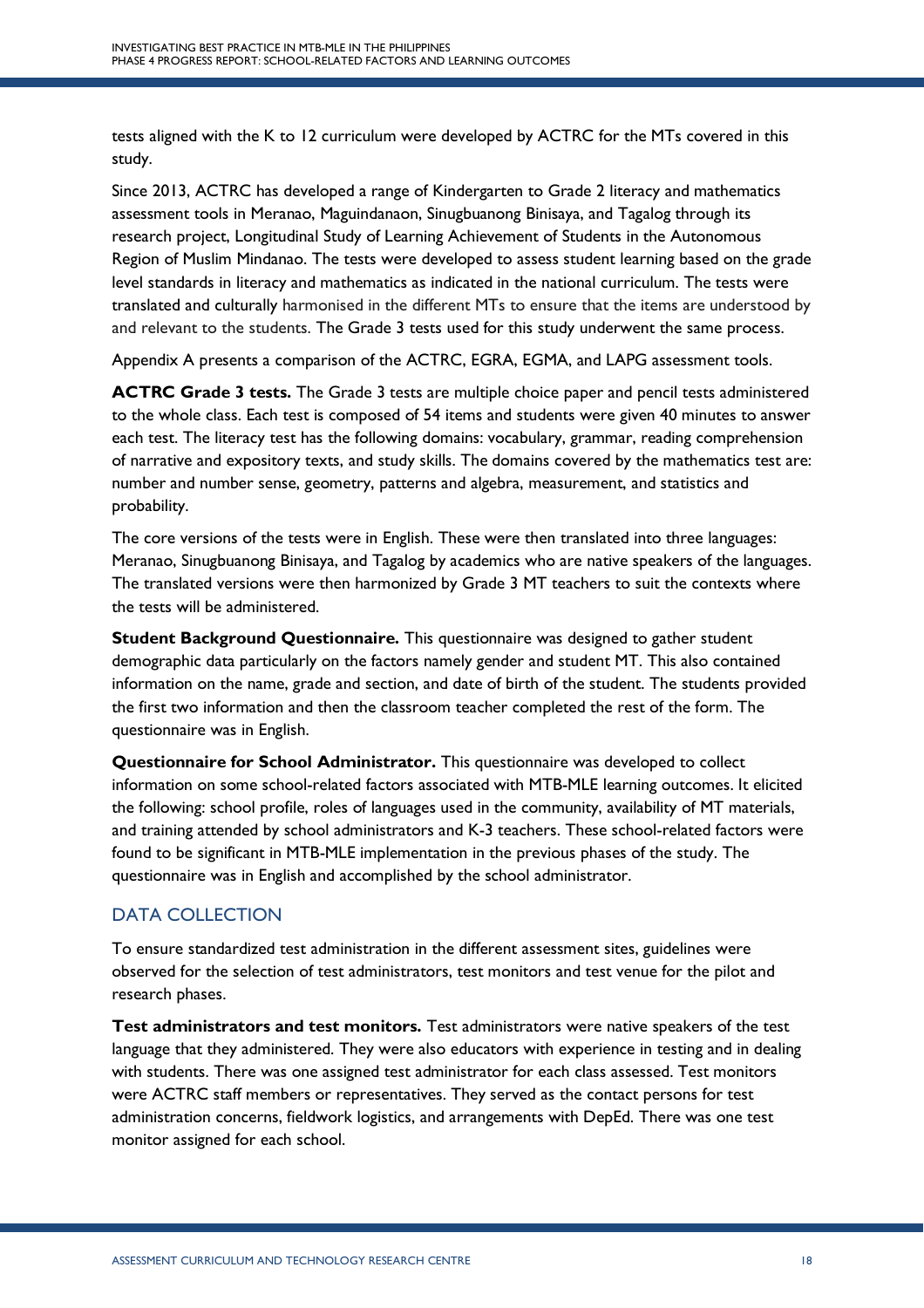The test administrators and test monitors underwent a one-day training in test administration and monitoring which included an overview of the tests, tasks and responsibilities, and child protection policy.

**Test venue.** The school administrators and teachers were informed of the classes to be assessed and of the preferred testing set-up. The test administrator and classroom teacher ensured that only students whose names were in the class roster took the tests. While test administration was ongoing, the classroom teacher completed the Student Background Questionnaires outside the classroom.

**Piloting.** The assessment tools and questionnaires were piloted prior to use in the research phase. The piloting took place in the same areas where the research was conducted to check for inconsistencies in the language used in the tests, to check if the test administration protocol works, and to explore testing arrangements that will work best in different contexts. The piloting was also conducted to obtain psychometric characteristics of the tests for the review and modification of items, where necessary.

**Research phase test administration process.** An ACTRC test administrator distributed the student test booklets and read aloud the instructions before the start of each test. The literacy test was administered first, followed by the mathematics test. A five- to ten-minute break was observed in between the two tests. Test administration manuals for both tests containing a standard script that presents specific instructions on how to conduct testing were provided, and test administrators were instructed to follow it step by step. The students were made familiar with the format and symbols found in the test booklets and answer sheets before assessment started. Students were then instructed to read the questions and answer them silently and independently. The assessments for the three languages took a total of 16 fieldwork days to finish. For each class assessed, three hours was allotted for the preparations, assessments, and post-test administration tasks.

# DATA ANALYSIS

The data collected in this phase of the study included assessment scores, demographic information and school data. Information from the questionnaires that were related to the factors of the study were converted into categorical data in preparation for data analysis using SPSS 24.

A factorial between groups analysis of variance (ANOVA) was used to investigate the effects of language used as MOI and match or mismatch between student MT and MOI on literacy and mathematics learning outcomes. After checking if assumptions were met, separate ANOVA analyses were conducted for literacy and mathematics data.

To determine the school-related factors associated with different learning outcomes, separate hierarchical multiple regression analyses (MRA) were employed for the literacy and mathematics data. Before interpreting the results of the MRA, several assumptions were tested and violations were checked. The assumptions for MRA were all met.

On step 1 of the hierarchical MRA, language used as MOI was the first factor entered in the regression equation. On step 2, the variable match or mismatch between student MT and MOI was added to the regression model. This was followed by training in step 3, which included the number of MTB-MLE training sessions provided by DepEd and school LAC sessions facilitated and attended by school administrators and teachers. In step 4, pupil-book ratio, which refers to the ratio of pupils to available LMs in the MT, was added. This was followed by gender as the last variable entered in the model. Below is a summary of the regression model in analysing the overall scores for each test: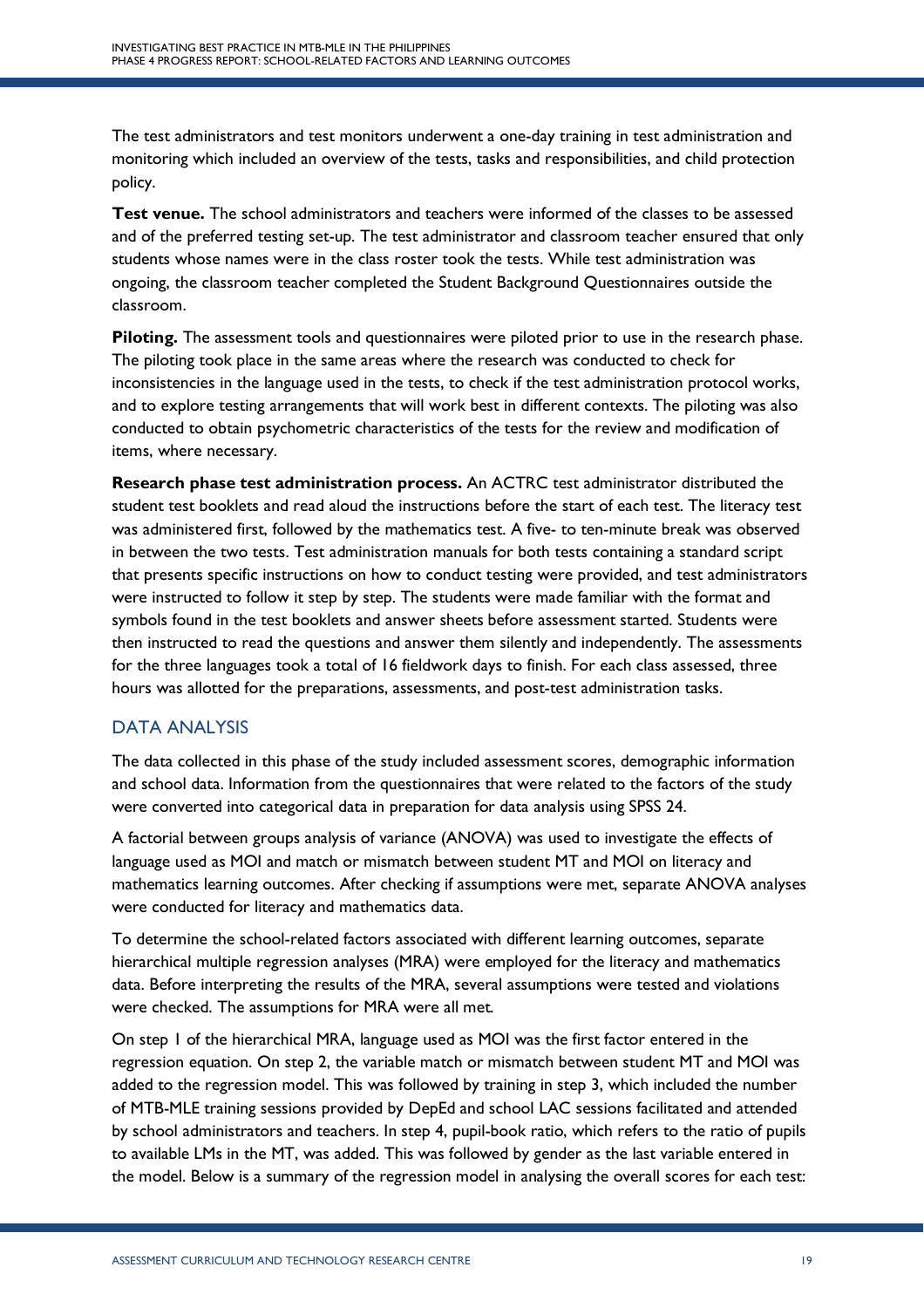Step 1: Language used as MOI Step 2: Match or mismatch between student MT and MOI Step 3: Training (Teacher training, Teacher LAC sessions, School administrator training, School administrator LAC sessions) Step 4: Pupil-book ratio

Step 5: Gender

In analysing the literacy and mathematics scores for each language used as MOI, four predictor variables were entered in the regression model:

Step 1: Match or mismatch between student MT and MOI

Step 2: Training (Teacher training, Teacher LAC sessions, School administrator training, School administrator LAC sessions)

Step 3: Pupil-book ratio

Step 4: Gender

# **RESULTS**

This section first presents the profile of the study participants. This is followed by data on statistical differences in literacy and mathematics scores in terms of languages used as MOI, and match or mismatch between student MT and MOI. Lastly, regression results of school-related factors associated with different learning outcomes are presented.

# PROFILE OF PARTICIPANTS

The sample was systematically drawn from two different parts of the country – NCR and urban and rural communities in Lanao del Norte, Mindanao. The data were also drawn from students learning in two large languages that are also regional LFs (Tagalog and Sinugbuanong Binisaya) and one small local language (Meranao).

The participating schools using Tagalog as MOI were located in NCR while schools using Sinugbuanong Binisaya and Meranao were located in Lanao del Norte. All schools were located in linguistically diverse schools and communities where at least two MTs are widely spoken in the community. Forty-eight percent of the schools were in urban areas. Table 2 presents the actual number of schools and students assessed in each of the three languages used as MOI.

| Language used as MOI  | Number of      | Number of | Number of       |
|-----------------------|----------------|-----------|-----------------|
|                       | <b>Schools</b> | Classes   | <b>Students</b> |
| Meranao               |                |           | 334             |
| Sinugbuanong Binisaya |                |           | 462             |
| Tagalog               |                |           | 480             |
| Total                 |                | 38        | 776             |

Table 2 Number of schools, classes and students assessed in each language used as MOI

A total of 1,276 students from 38 Grade 3 classes in 21 schools in NCR and Lanao del Norte were assessed for both literacy and mathematics. Around 52% of the students assessed were female. The ages of the students ranged from 8 to 16 years; the mean age was 9.85 years. Sixty percent of those assessed spoke an MT that matched the language of the assessments that they took. Table 3 presents the number of students in matched and mismatched conditions.

Twenty-three out of 38 (61%) teachers were native speakers of the MOI.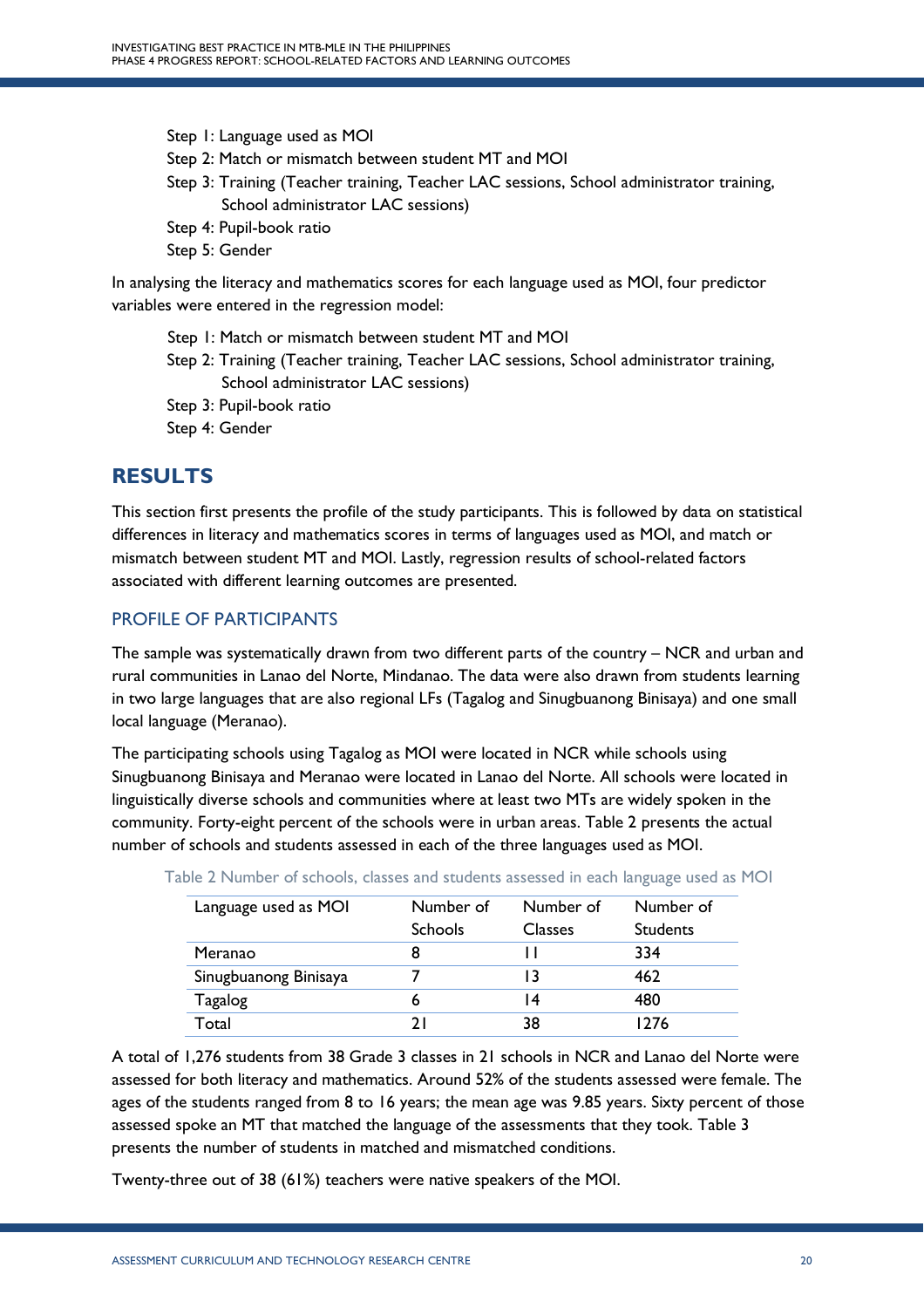| Language used as MOI | Number of students whose | Number of students whose |
|----------------------|--------------------------|--------------------------|
|                      | MT matched the MOI       | MT did not match the MOI |
| Meranao              | 246                      | 88                       |
| Sinugbuaong Binisaya | 259                      | 203                      |
| Tagalog              | 266                      | 214                      |
| Total                | 77 I                     | 505                      |

# STATISTICAL DIFFERENCES IN LITERACY

A factorial between groups analysis of variance (ANOVA) was used to investigate the effects of language used as MOI and match or mismatch between student MT and MOI on literacy learning outcomes. Table 4 presents the ANOVA summary table for literacy learning outcomes.

Table 4 ANOVA Summary Table for Match/Mismatch and Language using Literacy Scores as Dependent Variable

| Source                          | Sum of<br>Squares                                              | df   | Mean<br>Square | F      | Sig  | Partial Eta<br>Squared |
|---------------------------------|----------------------------------------------------------------|------|----------------|--------|------|------------------------|
| Match/Mismatch                  | 3212.022                                                       |      | 3212.022       | 36.156 | .000 | .028                   |
| Language                        | 12753.958                                                      | 2    | 6376.979       | 71.781 | .000 | .102                   |
| Match/Mismatch * Language       | 875.057                                                        | 2    | 437.529        | 4.925  | .007 | .008                   |
| Error                           | 112825.604                                                     | 1270 | 88.839         |        |      |                        |
| Total<br>$\cdots$ $\cdots$<br>. | 3336554.37<br>$\sim$ $\sim$ $\sim$ $\sim$ $\sim$ $\sim$ $\sim$ | 1276 |                |        |      |                        |

*Note:* R Squared = .124 (Adjusted R Squared = .120)

The ANOVA revealed a statistically significant main effect for language used as MOI, *F* (2, 1270) = 71.78,  $p < .001$ ,  $\omega^2 = .097$ ,  $f = .335$ . Looking into the differences in literacy performance in the three test languages, students tested in Tagalog (M=53.36, SD=11.07) achieved the highest scores followed by those tested in Sinugbuanong Binisaya (M=50.12, SD=8.65), while those tested in Meranao achieved the lowest scores (M=45.54, SD=8.41).

There was also a statistically significant main effect for match or mismatch between student MT and MOI, *F* (1, 1270) = 36.16, *p* < .001, ω<sup>2</sup> = 0.024, f = 0.165. Grade 3 students whose MT matched the MOI (M=51.01, SD=10.51) performed better than students whose MT does not match the MOI (M=48.81, SD=9.16); however, the size of the difference is small.

Furthermore, a statistically significant interaction indicated that the effects of match or mismatch on literacy learning outcomes depend on the language used as MOI, *F* (2, 1270) = 4.93,  $p < .05$ ,  $\omega^2$  = .005,  $f = .075$ . Simple effects analyses were used to examine the interaction between the variables, language used as MOI and match or mismatch. These analyses (as shown in Table 5) indicated that a match or mismatch between student MT and MOI has a statistically significant effect on literacy scores in Meranao, *F* (1, 1270) = 17.11, *p* < .017, and in Tagalog *F* (1, 1270) = 25.50, *p* < .017. However, match/mismatch does not influence literacy scores in Sinugbuanong Binisaya, *F* (1, 1270) = 1.35, *ns.* In Meranao and Tagalog, students whose MT matched the MOI have better literacy learning

<sup>&</sup>lt;sup>5</sup> Cohen (1988) conventions for ANOVA indicate that effect size of  $f = 0.10$  is considered small,  $f = 0.25$  is medium, and  $f = 0.40$  is large.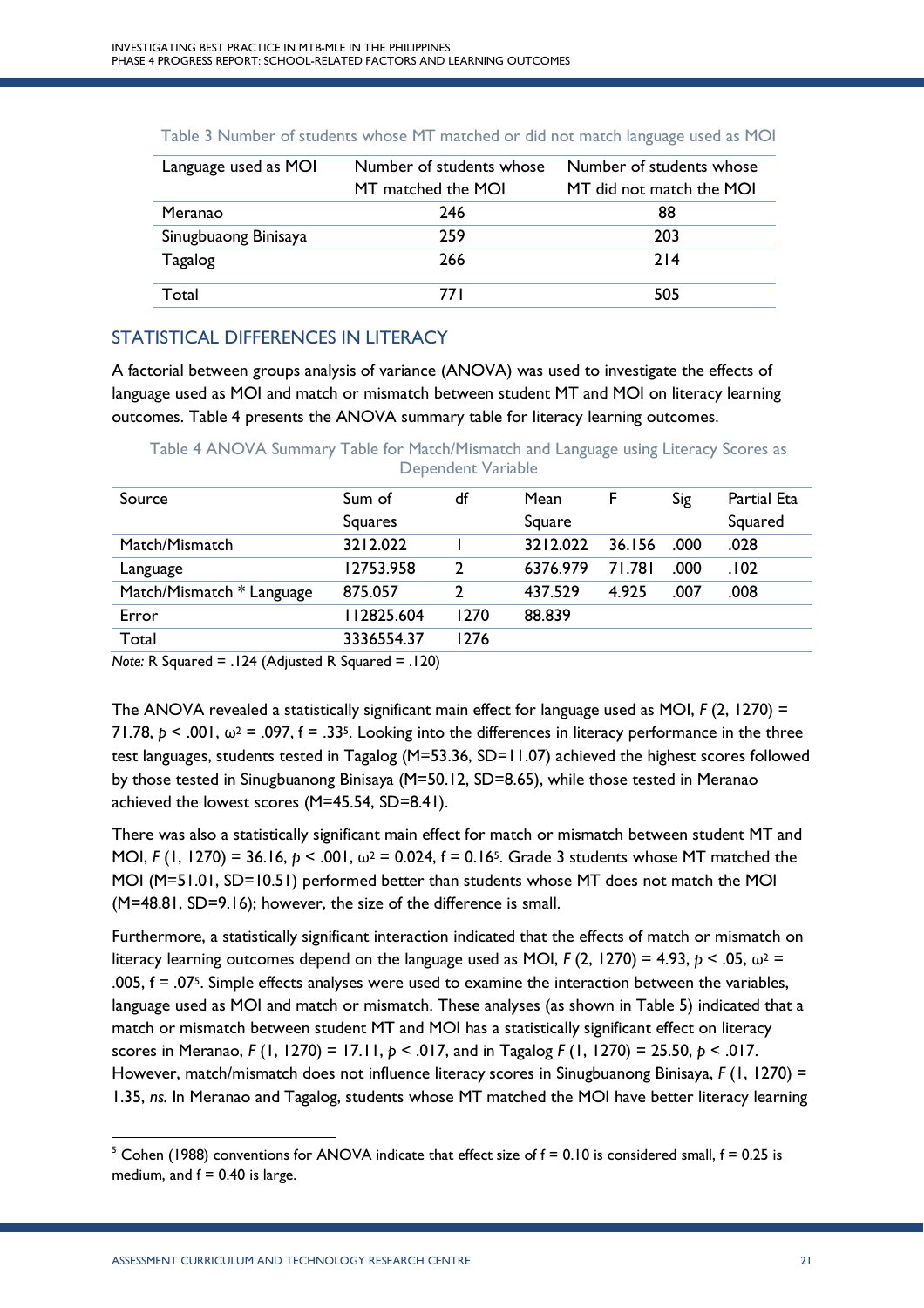outcomes than students whose MT varied from the MOI. But for those tested in Sinugbuanong Binisaya, students with matched MT and MOI did not score any differently from students in the mismatched condition.

| Language                              |                   | Sum of<br><b>Squares</b> | df   | Mean<br>Square     | F      | Sig. | Partial Eta<br>Squared |
|---------------------------------------|-------------------|--------------------------|------|--------------------|--------|------|------------------------|
| Meranao                               | Contrast<br>Error | 520.044<br>112825.604    | 1270 | 1520.044<br>88.839 | 17.110 | .000 | .013                   |
| Sinugbuanong<br>Binisaya              | Contrast<br>Error | 119.952<br>112825.604    | 1270 | 119.952<br>88.839  | 1.350  | .245 | .001                   |
| Tagalog<br>$\cdots$<br>$\blacksquare$ | Contrast<br>Error | 2265.785<br>112825.604   | 1270 | 2265.785<br>88.839 | 25.504 | .000 | .020                   |

Table 5 Simple Effects of Match/Mismatch Condition within Language in the Literacy Test

*Note:* Dependent variable: Literacy scores

Table 6 shows that test language has a statistically significant simple effect on literacy scores for students in the matched condition,  $F(2, 1270) = 52.23$ ,  $p < .025$  and mismatched condition,  $F(2, 1270)$ 1270) = 29.17,  $p \le 0.025$ . Under the matched condition, students' literacy learning outcomes were highest in the Tagalog test (M=55.31, SD=12.10), followed by Sinugbuanong Binisaya (M=50.57, SD=8.83), and lowest in Meranao (M=46.82, SD=8.29). The largest mean difference in literacy learning outcomes is between Tagalog and Meranao ( $M_{diff}$  = 8.487) while the smallest difference is between Sinugbuanong Binisaya and Meranao ( $M_{diff}$  = 3.746). For the mismatched condition, literacy learning outcomes were highest among students who took the test in Tagalog ( $M = 50.94$ , SD = 9.10), followed by Sinugbuanong Binisaya (M = 49.54, SD = 8.40), and lowest in Meranao (M = 41.97, SD = 7.72). The largest mean difference in literacy scores is between Tagalog and Meranao ( $M_{diff}$  = 8.958). However, there was no statistically significant difference in the scores of mismatched students who took the Tagalog and Sinugbuanong Binisaya tests.

| Condition |          | Sum of         | df   | Mean     |        | Sig. | <b>Partial Eta</b> |
|-----------|----------|----------------|------|----------|--------|------|--------------------|
|           |          | <b>Squares</b> |      | Square   |        |      | Squared            |
| Match     | Contrast | 9280.248       |      | 4640.124 | 52.231 | .000 | .076               |
|           | Error    | 112825.604     | 1270 | 88.839   |        |      |                    |
| Mismatch  | Contrast | 5183.184       |      | 2591.592 | 29.172 | .000 | .044               |
|           | Error    | 112825.604     | 1270 | 88.839   |        |      |                    |

Table 6 Simple Effects of Language within Match/Mismatch Condition in the Literacy Test

*Note:* Dependent variable: Literacy scores

In addition, there was a statistically significant difference in the literacy learning outcomes for girls and boys. Grade 3 girls performed better than boys in the literacy test  $t(1272.799) = 7.013$ ,  $p < .000$ , *d* = 0.396, 95% CI of the mean difference [2.78, 4.95].

Overall, the results indicate that considering the language used as MOI, students whose MTs are regional LFs (Tagalog and Sinugbuanong Binisaya) performed better in literacy than those whose MT

 $6$  Cohen (1988) suggests that t-test effect sizes of  $d = 0.20$  can be considered small,  $d = 0.50$  is medium, and d  $= 0.80$  is large.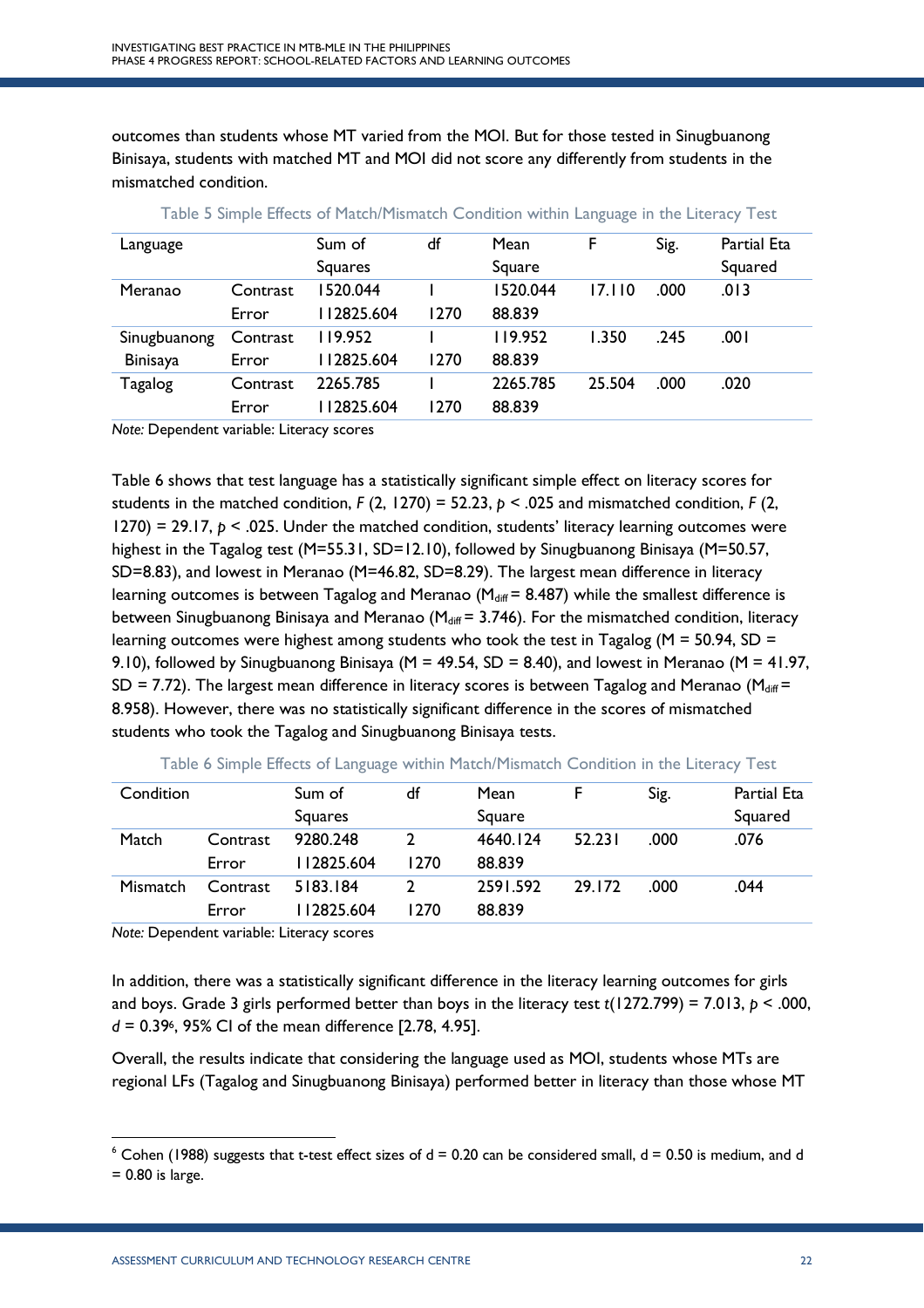is a small local language (Meranao). Similar results were drawn from the students in both matched and mismatched conditions. However, looking into the interplay between the variables language and match or mismatch, data for students in the mismatched condition showed no difference in literacy performance between the LFs. Furthermore, for Sinugbuanong Binisaya, students in both matched and mismatched conditions had generally the same literacy performance. Both Tagalog and Sinugbuanong Binisaya are LFs in the areas where the assessments were conducted, and it can be assumed that the LF proficiency of students in the mismatched conditions influenced their performance in the test, to some degree. Considering gender as a factor, girls had higher literacy scores than boys across all languages.

# STATISTICAL DIFFERENCES IN MATHEMATICS

The effects of language used as MOI and match or mismatch between student MT and MOI on mathematics learning outcomes were explored using factorial between groups ANOVA. The ANOVA revealed a statistically significant main effect for test language, *F* (2, 1270) = 10.24, p<.001,  $\omega^2$  = .014, f = 0.127. Students tested in Sinugbuanong Binisaya (M=51.93, SD=11.54) performed significantly better than those tested in Tagalog (M=49.10, SD=8.54) and Meranao (M=48.58, SD=9.49). However, the size of the difference between groups is small. Moreover, there was no statistically significant difference in the mathematics learning outcomes of students in matched and mismatched conditions, *F* (1, 1270) = 2.25, *ns.* Table 7 presents the ANOVA summary table for mathematics learning outcomes.

| Source           | Sum of Squares | df   | Mean     | F.     | Sig  | Partial Eta |
|------------------|----------------|------|----------|--------|------|-------------|
|                  |                |      | Square   |        |      | Squared     |
| Match/Mismatch   | 218.121        |      | 218.121  | 2.252  | .134 | .002        |
| Language         | 1983.152       | 2    | 991.576  | 10.240 | .000 | .016        |
| Match/Mismatch * | 3394.732       | າ    | 1697.366 | 17.528 | .000 | .027        |
| Language         |                |      |          |        |      |             |
| Error            | 122981.813     | 1270 |          |        |      |             |
| Total            | 3317893.43     | 1276 |          |        |      |             |
|                  |                |      |          |        |      |             |

Table 7 ANOVA Summary Table for Match/Mismatch and Language using Mathematics Scores as Dependent Variable

Interaction effect was statistically significant indicating that the effect of a match or mismatch between student MT and MOI was dependent on the language used as MOI, *F* (2, 1270) = 17.53,  $p<.001$ ,  $\omega^2 = .025$ ,  $f = 0.167$ . Simple effects analyses were also used to explore the interaction between language and matched or mismatched condition for mathematics learning outcomes. These analyses (as shown in Table 8) indicate that a match or mismatch between student MT and MOI has a statistically significant effect on mathematics scores in Meranao, *F* (1, 1270) = 25.98, *p* < .017, and in Tagalog, *F* (1, 1270) = 7.83, *p* <.017. However, similar to results in literacy, a match or mismatch between student MT and MOI did not influence mathematics scores in Sinugbuanong Binisaya, *F* (1, 1270) = 1.25, *ns.* For students tested in Meranao, students whose MT matched the MOI have lower mathematics learning outcomes than students in mismatched conditions ( $M_{\text{diff}}$  = -6.230,  $p$  < .001). For those tested in Tagalog, students in matched conditions scored higher in the mathematics test

<sup>&</sup>lt;sup>7</sup> Cohen (1988) conventions for ANOVA indicate that effect size of  $f = 0.10$  is considered small,  $f =$ 0.25 is medium and  $f = 0.40$  is large.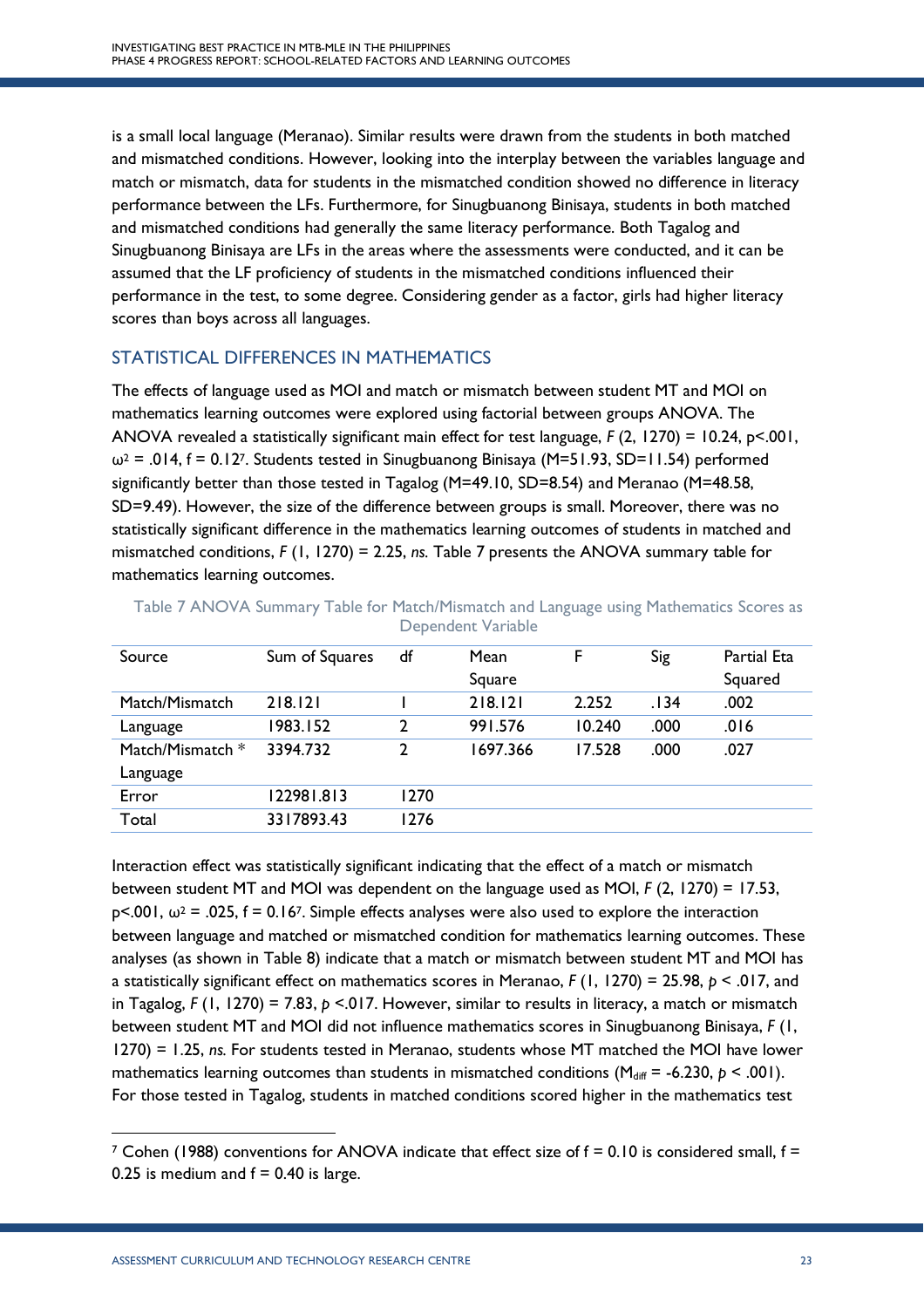than those in mismatched conditions ( $M_{\text{diff}}$  = 2.528,  $p$  < .001). And for those tested in Sinugbuanong Binisaya, students in matched conditions performed the same as those in mismatched conditions.

|          | Sum of     | df   | Mean     | F      | Sig. | Partial |
|----------|------------|------|----------|--------|------|---------|
|          | Squares    |      | Square   |        |      | Eta     |
|          |            |      |          |        |      | Squared |
| Contrast | 2515.782   |      | 2515.782 | 25.980 | .000 | .020    |
| Error    | 122981.813 | 1270 | 96.836   |        |      |         |
| Contrast | 121.521    |      | 121.521  | 1.255  | .263 | .001    |
| Error    | 122981.813 | 1270 | 96.836   |        |      |         |
| Contrast | 758.054    |      | 758.054  | 7.828  | .005 | .006    |
| Error    | 122981.813 | 1270 | 96.836   |        |      |         |
|          |            |      |          |        |      |         |

Table 8 Simple Effects of Match/Mismatch Condition within Language in the Mathematics Test

*Note:* Dependent variable: Mathematics scores

Furthermore, test language has a statistically significant simple effect on mathematics scores in matched, *F* (2, 1270) = 19.57, *p* < .025 and mismatched conditions *F* (2, 1270) = 12.28, *p* < .025 (as shown in Table 9). For students whose MT matched the MOI, mathematics learning outcomes was highest among those who took the Sinugbuanong Binisaya test (M=52.38, SD = 12.58), followed by those who took the Tagalog test (M=50.23, SD=8.85), and lowest among those who took the Meranao test (M=46.97, SD=8.78). Largest mean difference in mathematics learning outcomes is between Sinugbuanong Binisaya and Meranao (M<sub>diff</sub> = 5.449,  $p < .001$ ), while the lowest is between Sinugbuanong Binisaya and Tagalog ( $M_{diff}$  = 2.158,  $p < .001$ ). For students whose MT did not match the MOI, mathematics learning outcomes is highest among those who answered the Meranao test (M=53.17, SD=9.93), followed by those who took the Sinugbuanong Binisaya test (M=51.35, SD=10.07), and lowest in Tagalog (M=47.70, SD=7.95). Mathematics scores were significantly different in Meranao and Tagalog (M<sub>diff</sub> = 5.467, p=.000) and Sinugbuanong Binisaya and Tagalog (M<sub>diff</sub>  $= 3.653$ , p=.000).

In addition, girls did not score significantly higher in the mathematics test than boys,  $t(1274) = -1.373$ ,  $p = 170$ .

| Condition |          | Sum of     | df   | Mean     |        | Sig. | <b>Partial Eta</b> |
|-----------|----------|------------|------|----------|--------|------|--------------------|
|           |          | Squares    |      | Square   |        |      | Squared            |
| Match     | Contrast | 9280.248   |      | 4640.124 | 52.231 | .000 | .076               |
|           | Error    | 112825.604 | 1270 | 88.839   |        |      |                    |
| Mismatch  | Contrast | 5183.184   |      | 2591.592 | 29.172 | .000 | .044               |
|           | Error    | 112825.604 | 1270 | 88.839   |        |      |                    |

Table 9 Simple Effects of Language within Match/Mismatch Condition in the Mathematics Test

*Note:* Dependent variable: Mathematics scores

Overall, although a significant difference was found in the mathematics learning outcomes in different languages used as MOI, the difference was not sufficiently great to infer that students who took the test in one language did better than counterparts in another language. Also, when student mathematics performance in matched and mismatched conditions were analyzed, the scores between groups were found to be comparable. The same result was drawn for gender. However, there was an interaction in the effects of language used as MOI and match or mismatch between student MT and MOI. In the matched condition, students who were speakers of the LFs did better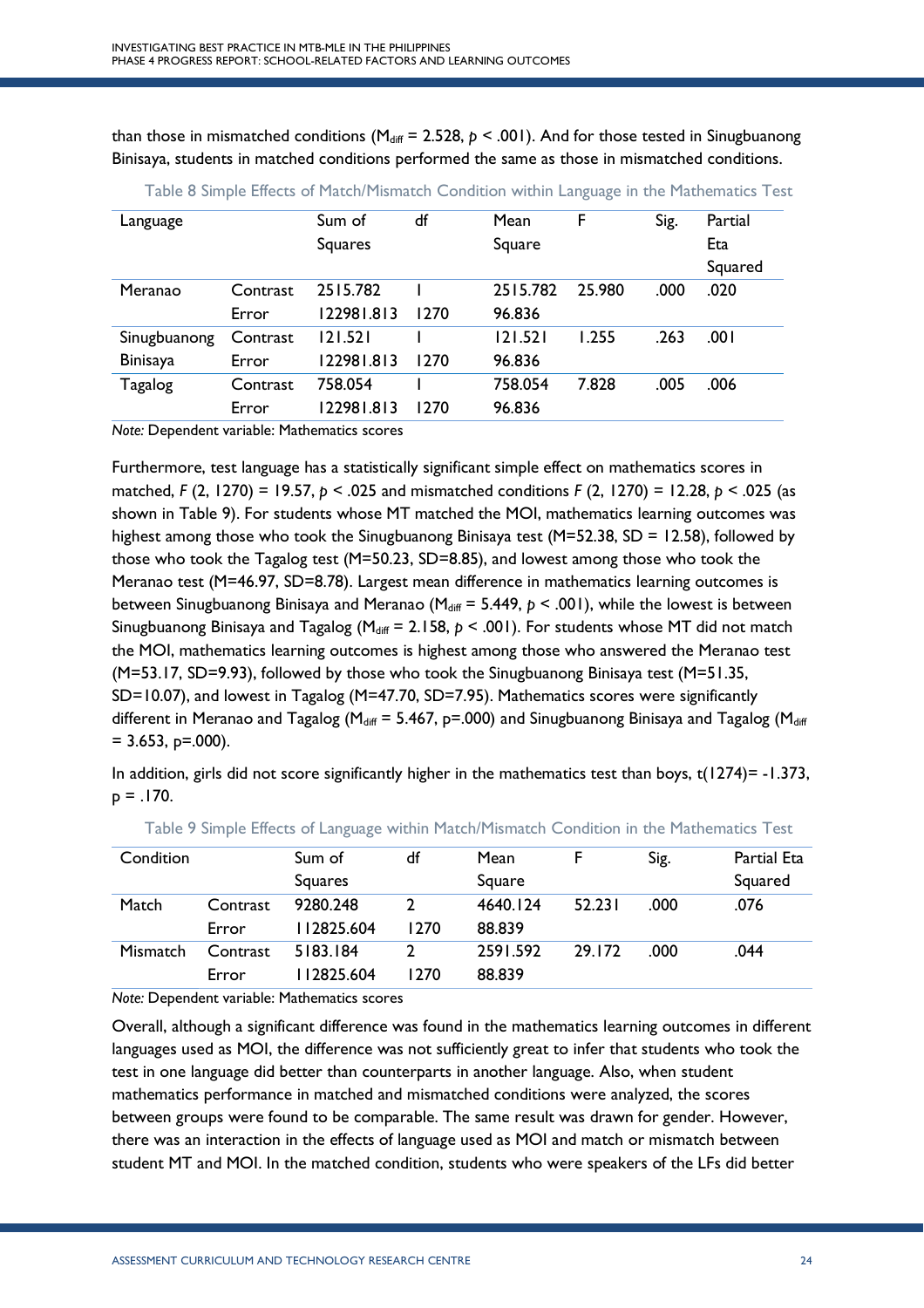than the LL speakers. But in the mismatched condition, those taught in the LL achieved higher mathematics scores than those taught in an LF MOI.

**Summary.** The statistical differences presented above indicate that language used as MOI plays a significant role in the acquisition of literacy skills. Specifically, students whose learning was assessed through an LF MOI performed better than those learning and assessed through an LL MOI. However, for mathematics learning, language does not seem to affect student performance.

Overall, a match or mismatch between student MT and MOI do not significantly affect performance both in literacy and mathematics. However, differential results were obtained when languages used as MOI were taken into account. In literacy, students in matched conditions assessed in Meranao and Tagalog performed better than their mismatched counterparts. For Sinugbuanong Binisaya, students in both conditions performed at the same level both in literacy and mathematics. An anomalous result is among mismatched students in Meranao who performed better in mathematics than the matched students and achieved the highest mathematics scores among all other mismatched students.

As for gender, girls achieved relatively better literacy scores than boys but no statistical difference was found in mathematics learning outcomes.

These three factors, together with pupil-book ratio and training, will be explored in the next section in terms of their collective and individual impact on student learning outcomes.

The following discussion presents the Phase 4 findings in relation to the two research questions:

- 1. What combinations of school-related factors have significant impact on students' literacy and mathematics learning outcomes in MTB-MLE in the Philippines?
- 2. Which specific factors have the greatest impact on learning outcomes?

Answers to the research questions will be presented separately for literacy learning outcomes and mathematics learning outcomes. This will be followed by sections for each test language and summaries of results.

# SCHOOL-RELATED FACTORS ASSOCIATED WITH LITERACY LEARNING **OUTCOMES**

In combination, the five predictor variables - namely language used as MOI, match or mismatch between student MT and MOI, training, pupil-book ratio and gender - explained 24.6% of the variance in literacy scores, *R2* = .246, adjusted *R2* = .241, *F* (9, 1266) = 45.88, *p* < .001. By Cohen's conventions, a combined effect of this magnitude can be considered "large" (*f2* = .33). Table 1 in Appendix B presents the coefficients of determination  $(R^2)$  and change in  $R^2$  and F values for each predictor on each step of the hierarchical MRA model summary.

In the final regression model, the five predictors significantly contributed to literacy outcomes with pupil-book ratio and gender uniquely accounting for 6% and 4%, respectively, of the variance in learning outcomes. When the training variable was split into its different components, only LAC sessions attended by school administrators was not a significant predictor of literacy learning outcomes. Also, it should be noted that the unique variances attributable to language used as MOI and match or mismatch between student MT and MOI diminished when the variables training and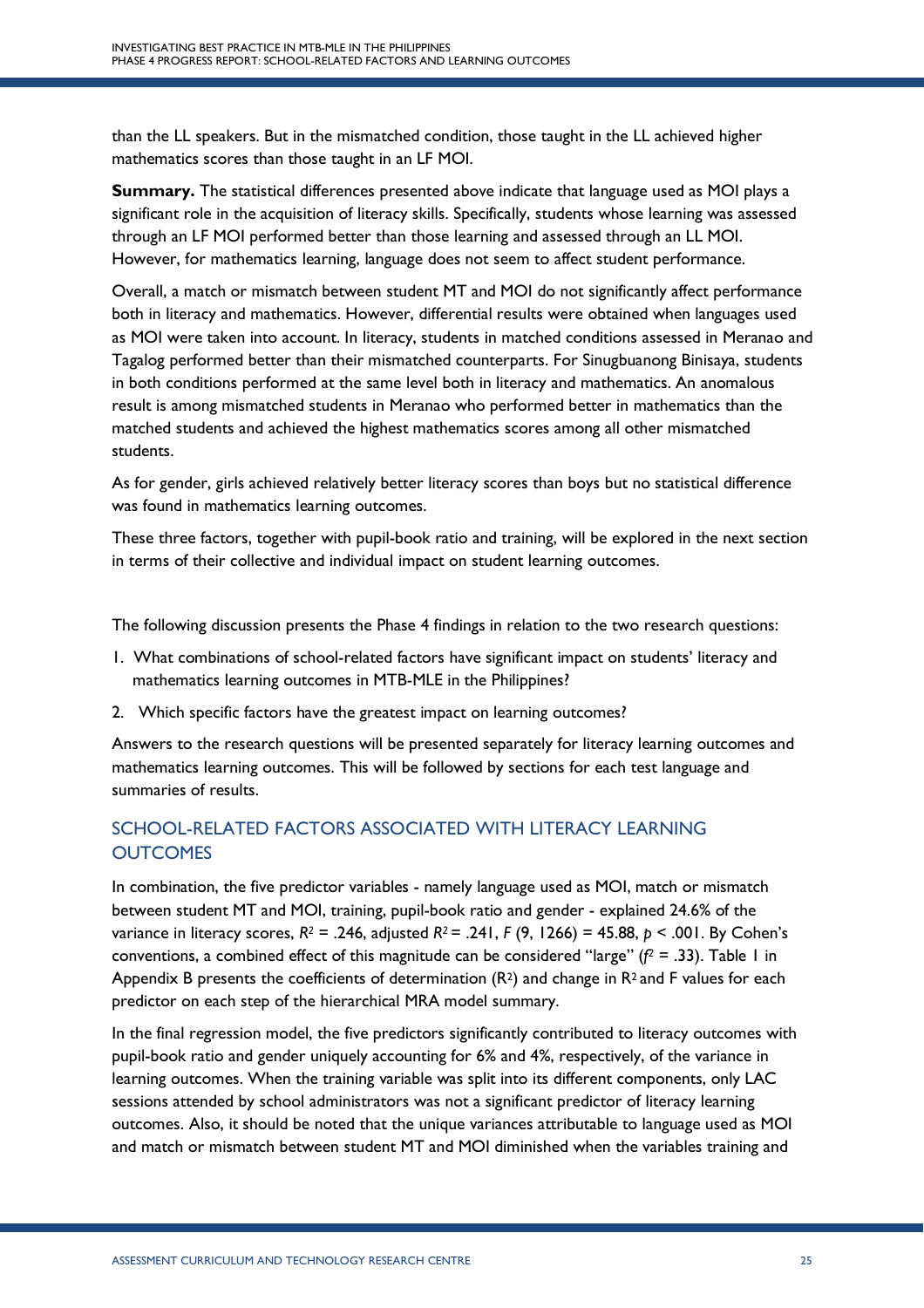pupil-book ratio were entered into the model. For language used as MOI, the decrease in unique variance was from around 9% in step 1 of the hierarchical MRA to less than 1% in step 5.

The results indicate that the interaction of training and availability of materials mediated the effects of the variables language used as MOI and match or mismatch between student MT and MOI on literacy outcomes. Whether students' MT was the MOI or not, the presence of well-trained teachers and school administrators and the availability of materials in the MOI made an impact on literacy learning outcomes. Moreover, a 1:1 pupil-book ratio predicted better performance in literacy and decreased the unique variance of training when it was added in the model. The availability of books written in the MOI is important for students to understand their lessons even if it is not their MT. It facilitates reading comprehension and familiarity of the MT terms used in language lessons.

**Tagalog**. In combination, the four predictor variables can explain 47.0% of the variance in Tagalog literacy scores,  $R^2 = .47$ , adjusted  $R^2 = .462$ ,  $F(7, 472) = 59.75$ ,  $p < .001$ . This is very large by Cohen's conventions ( $f^2$  = .89). On step 2, training accounted for an additional 37.8% of the variance in literacy scores, Δ*R2* = .385, Δ*F* (4, 474) = 79.16, *p* < .001. Thirty-three percent in the change was accounted for by school administrator training. Also, when training was added in the equation, the match or mismatch between student MT and MOI became an insignificant predictor of literacy learning outcomes in Tagalog.

Table 2 in Appendix B presents the coefficients of determination  $(R^2)$  and change in  $R^2$  and F values for each predictor on each step of the hierarchical MRA model summary for Tagalog literacy scores.

In the final regression model, pupil-book ratio and gender uniquely accounted for 3% and 2%, respectively, of the Tagalog literacy outcomes. With regard to the training variable, only school administrator and teacher training remained significant, and these uniquely accounted for 9% and 5%, respectively, of the variance in Tagalog literacy scores. However, an inverse relationship was found between teacher training and literacy scores (each unit of increase in teacher training resulted in a .58 decrease in literacy scores).

The results indicate that DepEd-provided training and availability of LMs in the MOI are strong predictors of Tagalog literacy outcomes. However, the reason for the decrease in literacy scores among students whose teachers attended more training is not apparent. On the other hand, the number of MTB-MLE training by school administrators greatly influenced literacy performance of students. The training could have enriched their understanding of the program which enabled them to plan for more effective MTB-MLE-related activities.

**Sinugbuanong Binisaya.** When the four predictors were combined, 16.7% of the variability in Sinugbuanong Binisaya literacy scores can be explained by the variables, *R2* = .167, adjusted *R2* = .155, *F* (7, 454) = 13.05,  $p < .001$ . In Cohen's conventions,  $f^2 = .20$  indicates a small to medium effect size. In step 1, match or mismatch between student MT and MOI accounted for a .3% change in variance and is not significant. This indicates that whether student MT is the MOI or not, this does not predict literacy learning outcomes in Sinugbuanong Binisaya.

Table 3 in Appendix B presents the coefficients of determination  $(R^2)$  and change in  $R^2$  and F values for each predictor on each step of the hierarchical MRA model summary for Sinugbuanong Binisaya literacy scores.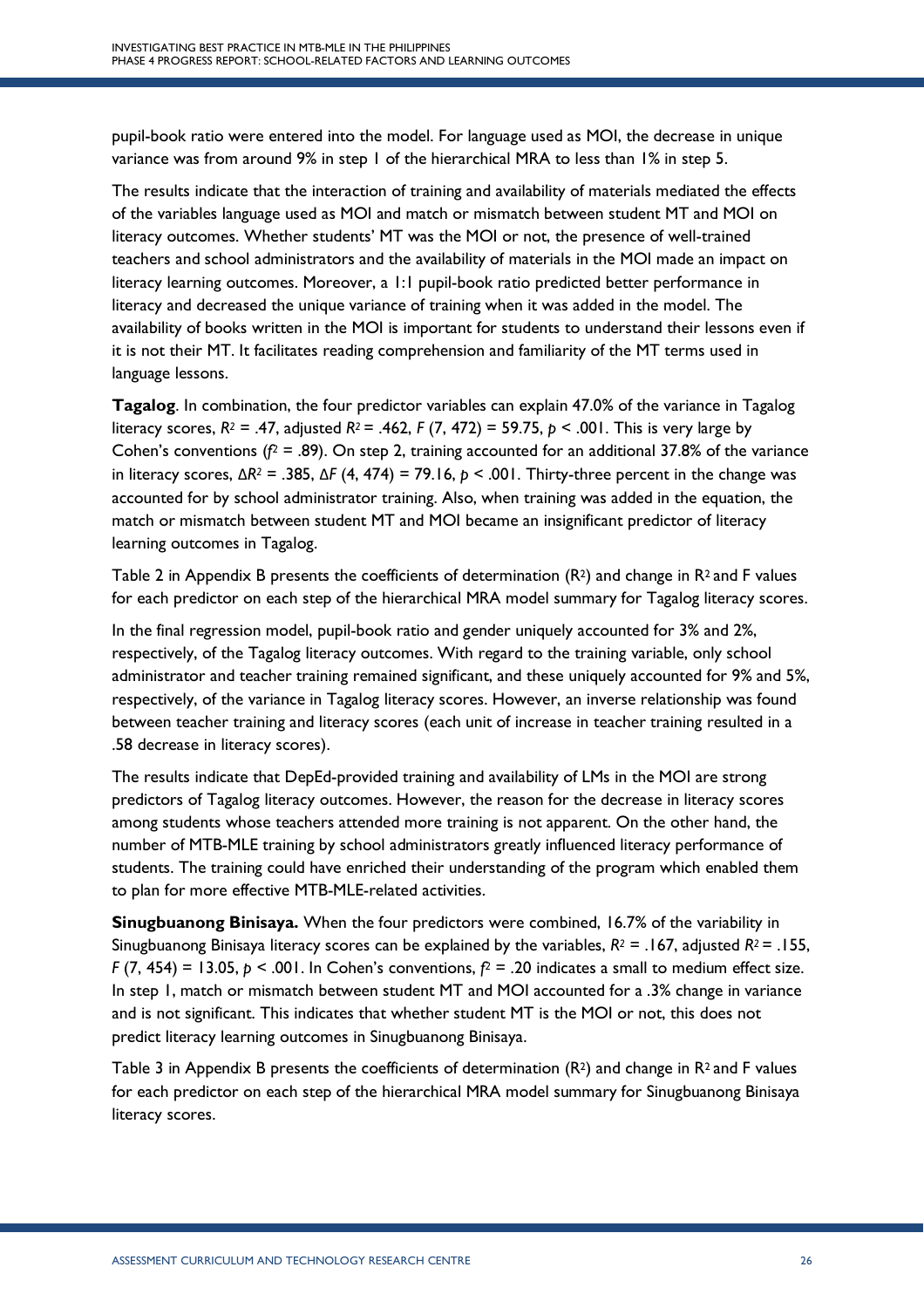In the final regression model, training, pupil-book ratio and gender were significant; however, training and pupil-book ratio were highly correlated. Gender accounted for a 6% unique variance in Sinugbuanong Binisaya literacy scores.

**Meranao.** The four predictors accounted for 19.9% of the variance in Meranao literacy scores,  $R^2$  = .199, adjusted *R2* = .182, *F* (7, 326) = 11.58, *p* < .001. In Cohen's conventions, *f2* = .25 indicates a small to medium effect size. However, the change in variance accounted for by pupil-book ratio was not significant. In short, the availability of LMs in the MT did not predict Meranao literacy scores.

Table 4 in Appendix B presents the coefficients of determination  $(R^2)$  and change in  $R^2$  and F values for each predictor on each step of the hierarchical MRA model summary for Meranao literacy scores.

In the final regression model, only match or mismatch between student MT and MOI and gender remained significant, uniquely accounting for 5% and 3%, respectively, of Meranao literacy outcomes. However, training and pupil-book ratio were highly correlated and were not significant predictors of literacy scores.

**Summary.** Across the three test languages, different combinations of school-related factors were important predictors of variability in students' literacy learning outcomes. The presence of training as predictor was consistently found across languages. The results indicate that teacher and school administrator training influenced students' literacy learning outcomes. The training contributed to teachers' subject area knowledge and equipped them with the necessary pedagogical skills for MT teaching while it provided the school administrators the opportunity to understand the program and to devise ways to make the program more relevant to students.

Taking into account the change in variance that can be attributed to each factor in the regression model, the match or mismatch in student MT and MOI contributed the greatest change in variance in Meranao literacy scores. But for Sinugbuanong Binisaya, it was not a significant predictor of literacy outcomes, consistent with ANOVA results which revealed that Sinugbuanong Binisaya literacy scores were the same for students in both matched and mismatched conditions.

Moreover, pupil-book ratio did not contribute any change in variance in Meranao literacy learning outcomes but it is an important predictor for Tagalog literacy outcomes. The availability of and access to LMs in the MOI created opportunities for Tagalog MOI students to develop their reading and comprehension skills.

# SCHOOL-RELATED FACTORS ASSOCIATED WITH MATHEMATICS LEARNING **OUTCOMES**

The five variables in the model accounted for 4.0% of the variance in mathematics learning outcomes, *R2* = .040, adjusted *R2* = .033, *F* (9, 1266) = 5.85, *p* < .001, with change in variance brought about by language used as MOI and training as significant but effect size is small.

Table 5 in Appendix B presents the coefficients of determination  $(R^2)$  and change in  $R^2$  and F values for each predictor on each step of the hierarchical MRA model summary.

**Tagalog**. The four predictors accounted for 6.7% of the variability in Tagalog mathematics scores, *R2* = .067, adjusted *R2* = .053, *F* (7, 472) = 4.84, *p* < .001. This indicates a small to medium effect size based on Cohen's conventions. The change in variance brought about by gender was not significant.

Table 6 in Appendix B presents the coefficients of determination  $(R^2)$  and change in  $R^2$  and F values for each predictor on each step of the hierarchical MRA model summary.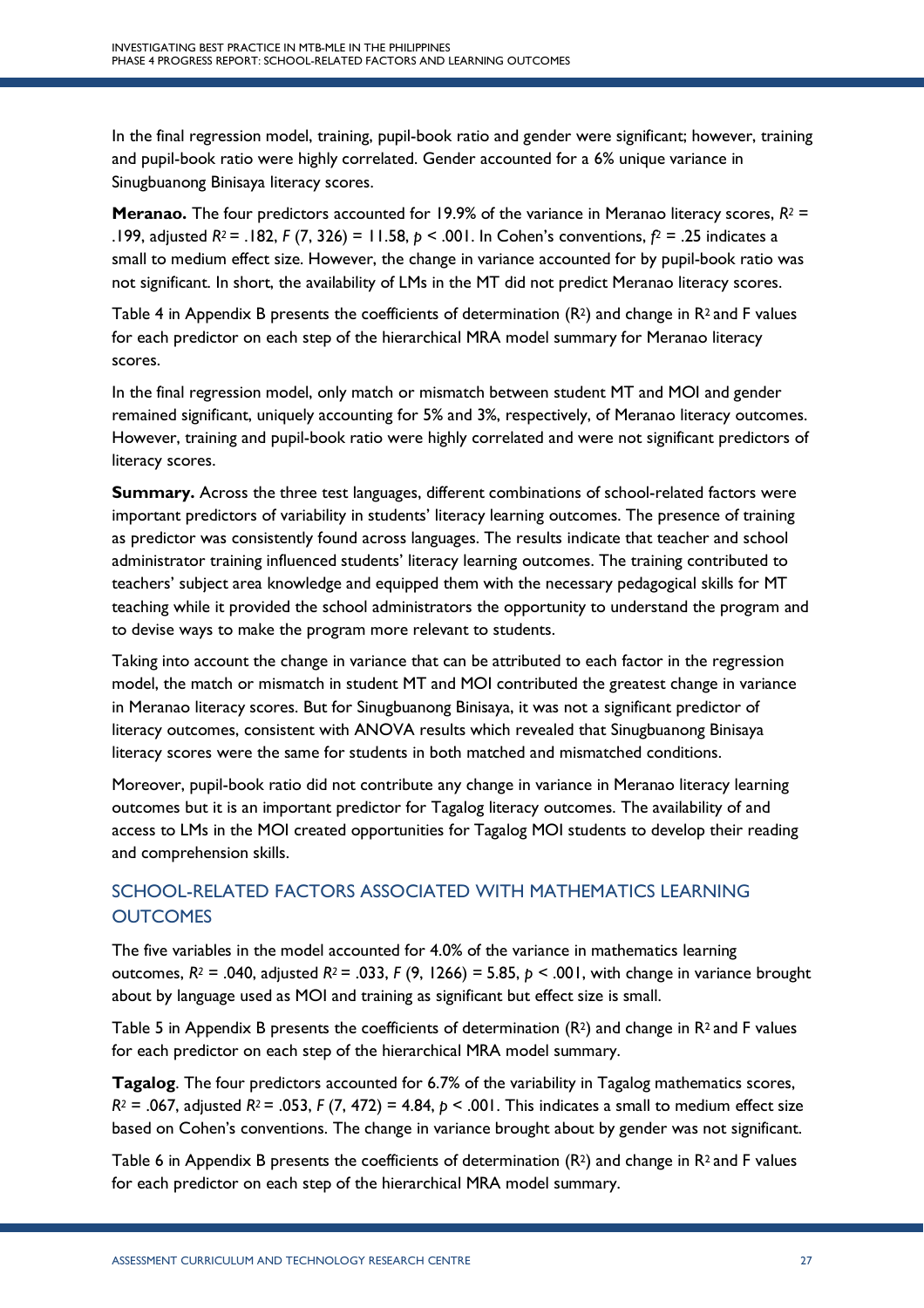**Sinugbuanong Binisaya.** The combination of four factors accounted for 11.8% of the variability in SB mathematics scores, *R2* = .118, adjusted *R2* = .104, *F* (7, 454) = 8.65, *p* < .001, with training and pupil-book ratio contributing to a significant change in variance.

Table 7 in Appendix B presents the coefficients of determination  $(R^2)$  and change in  $R^2$  and F values for each predictor on each step of the hierarchical MRA model summary.

**Meranao**. The combination of the four factors accounted for 12.2% of the variability in Meranao mathematics scores,  $R^2 = .122$ , adjusted  $R^2 = .104$ ,  $F(7, 326) = 6.50$ ,  $p < .001$ , with the matched or mismatched condition and training contributing to a significant change in variance. Match or mismatch in student MT and MOI was the only significant predictor in the final regression model, uniquely accounting for 7% of the variance in Meranao mathematics scores. A mismatch predicts higher Meranao mathematics scores ( $β = .265$ ).

Table 8 in Appendix B presents the coefficients of determination (R<sup>2</sup>) and change in R<sup>2</sup> and F values for each predictor on each step of the hierarchical MRA model summary.

**Summary.** Across the three test languages, training attended by teachers remained a significant predictor of mathematics learning outcomes, similar to results in literacy. Gender did not predict learning outcomes, supporting the ANOVA results for mathematics. Different combinations of factors could explain variability in mathematics scores in the different languages. For Tagalog, training and pupil-book ratio mediated the effects of the match or mismatch between student MT and MOI on learning outcomes, while for Sinugbuanong Binisaya, the two factors though significant in the regression model, were highly correlated with each other. For Meranao, the matched/mismatched condition remained to be the greatest predictor of mathematics scores with the mismatched condition predicting better performance than the matched condition.

# **DISCUSSION**

The fourth phase of the project aimed to identify the school-related factors associated with different learning outcomes to better understand the dynamics of Philippine MTB-MLE as a nationwide education reform. The discussion that follows is structured according to the factors of the study.

# LANGUAGE USED AS MOI

The literature shows that there are differential student learning outcomes for each language used as MOI (SEAMEO INNOTECH, 2015; Kim et al., 2016). Phase 4 ANOVA results of this study reveal that for literacy learning outcomes, students whose MTs are LFs, such as Tagalog and Sinugbuanong Binisaya, performed better than those whose MT is an LL. This is consistent with the Phase 1 finding that the status of the language used as MOI is a significant factor in MTB-MLE implementation, such that languages with standardized orthographies and more intellectualized academic register are more prepared for use in MTB-MLE (Williams et al., 2014). The same trend is shown in LAPG 2015 (SEAMEO INNOTECH, 2015). However, for mathematics learning outcomes, the language and its status do not seem to matter much in the learning of mathematical operations and skills.

It must be noted that the assessments in this study were conducted in linguistically diverse areas in NCR and Lanao del Norte. It was the teachers who determined the students' MT and MT proficiency of students was not assessed when the assessments were conducted. Regarding the status of the MOI in the community, it was the school administrators who determined whether the language is used only among speakers of the language (an LL) or if it is used among speakers of different MTs as a shared language (an LF). In addition to the language mapping data used as the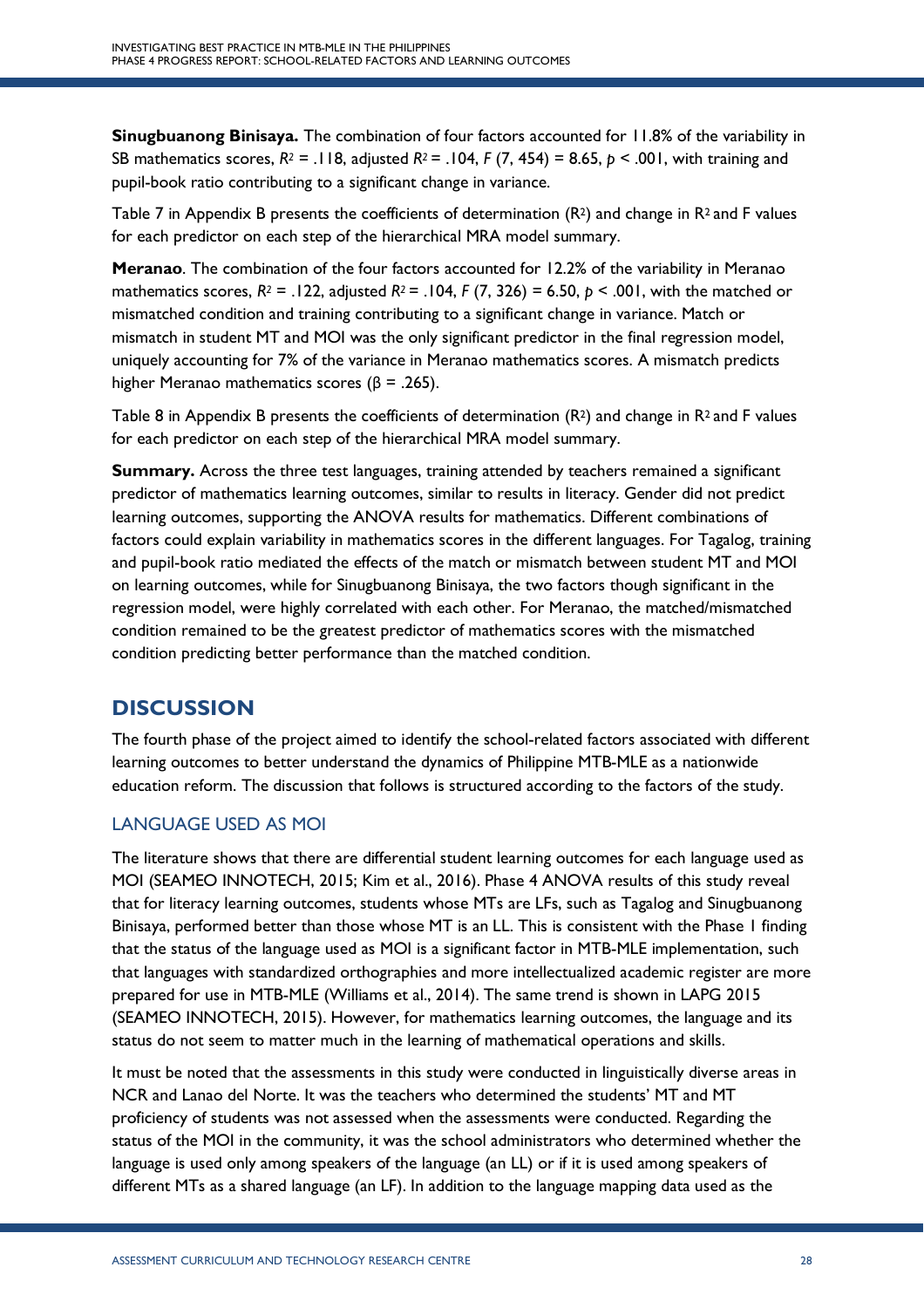schools' basis in choosing the MOI, the languages were also designated by DepEd as official MOI in the areas.

The use of an LF MOI (Tagalog in NCR schools and Sinugbuanong Binisaya in some Lanao del Norte schools) was perceived by schools as a practical choice for program implementation. Tagalog and Sinugbuanong Binisaya, two of the largest languages in the Philippines in terms of the number of speakers, extend their utility even outside the community and are not limited to the use of their native speakers. Regional varieties of these languages exist, so much so that the proficiency of a nonnative speaker from an area where the language is used for wider communication among diverse language groups is comparable to that of a native speaker from an area where these languages are also considered as LLs. Thus, the status of the MOI in the community has implications for the number of students who will be taught in their actual MTs, the availability of language proficient teachers who can handle the MT classes, the MT materials needed for instruction, and the quality of MTB-MLE program and activities that will be implemented in schools. Further, these have significant consequences on the learning outcomes of the students, as the study revealed.

Choosing between an LL and an LF has practical consequences and it requires an understanding of the rationale behind MTB-MLE to make informed choices (Metila et al., 2016). In this study, the choice of an LF MOI over an LL seems to have no substantial negative implications in student learning outcomes, and this can be because the chosen LF MOI is indeed a language that students are also familiar with, and it may be very similar in structure to other students' MTs. The better literacy performance of students taught in the LF compared to the LL, whether it matched their MTs or not, shows that an LF MOI offers some benefits even for those whose MTs are not LFs. Although this contradicts the principles of MTB-MLE of using the child's MT and promoting LLs, the results of the study and the literature demonstrate that the LF, as long as it is a language that children understand (Pflepsen et al., 2015; Nakamura, 2014) and is widely used in the community, seems to pose no threat in the learning achievement of pupils. In both literacy and mathematics learning outcomes, students taught and assessed in Tagalog and Sinugbuanong Binisaya, performed significantly better than those taught and assessed in Meranao. However, a contradictory result was found among mismatched students in Meranao – they performed better in mathematics compared to matched students. Similar results were found in LAPG 2015 but the reasons for this are not clear.

This finding has implications in the MOI that schools in linguistically diverse contexts will choose. The use of an LF as MOI may not only be regarded as a temporary MOI while the LLs in the community are further developed for educational use. Through time, the LF variety could be considered as a local language in the area due to its pervasive use in the community and the proficiency level acquired by speakers of the language. Also, although this finding supports the use of an LF MOI in LDCs, as recommended in DepEd's MTB-MLE guidelines (DepEd, 2012), this has negative implications for the development of the LL as a language for formal education and in the promotion of the use of the LL for cultural pride and development.

Based on the regression results in this study, regardless of the status of the language used as MOI, favorable student learning outcomes can still be expected in the MTB-MLE program, provided that teachers are trained in MTB-MLE and MT materials are available for each student to use. In cases where students cannot be taught in their MT for some reasons, the school should ensure that teachers are well trained in MTB-MLE pedagogical strategies, so that students could effectively learn in the MOI. Also, it is important for school administrators to undergo MTB-MLE training for them to be able to understand the rationale of MTB-MLE and to be better equipped in the planning of MTB-MLE-related school activities. In addition, the availability of MT reading and learning materials for the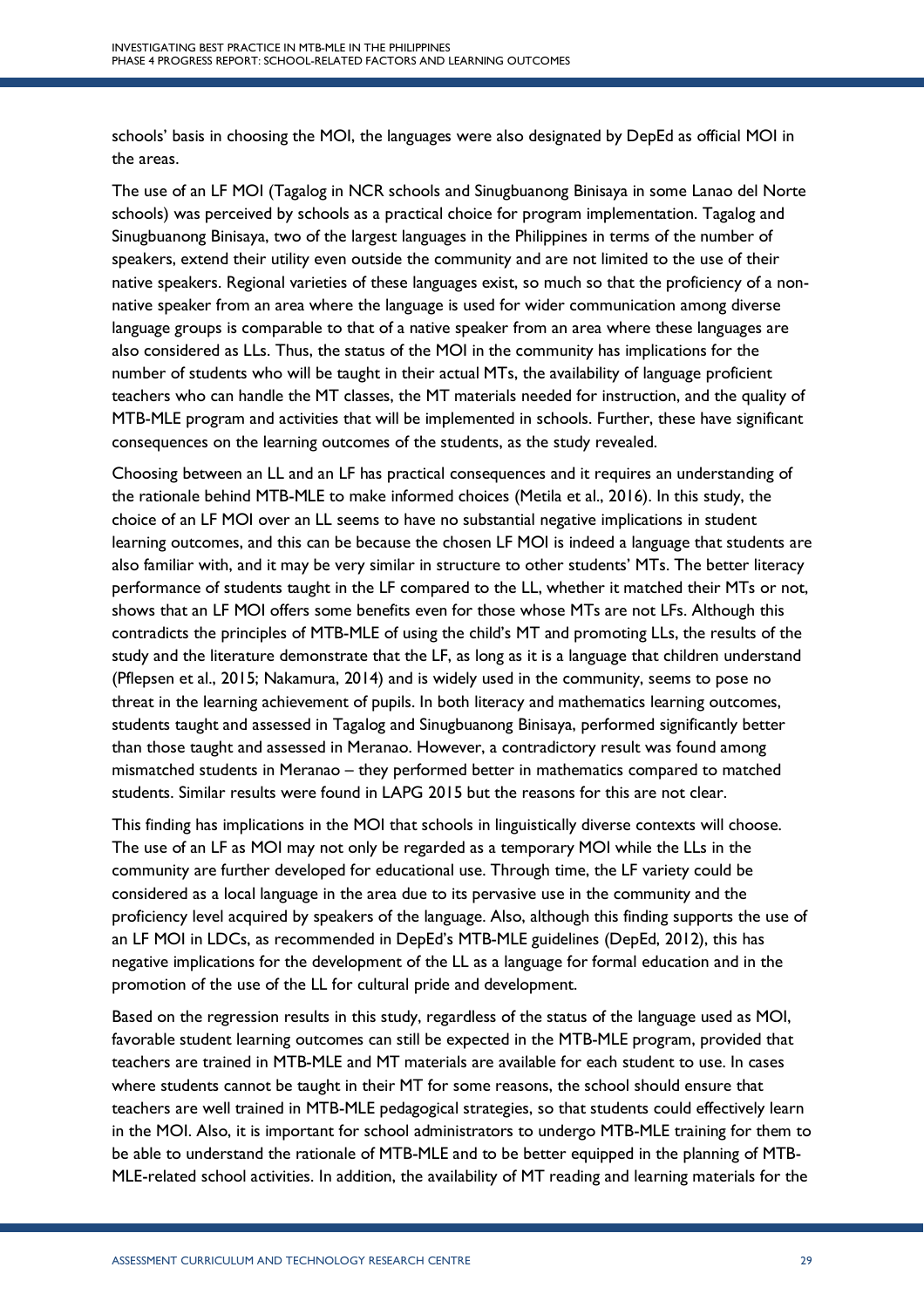students ensures that their exposure to the MT is maximized. As it is assumed that MTs which are LFs are more likely to have available resources for the program, there is a greater challenge for MTs which are LLs to produce instructional materials. Thus, further technical assistance in materials development in the LL can lessen the difficulty among teachers (Metila et al., 2017).

# MATCH OR MISMATCH BETWEEN STUDENT MT AND MOI

The results of this study reveal that the overall learning outcomes in literacy and mathematics of students in both matched and mismatched conditions are comparable. However, in the literacy test, when outcomes were analysed by test language, students learning in an LF MOI in both conditions performed better than those taught in an LL MOI. This indicates that the use of an LF MOI seems to benefit the students even if it is not their MT. Students' comprehension of the vocabulary and reading passages in the literacy test does not seem to be influenced by the degree to which their MT matches or does not match the language of assessment, as long as it is an LF that they understand. Based on the results of the sample in this study, students' proficiency in the LF, whether it is their MT or not, seems to pose an advantage in their literacy performance when they are taught in an LF MOI. But for those taught in an LL MOI, students whose MT does match the MOI are worse off even if their MT is an LF. In such a case, the LL could be a heritage language that is spoken only by a specific group of people and is not used in the community to communicate with non-speakers of the language; thus, mismatched students do not develop expected proficiency in the LL.

In mathematics, students learning in an LF MOI in matched conditions performed better than those learning in an LL MOI. However, the opposite is true among students in mismatched conditions. Based on informal interviews among teachers in schools using Meranao as MOI, classroom instruction involved the translation of lessons in the mismatched students' MT which is Sinugbuanong Binisaya, for most of them. Perhaps this benefitted the students in understanding the mathematics concepts and word problems in Meranao.

The previous discussion shows that match or mismatch between student MT and MOI is greatly influenced by the status of the language used as MOI. However, for Sinugbuanong Binisaya MOI, students in both conditions performed the same in both literacy and mathematics tests. This is further supported by the regression results which showed that for students taught in Sinugbuanong Binisaya MOI, the matching or not of the student MT and the MOI does not predict literacy and mathematics learning outcomes. In schools where Sinugbuanong Binisaya MOI was used, even students in mismatched conditions were proficient in the MOI which is a regional LF in that area. It is possible that the LF proficiency of students in a mismatched condition could have been comparable to those in the matched.

Although the literature shows that a match between student MT and MOI is the preferred way of learning among children (UNESCO, 2016), this does not seem to be true among LF proficient students in our sample, especially in areas where the LF is widely used in the community. Perhaps students gain LF proficiency and fluency through constant communications with community members who use the LF in communicating with people who speak different MTs. Also, the negative effects of a mismatch between student MT and MOI is mediated by the availability of training and materials written in the MOI. When teachers and school administrators are trained in MTB-MLE pedagogy and LMs in the MOI are available for student use, mismatch in student MT and MOI does not seem to matter anymore.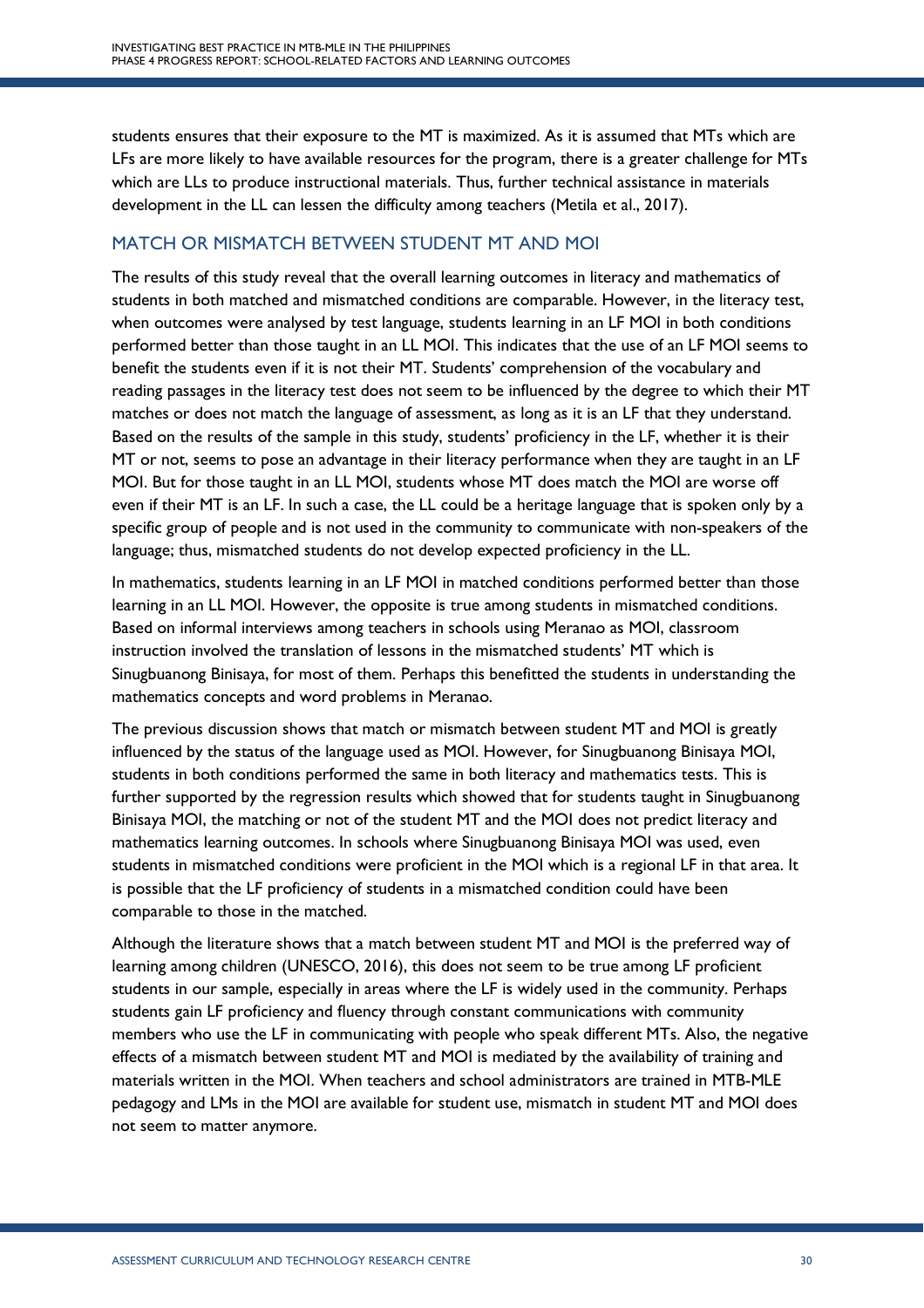# TEACHER AND SCHOOL ADMINISTRATOR TRAINING

In Phase 2 of the study, it was reported that the influence of the training attended by teachers is evident in the pedagogical strategies that they adopt for classroom use, the type of learning and reading materials that they use for teaching, and their implementation of the program (Metila et al., 2016). The transfer of knowledge and skills that they learned from the training to classroom teaching could be an explanation on why training is a significant predictor of positive learning outcomes, except for a contradictory finding for Tagalog that student performance decreases with more teacher training.

Regression results for Meranao MOI showed that the training received by teachers and school administrators may not have been enough to impact literacy learning outcomes. Based on an informal interview with DepEd supervisors, they reported that division and district trainings specific to MTB-MLE implementation have not been well placed in the DepEd region. Also, LAC sessions on MTB-MLE were not yet conducted despite the memorandum from the Central Office. The lack of DepEd-provided training on MTB-MLE could have been one of the reasons why training was not a significant predictor of Meranao learning outcomes.

For Tagalog, training was the strongest predictor of literacy learning outcomes. However, the relationship between teacher training and literacy outcomes was negative. The training content may have created confusion among Tagalog MOI teachers. Phases 1 and 2 of the study reported that teachers in the Tagalog context had confusion on spiraling for the Mother Tongue subject and Filipino subject due to similarities in both language subjects (Williams et al., 2014; Metila et al., 2016).

It is crucial to provide adequate and appropriate training to teachers and school administrators as implementers of the program. Their knowledge and understanding of the program can be strengthened through participation in relevant training. This could increase teachers' confidence in teaching in the MT and school administrators' appreciation of the program. Their learning from the training, when translated to classroom teaching and school planning, can greatly affect the way pupils learn, and the formation of a school culture for the integration of MTB-MLE.

# PUPIL-BOOK RATIO

The literature shows that timely delivery of materials in schools predicts student learning outcomes (SEAMEO INNOTECH, 2015; Kim et al., 2016). LMs written in the MT is the main resource material of students in the MTB-MLE program. These are provided by DepEd for all students based on their MT. However, the late delivery of LMs in schools has been reported by schools since Phase 1 of the study (Williams et al., 2014). In Phase 4, among the schools that did not report a 1:1 pupil-book ratio, the reason provided is the non-delivery of materials even though it was already towards the end of the school year.

The number of LMs in the MT available for distribution among students is a crucial factor in literacy learning outcomes. Phase 4 data showed that the availability of LMs written in the MOI for individual student use is an important mediating factor especially when paired with teacher and school administrator training in MTB-MLE. The LMs serve as the students' guide in learning the MOI which could be a language in which they are not proficient in. However, for Meranao, the availability of LMs did not ensure better literacy outcomes among Meranao students. The supply of LMs may not have been enough for distribution to all students or the materials were not delivered on time that the use of LMs was not maximized and adequately used for instruction. DepEd could create a mechanism in which LMs can be provided to students at the beginning of the school year.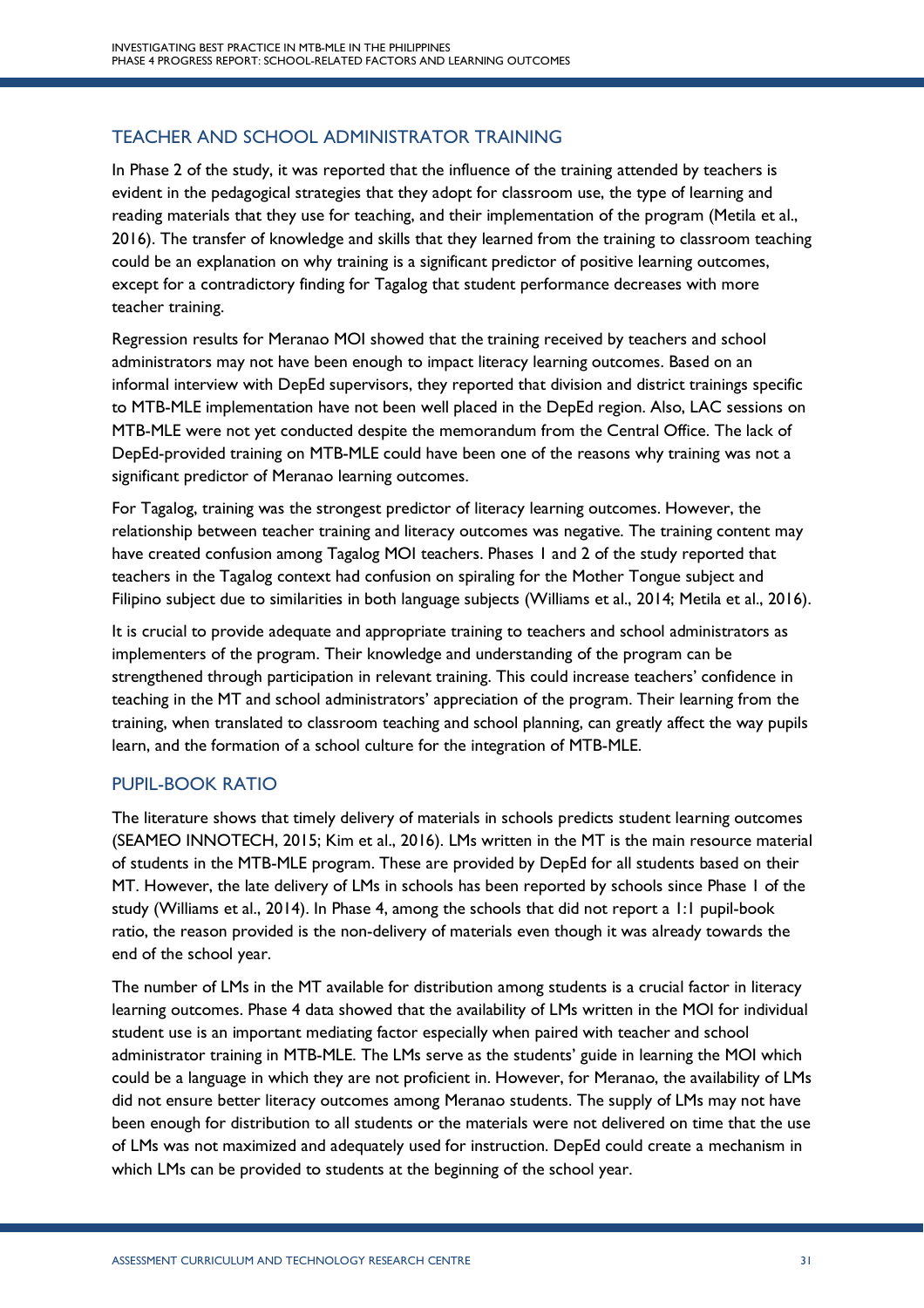# **GENDER**

Results of this study were consistent with Philippine EGRA and EGMA studies and LAPG results. The better literacy outcomes of girls compared to boys were also found in LAPG results (SEAMEO INNOTECH, 2015) and the EGRA study, while the EGMA result of no gender difference in mathematics outcomes (NISMED, 2016) was similar to this study's findings. Although girls did better in literacy compared to boys, no concrete explanation can be offered at this point and it cannot be assumed that boys performed poorly in the literacy test.

Classroom instruction should ensure that girls and boys are treated fairly and appropriate pedagogical interventions should be delivered, targeting the specific developmental needs of each student regardless of gender. Also, constant monitoring of variations of results between girls and boys should be conducted to prevent significant differences from emerging.

# **CONCLUSIONS**

MTB-MLE is described as a program in the K to 12 curriculum with factors that are common across languages used as MOI such as training provided to implementers and MT materials provided to teachers and students. However, the varying patterns of outcomes between different MOI mean that there are grounds to consider each language as a sub-component within the larger MTB-MLE program.

Phase 4 of the study gathered assessment data from 1,276 Grade 3 students in 21 schools in NCR and Lanao del Norte and the findings reveal that different combinations of school-related factors namely language used as MOI, match or mismatch between student MT and MOI, teacher and school administrator training, pupil-book ratio, and gender are associated with literacy and mathematics learning outcomes.

First, the language used as MOI and its status in the community impact literacy learning outcomes. In this study, students learning in an LF MOI performed relatively better than those learning in an LL MOI. The choice of an LF as MOI that the students speak and understand appears to have a positive effect on students' literacy learning outcomes, even for students whose MT does not match the LF MOI. The LFs chosen as MOI by the schools have attained a status of prestige among community members due to their prevalent use in the community and the perceived practicality of the use of the LF in other domains of society. Thus, it is reasonable to assume that the LFs are familiar to the students, and understood and spoken by them such that their proficiency in the LF could be similar to their MT proficiency. On the other hand, the implementation of the use of an LL MOI in formal education needs to be explored further to understand the dynamics of teaching and learning in the LL. The assessment data gathered in this study was helpful in establishing the impact of the use of an LL or LF, but how the LL is being used for classroom instruction needs to be looked into.

Second, a match or mismatch between student MT and MOI does not influence literacy and mathematics learning outcomes especially when teachers and school administrators have attended relevant MTB-MLE training and when books in the MOI are made available to students. Maximizing students' exposure to the MOI through access to learning and reading materials and using developmentally appropriate classroom instruction and activities acquired in MTB-MLE training facilitate learning in the MOI even in cases where the classroom MOI does not match the MT of some students.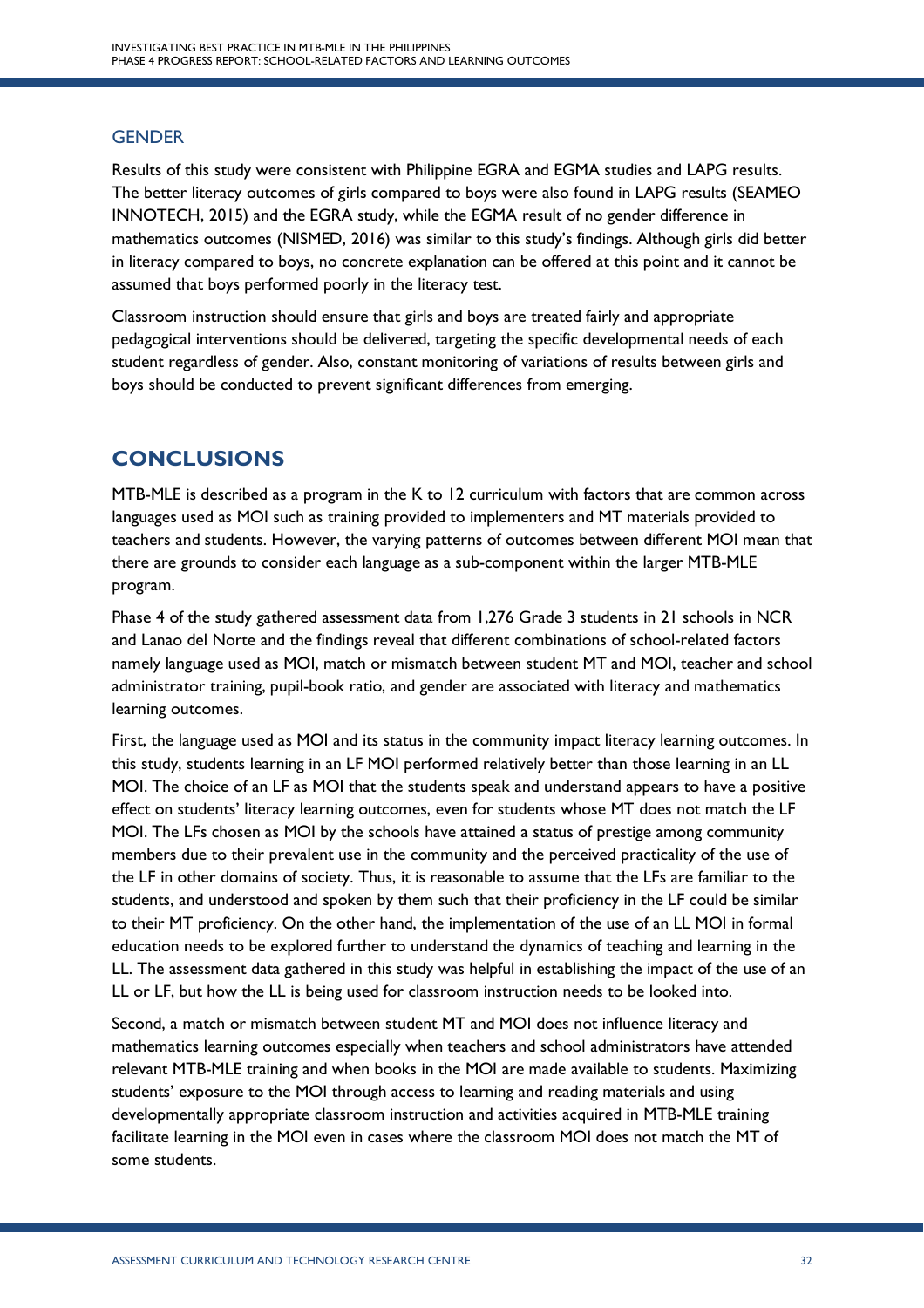# **RECOMMENDATIONS**

The following recommendations are made based on the findings of the study. The recommendations are presented per study variable for policy development and planning and further research.

#### LANGUAGE USED AS MOI

#### *For Policy and Planning*

**Provide support for LLs, particularly on factors that research identifies as bolstering advantages of LF use.** The study has shown that an LF MOI had no substantial negative implications. Nevertheless, circumstances where the use of LLs or LFs are preferred should be identified, and guidelines for the use of an LF MOI in different circumstances should be provided.

# *For Practice*

**Provide feasible alternative programs for non-LF speaking students in schools where the LF is used as MOI.** The study has found that there remain a number of students who are non-LF speakers in contexts where an LF MOI is used. Although DepEd guidelines recommend an MT immersion activity for these students, a more practical and feasible recommendation should be provided to allow such students to experience MT immersion and development.

# *For Research*

**Conduct similar investigations in other smaller languages and in other language contexts** (e.g. linguistically homogenous contexts) in order to determine the extent to which patterns of outcomes are similar or contrasting for the different MOIs in MTB-MLE.

# MATCH OR MISMATCH BETWEEN STUDENT MT AND MOI

# *For Policy and Planning*

**Ensure that as far as possible students are allocated to classes that use their MT as MOI.** If this is not the case, teachers should be trained and equipped with appropriate pedagogical and language strategies. Also, mismatched students should be provided with LMs in the MOI and remedial lessons should be provided if necessary.

#### *For Practice*

**Ensure that teachers use the declared MOI for instruction** and that adequate MT immersion is used in classes where an LF MOI is used.

# *For Research*

**Explore the relationship between match or mismatch between student MT and MOI and learning outcomes in other smaller languages.** Future research can investigate if the inherent benefits of a match between student MT and school declared MOI can be overpowered or mitigated by challenges, particularly those that come with the use of small languages like LL MOI. It would be interesting to know if the potential of an LL as MOI is watered down by non-language related factors such as availability of materials and teachers who can speak the LL MOI.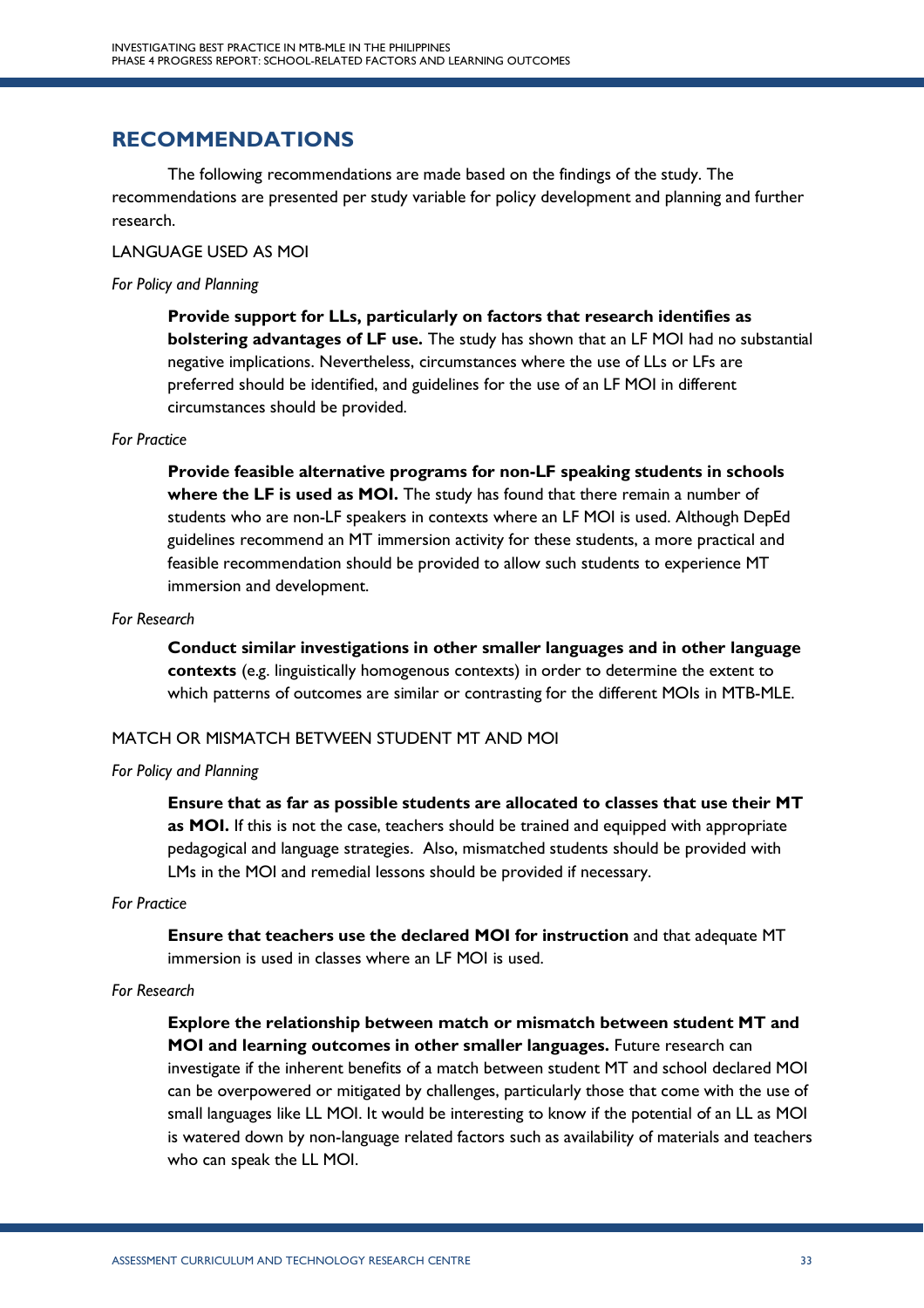# **TRAINING**

#### *For Policy and Planning*

**Conduct monitoring and evaluation of training to ensure that design and materials used follow the guidelines provided**. Look at strategies for maximizing professional development of teachers. Teachers should also attend training specific to MTB-MLE.

# *For Practice*

**Ensure that teacher and school administrator training on MTB-MLE are implemented.** 

#### *For Research*

**Investigate the impact of ELLN LAC sessions on learning outcomes.** Moreover, investigate whether different types of training have differential impact on learning outcomes.

# PUPIL-BOOK RATIO

# *For Policy and Planning*

**Ensure that materials in the MOI should be widely available for student use**. Set the target to 1:1 pupil-book ratio on DepEd-provided Learner's Materials written in the MOI.

# *For Practice*

**Ensure that students have access to as many MT materials as possible and that their use is maximized at home and in school.**

#### **GENDER**

#### *For Policy*

**Schools should monitor patterns of achievement of girls and boys in different areas of learning.**

# *For Practice*

**Monitor end-of-year achievement results of girls and boys.** Schools should monitor patterns of results for girls compared to boys to prevent imbalances in developing strategies where imbalances emerge.

#### *For Research*

**Conduct further exploration of the relationship between gender and learning outcomes.**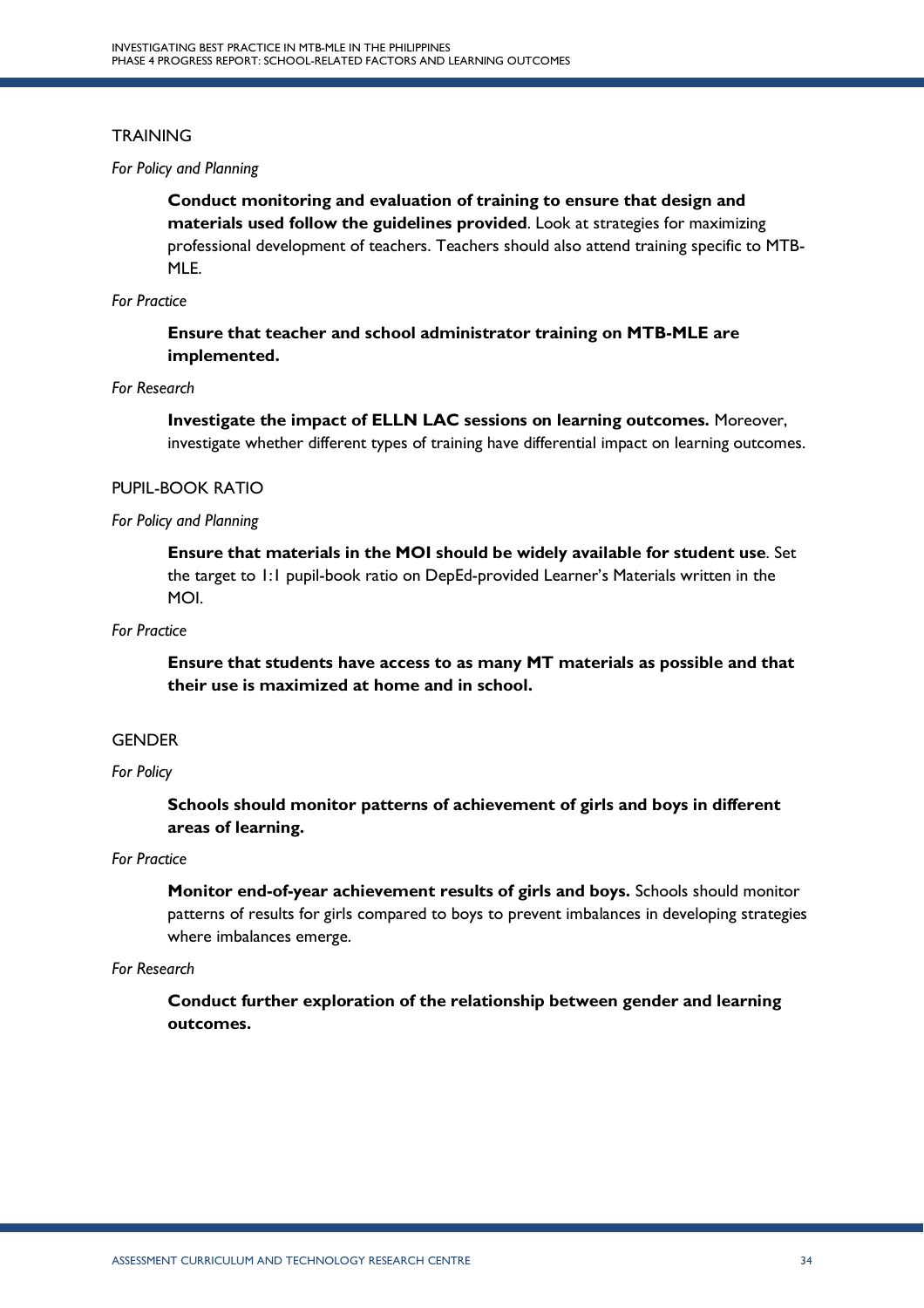# **REFERENCES**

Ball, J. (2011). *Enhancing learning of children from diverse language backgrounds: Mother tongue-based bilingual or multilingual education in the early years*. France: UNESCO.

Benson, C. (2005). *Girls, educational equity and mother tongue-based teaching.* Bangkok: UNESCO. http://unesdoc.unesco.org/images/0014/001420/142049e.pdf

Benson, C. & Wong, K. (2015). *Evaluation of the state of multilingual education in Cambodia.* DOI: 10.13140/RG.2.1.5053.9285

Bernardo, A. B. I., & Calleja, M. O. (2005). The effects of stating problems in bilingual students' first and second languages on solving mathematical word problems. *The Journal of Genetic Psychology, 166*(1), 117-128.

Clark-Chiarelli, N., & Louge, N. (2016). Teacher quality as a mediator of student achievement*.* In UNESCO Institute for Statistics*, Understanding what works in oral reading assessments* (pp. 30-40). Montreal: UNESCO Institute for Statistics.

Department of Education. (2012)*. Guidelines on the implementation of the mother tongue-based multilingual education (MTB-MLE)*. Retrieved from Philippines Department of Education website: http://www.deped.gov.ph/orders/do-16-s-2012

Department of Education. (2013). *Additional guidelines to DepEd order no. 16, s. 2012 (Guidelines on the implementation of the mother tongue-based multilingual education (MTB-MLE)).* Retrieved from the Philippines Department of Education website: http://deped.gov.ph/orders/do-28-s-2013

Department of Education. (2014). *Administration of school year 2014-2015 National Achievement test (NAT) and Language Assessment for the Primary Grades (LAPG).* Retrieved from the Philippines Department of Education website: http://www.deped.gov.ph/memos/dm-127-s2014

Department of Education. (2015). *Guidelines on the Early Language, Literacy and Numeracy Program: Professional development component*. Retrieved from the Philippines Department of Education website: http://www.deped.gov.ph/2015/04/10/do-12-s-2015-guidelines-on-the-early-language-literacy-andnumeracy-program-professional-development-component/

Gove, A., & Wetterberg, A. (Eds.). (2011). *The Early Grade Reading Assessment: Applications and interventions to improve basic literacy.* Research Triangle Park, NC: RTI Press. Retrieved from RTI International website: https://doi.org/10.3768/rtipress.2011.bk.0007.1109

Hovens, M. (2002). Bilingual education in West Africa: Does it work? *International Journal of Bilingual Education and Bilingualism*, *5*(5), 249-266, DOI:10.1080/13670050208667760

Kim, Y.-S. G., Boyle, H. N., Zuilkowski, S. S., & Nakamura, P. (2016). *Landscape report on early grade literacy.* Retrieved from the Global Reading Network website: https://globalreadingnetwork.net/sites/default/files/research\_files/LandscapeReport.pdf

Lewis, M. P., Simons, G. F., & Fennig, C. D. (2016). *Ethnologue: Languages of the world, Nineteenth edition*. Retrieved from Ethnologue website: http://www.ethnologue.com

Malone, S. (2010). *Planning mother tongue-based education programs in minority language communities: Resource manual for speakers of minority languages engaged in planning and implementing mother tonguebased education programs in their own communities.* Bangkok: UNESCO.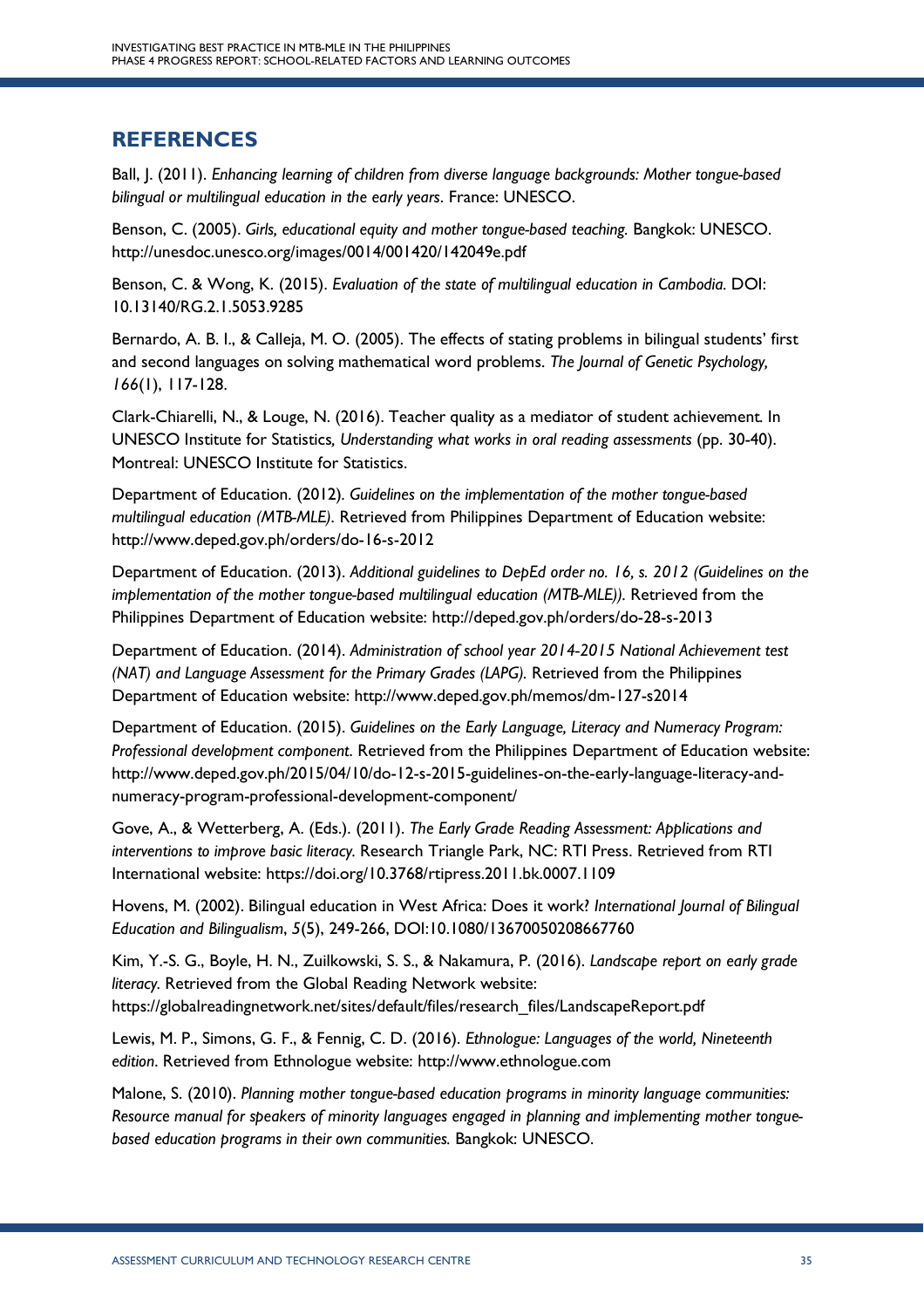Metila, R., Pradilla, L. A., & Williams, A. (2016). *Investigating best practice in Mother Tongue-Based Multilingual Education (MTB-MLE) in the Philippines, Phase 2 progress report: Patterns of challenges and strategies in the implementation of mother tongue as medium of instruction in the early years: A nationwide study*. Report prepared for Australian Department of Foreign Affairs and Trade and Philippine Department of Education. Melbourne and Manila: Assessment, Curriculum and Technology Research Centre (ACTRC).

Metila, R., Pradilla, L. A., & Williams, A. (2017). *Investigating best practice in Mother Tongue-Based Multilingual Education (MTB-MLE) in the Philippines, Phase 3 progress report: Strategies of exemplar schools.* Report prepared for Australian Department of Foreign Affairs and Trade and Philippine Department of Education. Melbourne and Manila: Assessment, Curriculum and Technology Research Centre (ACTRC).

Nakamura, P. R. (2014). *Facilitating reading acquisition in multilingual environments in India (FRAME-India): Final report.* Retrieved from American Institutes for Research website: http://www.air.org/resource/facilitating-reading-acquisition-multilingual-environments-india-frameindia-final-report.

National Institute for Science and Mathematics Education Development (NISMED). (2016). *National baseline report of Early Grade Reading and Mathematics Assessments in selected Philippines mother tongues.* Report prepared for the Department of Education.

Pflepsen, A., Benson, C., Chabbott, C., & van Ginkel, A. (2015). *Planning for language use in education: Best practices and practical steps to improve learning outcomes.* NC: RTI International, Research Triangle Park

Pouezevara, S., DeStefano, J., Cummiskey, C., & Pressley, J. (2014). Component 2: Early Grade Reading Assessment Results: A cross-language look at MTB-MLE implementation in the Philippines. USA: RTI International.

Pouezevara, S., DeStefano, J., Cummiskey, C., & Pressley, J. (2015). *Philippines EGRA four language study: 2015 Follow-On.* USA: RTI International.

SEAMEO Regional Center for Educational Innovation and Technology (INNOTECH). (2015). *Datamining of Language Assessment for Primary Grades (LAPG) 2015 Results.* Report prepared for the Department of Education.

Trudell, B. (2016). *The impact of language policy and practice on children's learning: Evidence from Eastern and Southern Africa.* Retrieved from UNICEF website:

https://www.unicef.org/esaro/UNICEF(2016)LanguageandLearning-FullReport(SingleView).pdf

UNESCO. (2016). *If you don't understand, how can you learn? (*Policy Paper 24)*.* Retrieved from http://unesdoc.unesco.org/images/0024/002437/243713E.pdf

Williams, A., Metila, R., Pradilla, L. A., & Digo, M. (2014). *Strategies and challenges in MTB-MLE implementation in the early years (Phase 1 Progress Report).* Quezon City: University of the Philippines and University of Melbourne.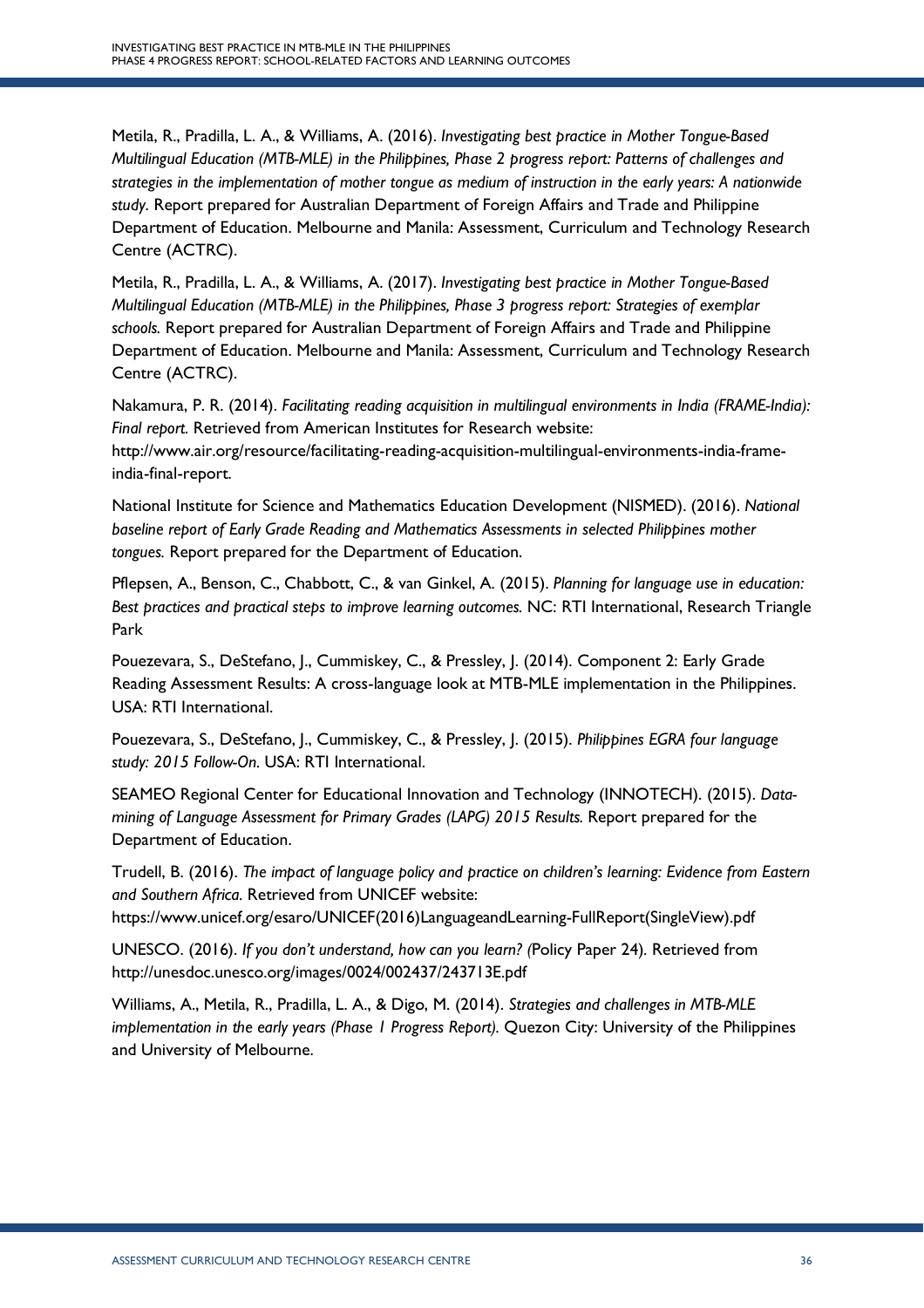# **APPENDICES**

Appendix A: Comparison of Assessment Tools Appendix B: Hierarchical Model Summaries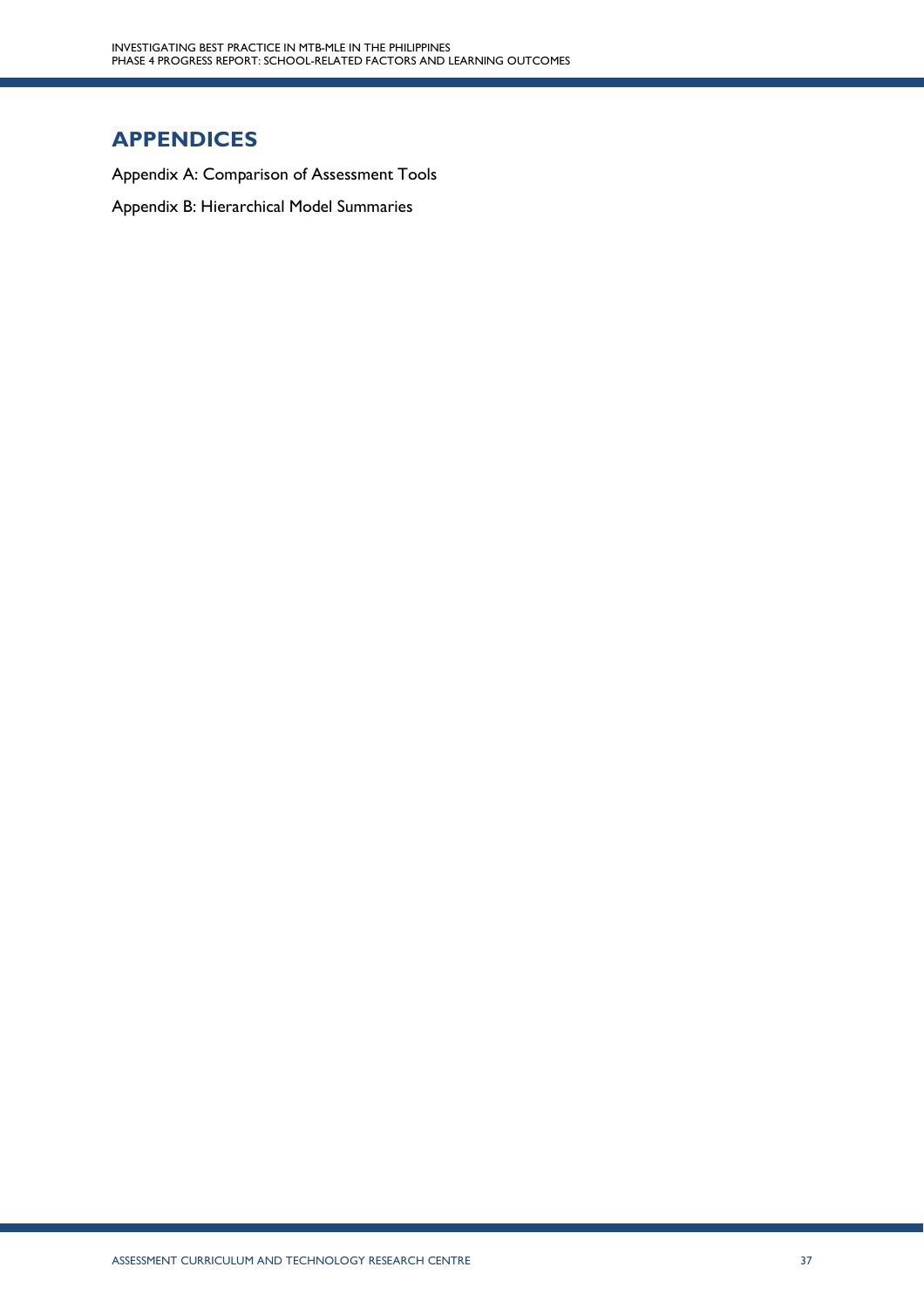# APPENDIX A: COMPARISON OF ASSESSMENT TOOLS

|                           | <b>ACTRC</b><br><b>Literacy Test</b>                                                                         | <b>ACTRC</b><br><b>Mathematics</b><br><b>Test</b>                                                                 | <b>EGRA</b>                                                                                                                                                                                                                                                                                      | <b>EGMA</b>                                                                                                                                                                                                                                                                                    | <b>LAPG</b>                                                                                                                |
|---------------------------|--------------------------------------------------------------------------------------------------------------|-------------------------------------------------------------------------------------------------------------------|--------------------------------------------------------------------------------------------------------------------------------------------------------------------------------------------------------------------------------------------------------------------------------------------------|------------------------------------------------------------------------------------------------------------------------------------------------------------------------------------------------------------------------------------------------------------------------------------------------|----------------------------------------------------------------------------------------------------------------------------|
| <b>Nature of test</b>     | Multiple choice<br>paper and<br>pencil test                                                                  | Multiple choice<br>paper and<br>pencil test                                                                       | Orally<br>administered<br>test                                                                                                                                                                                                                                                                   | Orally<br>administered test                                                                                                                                                                                                                                                                    | Multiple choice<br>paper and pencil<br>test                                                                                |
| Mode of<br>administration | Whole class<br>administration                                                                                | Whole class<br>administration                                                                                     | Individual<br>administration                                                                                                                                                                                                                                                                     | Individual<br>administration                                                                                                                                                                                                                                                                   | Whole class<br>administration                                                                                              |
| <b>Domains</b>            | Vocabulary<br>Grammar<br>Reading<br>comprehension<br>of narrative and<br>expository<br>texts<br>Study skills | Number and<br>number sense<br>Geometry<br>Patterns and<br>algebra<br>Measurement<br>Statistics and<br>probability | Listening<br>comprehension<br>Oral reading<br>fluency passage<br>Oral reading<br>comprehension<br>Book and print<br>knowledge<br>Letter name<br>knowledge<br>Letter sound<br>knowledge<br>Initial sound<br>discrimination<br>Familiar word<br>reading<br>Non-word<br>reading<br><b>Dictation</b> | Oral counting<br>Rational counting<br><b>Number</b><br>identification<br>Number<br>discrimination<br>Missing number<br>Addition level I<br>Addition level 2<br>Subtraction level 1<br>Subtraction level 2<br>Word problems<br>Geometric<br>pattern<br>completion<br>Geometric<br>visualization | Listening<br>comprehension<br>Vocabulary<br>Reading<br>comprehension<br>Book and print<br>knowledge<br>Spelling<br>Grammar |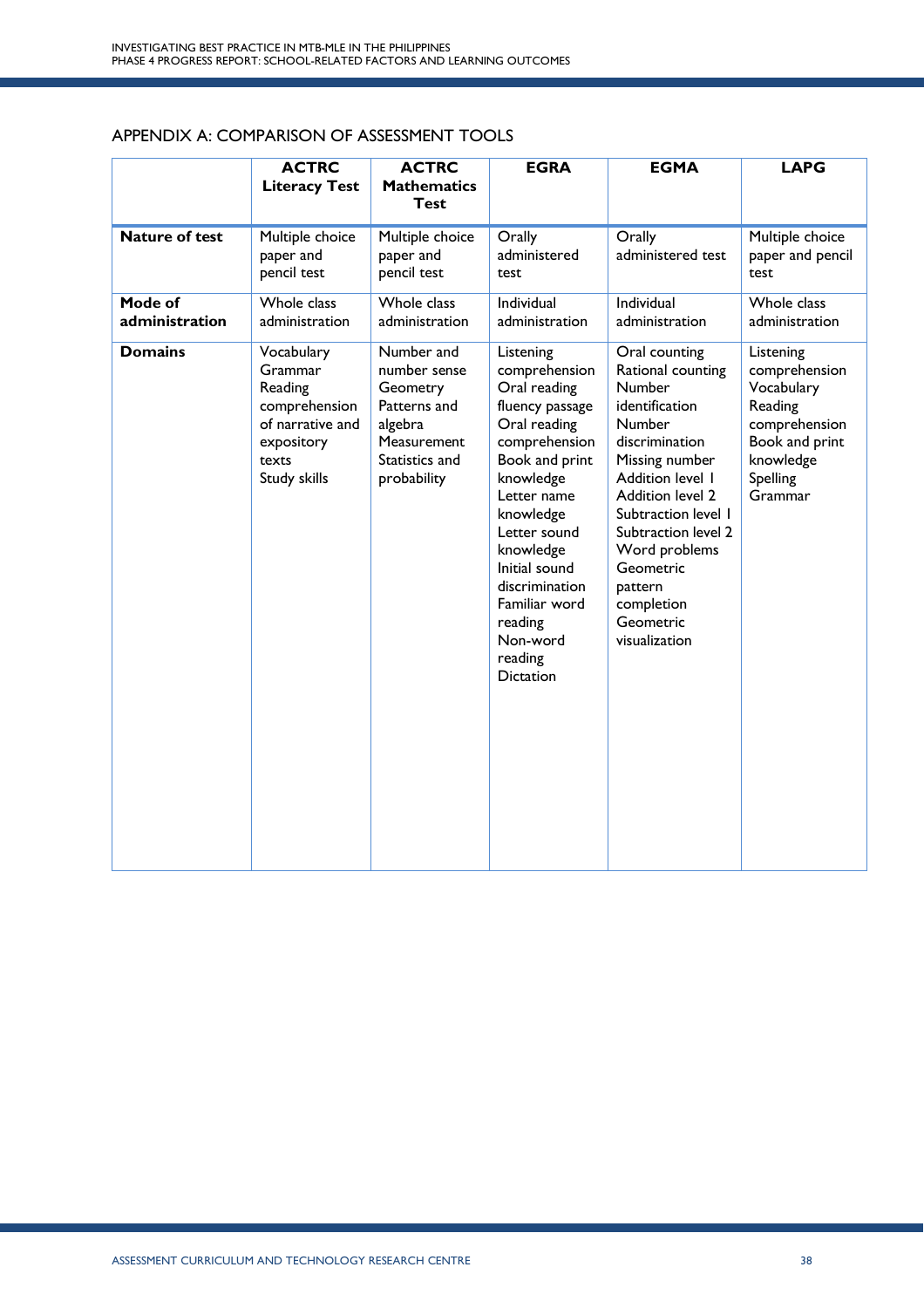#### APPENDIX B: HIERARCHICAL MODEL SUMMARIES

Table B 1 Hierarchical MRA Model Summary for Literacy Learning Outcomes

| Model | R <sup>2</sup> | $\triangle R^2$ | ٨F        |
|-------|----------------|-----------------|-----------|
|       | .093           | .093            | $65.57**$ |
|       | .। । 7         | .024            | $33.91**$ |
|       | .147           | .030            | $11.06**$ |
|       | .207           | .060            | 96.06**   |
|       | .246           | .039            | 65.66**   |

 *Note. R2* = R Square. Δ*R2 =* R Square Change. Δ*F* = F Change.

 $*$ *p* < .001.

 Predictors: Step 1: Language used as MOI, Step 2: Match/mismatch, Step 3: Training, Step 4: Pupil-book ratio, Step 5: Gender

| Table B 2 Hierarchical MRA Model Summary for Tagalog Literacy Learning Outcomes |  |  |
|---------------------------------------------------------------------------------|--|--|
|---------------------------------------------------------------------------------|--|--|

| Model | R <sup>2</sup> | $\triangle R^2$ | ٨F        |
|-------|----------------|-----------------|-----------|
|       | .039           | .039            | $19.19**$ |
|       | .424           | .385            | $79.16**$ |
|       | .453           | .029            | $25.32**$ |
|       | .470           | .017            | $15.05**$ |

 *Note. R2* = R Square. Δ*R2 =* R Square Change. Δ*F* = F Change.  $*$ *p* < .001.

> Predictors: Step 1: Match/mismatch, Step 2: Training, Step 3: Pupil-book ratio, Step 4: Gender.

Table B 3 Hierarchical MRA Model Summary for Sinugbuanong Binisaya Literacy Learning Outcomes

| Model | R <sup>2</sup> | $\triangle R^2$ | ٨F        |
|-------|----------------|-----------------|-----------|
|       | .003           | .003            | ا 6. ا    |
|       | .092           | .089            | $11.16**$ |
|       | .110           | .018            | $9.00*$   |
|       | .167           | .058            | $31.38**$ |

 *Note. R2* = R Square. Δ*R2 =* R Square Change. Δ*F* = F Change.  $*$ *p* < .001.

 $* p < 01$ .

Predictors: Step 1: Match or mismatch between student MT and MOI, Step 2: Training, Step 3: Pupil-book ratio, Step 4: Gender.

|  |  | Table B 4 Hierarchical MRA Model Summary for Meranao Literacy Learning Outcomes |  |  |  |  |  |  |  |  |
|--|--|---------------------------------------------------------------------------------|--|--|--|--|--|--|--|--|
|--|--|---------------------------------------------------------------------------------|--|--|--|--|--|--|--|--|

| Model | R <sup>2</sup> | $\Delta R^2$ | ΛF        |
|-------|----------------|--------------|-----------|
|       | .065           | .065         | $22.91**$ |
|       | .169           | .104         | $10.31**$ |
|       | 169.           | .000         | .034      |
|       | 199.           | .030         | $12.25*$  |

 *Note. R2* = R Square. Δ*R2 =* R Square Change. Δ*F* = F Change.

 $*$ *b* < .001.

 $* p < 01$ .

 Predictors: Step 1: Match/mismatch, Step 2: Training, Step 3: Pupil-book ratio, Step 4: Gender.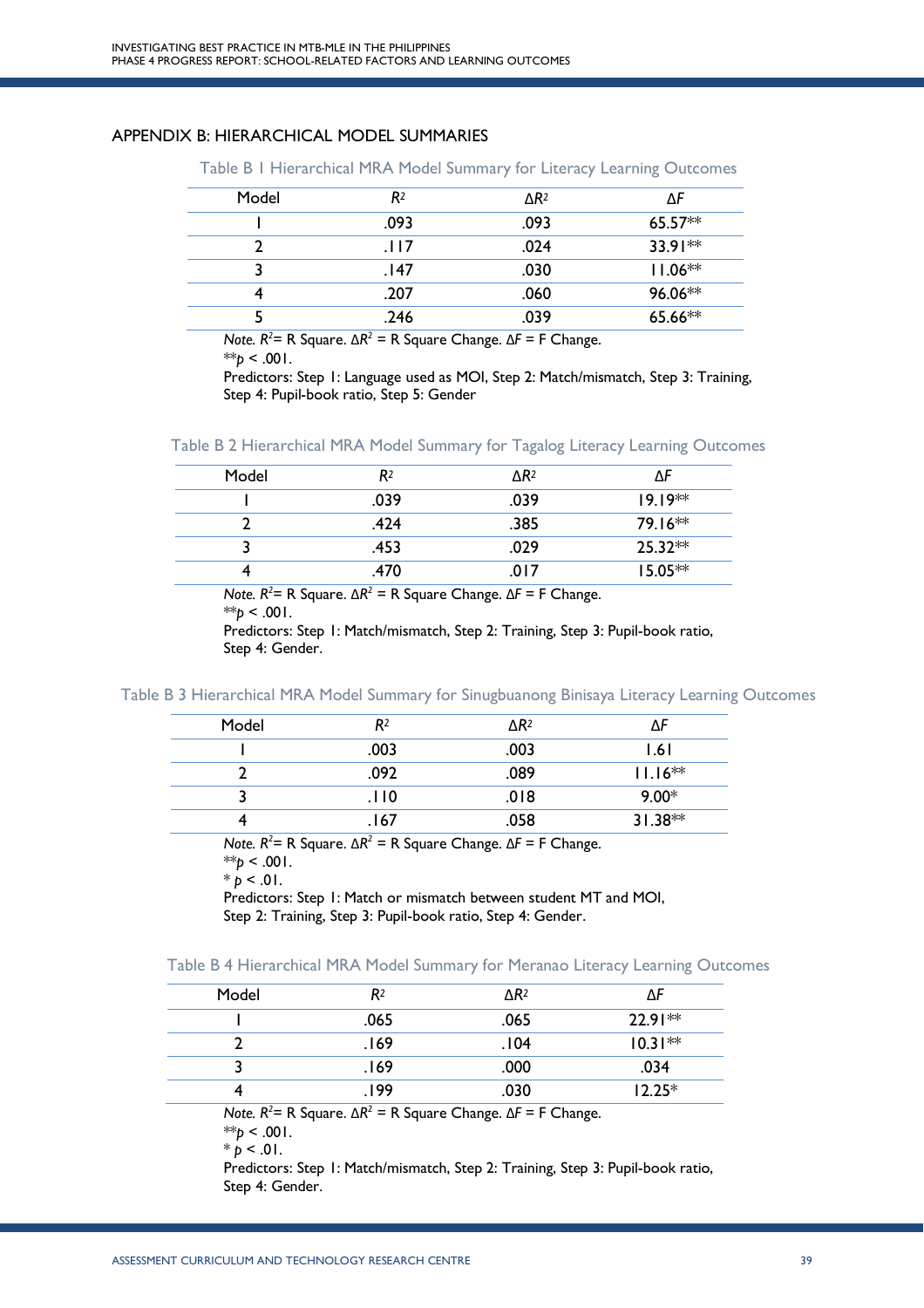| Model | R2   | $\Delta R^2$ | ۸F        |
|-------|------|--------------|-----------|
|       | .022 | .022         | $14.04**$ |
|       | .022 | .000         | .006      |
|       | .038 | .017         | $5.56**$  |
|       | .038 | .000         | .082      |
|       | .040 | .001         | .87       |

Table B 5 Hierarchical MRA Model Summary for Mathematics Learning Outcomes

 *Note. R2* = R Square. Δ*R2 =* R Square Change. Δ*F* = F Change.  $*$ *p* < .001.

> Predictors: Step 1: Test Language, Step 2: Match/mismatch, Step 3: Training, Step 4: Pupil-book ratio, Step 5: Gender.

| Table B 6 Hierarchical MRA Model Summary for Tagalog Mathematics Learning Outcomes |  |  |  |  |  |  |  |  |  |
|------------------------------------------------------------------------------------|--|--|--|--|--|--|--|--|--|
|------------------------------------------------------------------------------------|--|--|--|--|--|--|--|--|--|

| Model | R <sup>2</sup> | $\Delta$ R <sup>2</sup> | ٨F       |
|-------|----------------|-------------------------|----------|
|       | .022           | .022                    | $10.59*$ |
|       | .055           | .034                    | $4.22*$  |
|       | .064           | .009                    | $4.64*$  |
|       | .067           | .003                    | 1.28     |

 *Note. R2* = R Square. Δ*R2 =* R Square Change. Δ*F* = F Change.

 $*$  *p* < .01.

 Predictors: Step 1: Match/mismatch, Step 2: Training, Step 3: Pupil-book ratio, Step 4: Gender.

#### Table B 7 Hierarchical MRA Model Summary for Sinugbuanong Binisaya Mathematics Learning **Outcomes**

| Model | R2   | $\triangle R^2$ | ۸F        |
|-------|------|-----------------|-----------|
|       | .002 | .002            | 912.      |
|       | .083 | .081            | $10.06**$ |
|       | .।।8 | .035            | $17.94**$ |
|       | -18  | .000            | 013       |

 *Note. R2* = R Square. Δ*R2 =* R Square Change. Δ*F* = F Change.

 $*$ *p* < .001.

 Predictors: Step 1: Match/mismatch, Step 2: Training, Step 3: Pupil-book ratio, Step 4: Gender.

| Table B 8 Hierarchical MRA Model Summary for Meranao Mathematics Learning Outcomes |  |  |  |  |
|------------------------------------------------------------------------------------|--|--|--|--|
|------------------------------------------------------------------------------------|--|--|--|--|

| Model | R2     | $\Delta R^2$ |           |
|-------|--------|--------------|-----------|
|       | .084   | .084         | $30.41**$ |
|       | .116   | .032         | $3.00*$   |
|       | .। । 7 | .001         | .47       |
|       | 22     | .005         | .82       |

 *Note. R2* = R Square. Δ*R2 =* R Square Change. Δ*F* = F Change.  $**_D < .001$ .

 $*_{p}$  < .05.

 Predictors: Step 1: Match/mismatch, Step 2: Training, Step 3: Pupil-book ratio, Step 4: Gender